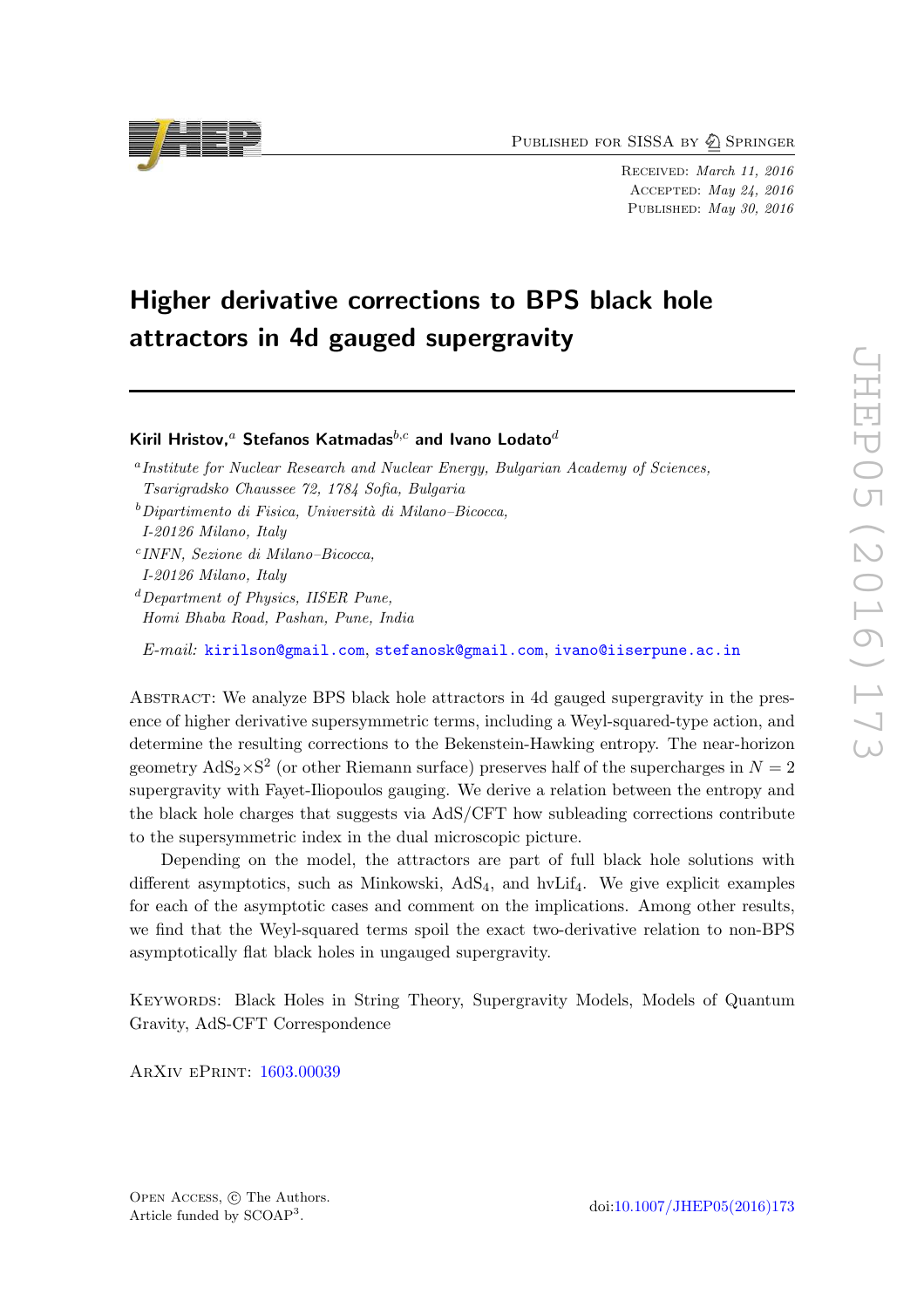# Contents

|          |                                    | 1 Introduction and summary of results | $\mathbf{1}$     |
|----------|------------------------------------|---------------------------------------|------------------|
| $\bf{2}$ |                                    | Conformal supergravity formalism      | $\overline{5}$   |
|          | 2.1                                | Hypermultiplets                       | $\boldsymbol{6}$ |
|          | 2.2                                | Vector multiplets                     | 8                |
|          | 2.3                                | The Weyl multiplet                    | 10               |
| $\bf{3}$ | Attractor ansatz and supersymmetry | 11                                    |                  |
|          | 3.1                                | BPS conditions on the scalars         | 11               |
|          | 3.2                                | Bosonic background                    | 13               |
|          | 3.3                                | Solving the BPS equations             | 13               |
|          | 3.4                                | Final set of off-shell equations      | 15               |
|          |                                    | 4 $\mathcal{C}^2$ (F-term) action     | 15               |
|          | 4.1                                | Standard gauge fixing                 | 16               |
|          | 4.2                                | Wald entropy                          | 17               |
|          | 4.3                                | Attractor equations                   | 18               |
|          | 4.4                                | Relation to microscopic index         | 20               |
| $\bf{5}$ |                                    | Examples with different asymptotics   | 21               |
|          | 5.1                                | Minkowski                             | 21               |
|          | 5.2                                | hvLif                                 | 23               |
|          | 5.3                                | AdS                                   | 25               |
|          |                                    | A Superconformal calculus             | 27               |

# <span id="page-1-0"></span>1 Introduction and summary of results

Although supersymmetric black holes in gauged 4d supergravity are in many respects very similar to their siblings in ungauged supergravity, they have enjoyed considerable attention only in recent years. The first analytic examples were discovered in  $[1]$ , elaborated in  $[2, 3]$  $[2, 3]$ and further generalized in various directions in [\[4](#page-30-3)[–9](#page-30-4)] and references therein. These solutions typically have either  $AdS_4$  asymptotics or a runaway vacuum that can sometimes be seen as a meaningful solution when embedded in higher dimensions [\[10\]](#page-30-5), e.g. hyperscaling violating Lifshitz  $[11]$  (hvLif<sub>4</sub>) that uplifts to AdS<sub>5</sub>. The full black hole solutions are quarter-BPS in  $N = 2$  gauged supergravity, with an enhancement to four supercharges (half-BPS) on the horizon. The horizon can in general have a topology of any Riemann surface, such that the near-horizon geometry is  $AdS_2 \times \Sigma_g^2$  with genus  $g \geq 0$ .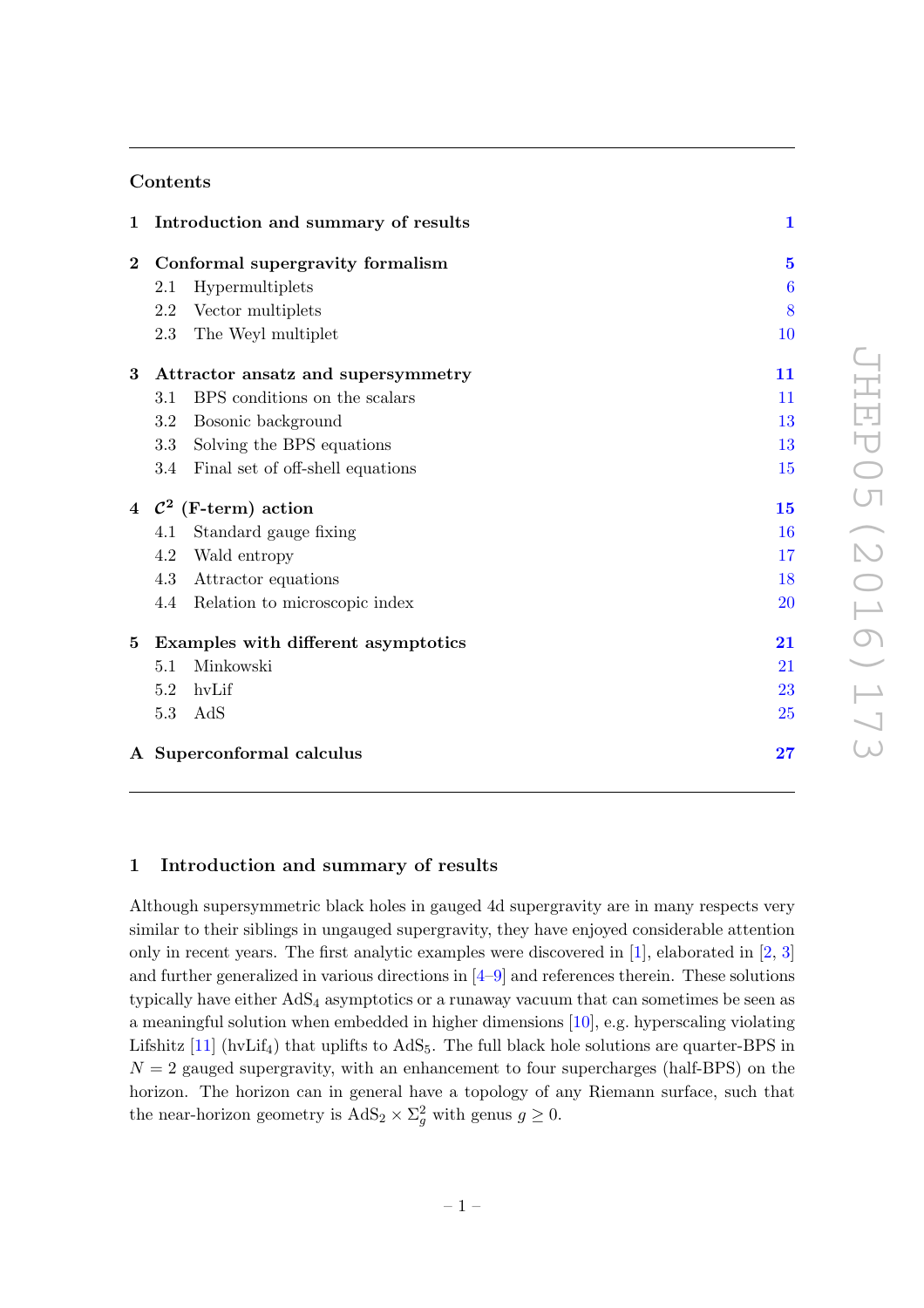The first example of a microstate counting for these black holes was only achieved recently in [\[12](#page-30-7)] building on results of [\[13,](#page-30-8) [14](#page-30-9)], where the case of spherical asymptotically AdS<sub>4</sub> black holes embeddable in 11d supergravity on  $S^7$  [\[15](#page-30-10), [16\]](#page-30-11) was considered. It turned out that the leading macroscopic entropy in this case corresponds to the (partially) twisted index of ABJM theory on  $S^1 \times S^2$ . A similar understanding of the leading black hole entropy also exists for the class of asymptotically hvLif<sub>4</sub> black holes discussed in  $[10]$ , as they can be understood from a dimensional reduction of asymptotically  $AdS_5 \times S^5$  geometries in string theory and therefore described by a (twisted) compactification of  $N = 4$  SYM [\[17](#page-30-12)].

It was further shown in [\[18\]](#page-30-13) that some special gaugings in  $N = 2$  supergravity lead to a vanishing scalar potential with a non-BPS Minkowski vacuum, where the near-horizon geometry is nevertheless half-BPS and falls in the same class of supersymmetric solutions. It was proven that these solutions are equivalent<sup>[1](#page-2-0)</sup> (at the two derivative level) to the non-BPS black holes in ungauged supergravity [\[18\]](#page-30-13), therefore suggesting an interesting new string theory point of view [\[19\]](#page-31-0).

In this work we initiate a study of how higher order derivative terms in the supergravity lagrangian affect the near-horizon geometry  $\text{AdS}_2 \times \Sigma_g^2$ , similar in spirit to the work of  $[20]$  in 5d gauged supergravity. Building on previous work [\[21](#page-31-2)] in off-shell conformal supergravity,[2](#page-2-1) we evaluate the corrections to the macroscopic Bekenstein-Hawking entropy from a fourderivative lagrangian containing the Weyl-squared term. This allows to address several different questions about the above summarized black holes with different asymptotics. We mostly focus on the case of spherical horizon,  $\Sigma_{g=0}^2 = S^2$ , but also comment on the resulting differences when considering a higher genus Riemann surface  $\Sigma_{g>0}^2$  instead. We use the conformal off-shell formalism [\[23](#page-31-3)[–29\]](#page-31-4) and give general results about the attractors for all types of higher order derivatives, since our BPS conditions are off-shell. This makes the resulting conditions immediately applicable to the supergravity localization techniques that are being developed in recent years (see e.g. [\[30](#page-31-5)[–32](#page-31-6)] and references therein). The explicit entropy corrections can however be only determined once we choose a particular lagrangian via the formalism of Wald, and we consider a four-derivative supersymmetric lagrangian that includes the  $C^2$ -term, (with C the Weyl tensor) obtained in [\[33](#page-31-7)]. We give several explicit examples of models with different asymptotics that we solve completely and obtain some very generic results. We do not relate these results directly with string theory, keeping our higher derivative corrections general within the framework of 4d supergravity and not restricted to ones coming from string compactifications.

Concretely, our main result is deriving a relation between the entropy  $S$ , the central charge  $Z$ , the central charge of the gauging parameters  $L$ , and the corrected prepotential  $F(X, \hat{A})$  with  $F_A \neq 0$  (which together with the gauging parameters defines the lagrangian),

<span id="page-2-2"></span>
$$
S = -\frac{\pi}{2} \operatorname{Im} \left( \frac{Z}{L} + 256 F_A \right), \qquad (1.1)
$$

<span id="page-2-0"></span><sup>1</sup>Due to the fact that the scalar potential vanishes in the gauged theory for these special gaugings, the bosonic action coincides with that of ungauged supergravity. Therefore by equivalence here we mean that the same solutions can be considered in supergravity theories with different fermionic completion and therefore different BPS spectrum.

<span id="page-2-1"></span><sup>&</sup>lt;sup>2</sup>See also [\[22\]](#page-31-8) for results based on the entropy function rather than supersymmetry.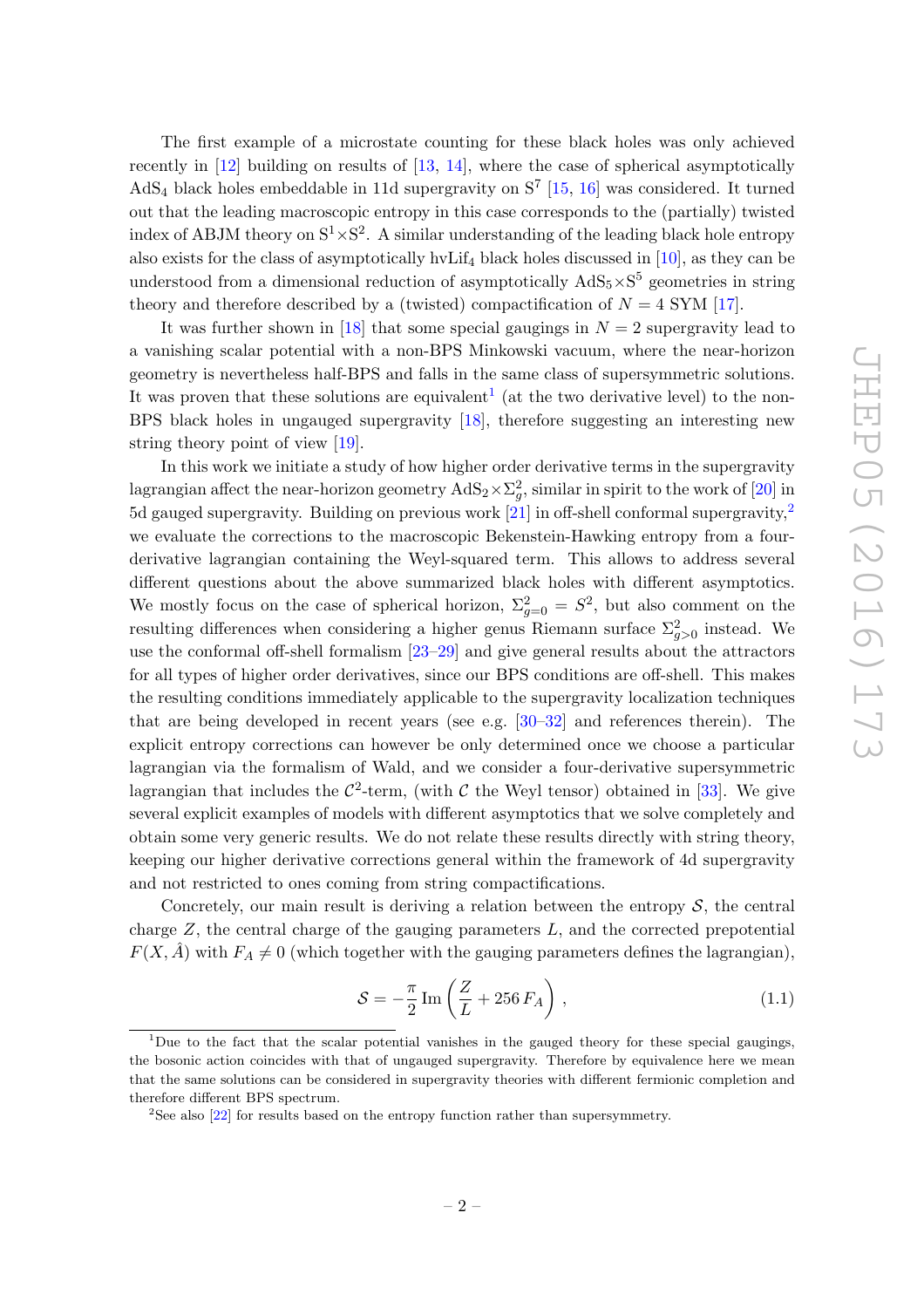where the exact definitions and derivation are presented in the main body of the paper. The above equation generalizes the main two-derivative attractor equation, presented first in [\[2\]](#page-30-1), with higher-derivative corrections entering through the quantities Z and  $F_A$  (see also [\[34\]](#page-31-9)). This relation proved to be of particular importance from a microscopic point of view [\[12\]](#page-30-7) as it suggests how the Witten index of the dual field theory relates to the entropy.

Let us briefly discuss some other interesting results from simple examples with different asymptotics. We leave the considerable amount of technical details behind them for the following sections.

### • Minkowski

For the case with Minkowski asymptotics we consider the so-called  $T^3$ -model with prepotential<sup>[3](#page-3-0)</sup>

$$
F = \frac{(X^1)^3}{X^0} + c \,\hat{A}\,\frac{X^1}{X^0}\,,
$$

and the Fayet-Iliopoulos (FI) gauging parameters  $\xi_1 = 0$ ,  $\xi_0 \neq 0$ . At two-derivative level  $(c = 0)$  the BPS attractor solution of this model with nonvanishing charges  $p^0$ and  $q_1$  was shown to be equivalent with the non-BPS attractor of ungauged supergravity. This is due to the vanishing scalar potential, which guarantees that the radii of  $AdS_2$  and  $S^2$  are equal so that the Ricci scalar vanishes. However, in the gauged model we are considering, we find the following exact ratio between the two radii with higher derivative corrections  $(c \neq 0)$ 

$$
\frac{R_{S^2}^2}{R_{AdS_2}^2} = 1 + \frac{192 c}{p^0 q_1} \tag{1.2}
$$

This shows that the two radii are no longer equal, even though asymptotically we again find a Minkowski vacuum. Therefore we conclude that at the level of Weylsquared supergravity the apparent equivalence between the half-BPS attractor in gauged supergravity and the non-BPS attractor in ungauged supergravity breaks down. Note however that in a more restricted setting where higher order corrections are directly dictated by string theory one might again find the same equivalence, e.g. in this example if there exists a stringy argument that sets  $c = 0$  or string theory dictates adding other higher derivative lagrangians, cf. [\[29](#page-31-4), [35](#page-31-10)].

•  $hvlif_4$ 

Here we again consider the  $T^3$ -model as above,

$$
F = \frac{(X^1)^3}{X^0} + c \,\hat{A}\,\frac{X^1}{X^0}\,,
$$

but with the orthogonal choice for FI parameters,  $\xi_0 = 0$ ,  $\xi_1 \neq 0$ . We also choose the orthogonal nonvanishing charges  $q_0$  and  $p^1$  and note that this model is fully upliftable (for arbitrary value  $c$  parametrizing the higher derivative corrections) to 5d gauged supergravity with higher derivative terms. An exact match with 5d results [\[20](#page-31-1)] cannot

<span id="page-3-0"></span><sup>&</sup>lt;sup>3</sup>Here  $\hat{A}$  indicates the lowest component of the Weyl-squared chiral multiplet, that generates the higher derivative invariant. See more in the following sections and appendix [A.](#page-27-0)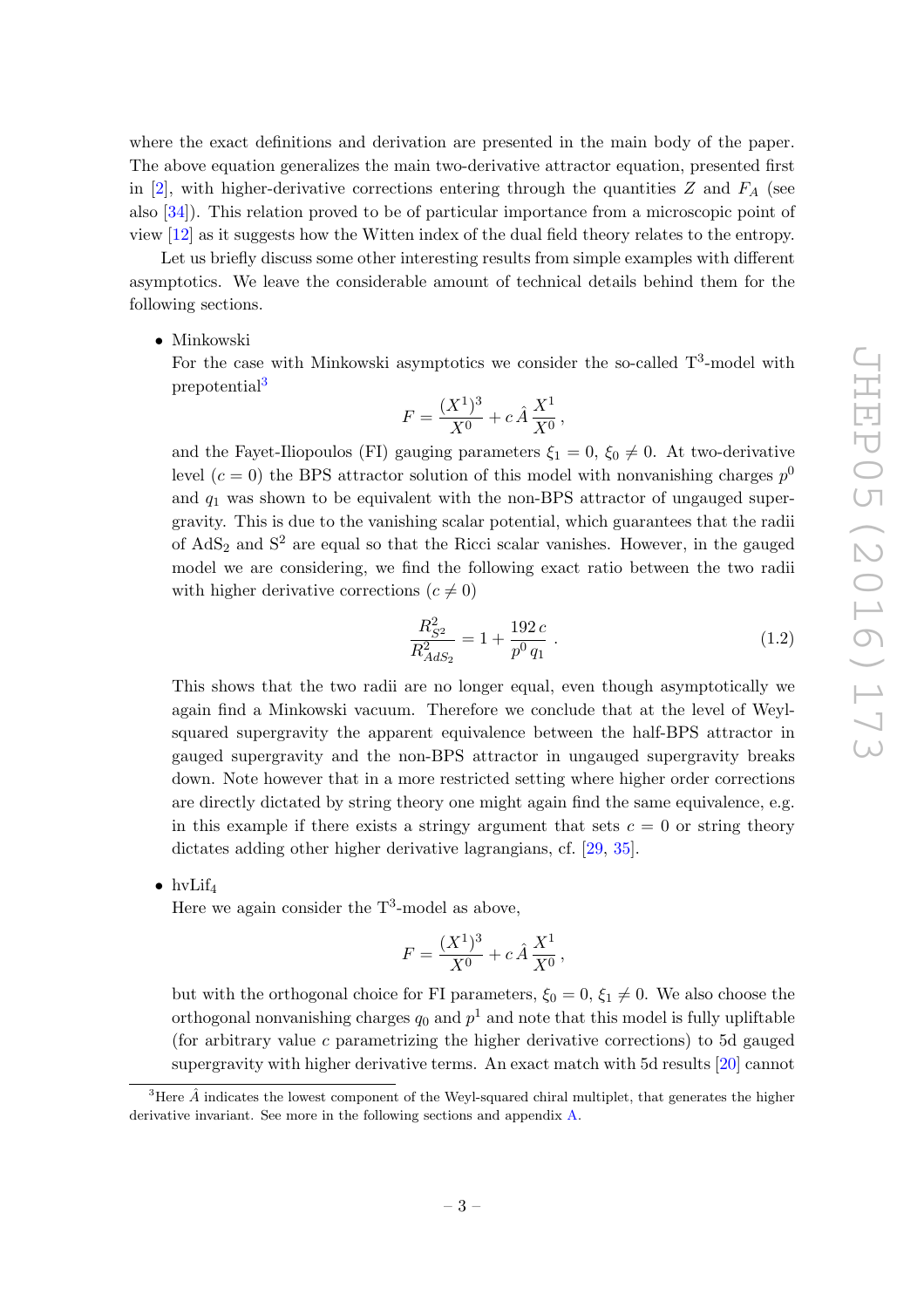be pursued because our lagrangian is only a subclass of the reduced 5d lagrangian, so we leave the comparison for the future. Here we make the following interesting observation. In the two-derivative case  $(c = 0)$  the T<sup>3</sup> model with the hvLif asymptotics allows only for higher genus black holes, i.e. the near-horizon geometry has an  $H_2$  factor or its quotients. This is because  $T^3$  model is only a restriction from the general STU model, which instead allows for horizon topologies of all Riemann surfaces. The situation changes completely when we switch on the higher derivative correction, as we find horizon solutions with all possible topologies for suitable values of c even in the  $T<sup>3</sup>$  model. This signifies the appearance of the so-called small black holes, i.e. black holes of vanishing classical area and corresponding Bekenstein-Hawking entropy that develop a horizon only due to the higher derivative terms. It would be interesting to relate these to the dual description with twisted  $N = 4$  super Yang-Mills theory [\[10,](#page-30-5) [17](#page-30-12)].

•  $AdS_4$ 

The  $AdS_4$  asymptotics are instead reached in the so-called "magnetic"  $T^3$  model with prepotential

$$
F = \sqrt{X^0(X^1)^3 + c\,\hat{A}\,X^0\,X^1} \,,
$$

where all FI terms are nonvanishing,  $\xi_0 \neq 0$ ,  $\xi_1 \neq 0$ , or with the more general STU prepotential in the same magnetic frame. In the  $c = 0$  case the  $N = 2$  two-derivative model can be embedded in maximal 4d gauged supergravity and then to full 11d supergravity on  $S^7$ . We are unfortunately not aware of any results about the higher derivative lagrangians coming from 11d, therefore our  $c \neq 0$  model is not known to have a string theory origin. It is nevertheless interesting to look at the Wald entropy, which takes the general form from  $(1.1)$  and with a suitable gauge fixing choice (see more in section [4.4](#page-20-0) or appendix C of  $[12]$  can be further simplified to

$$
S = -\frac{\pi}{2} \operatorname{Im} \left( \mathcal{R} + 256 F_A \right) . \tag{1.3}
$$

In the two-derivative case (when  $F_A = 0$  and higher derivative corrections inside the definition of  $\mathcal R$  vanish), the quantity  $\mathcal R$  corresponds directly to the microscopic result for the Witten index [\[12\]](#page-30-7). We hope that in future the corrected result above will be also readily comparable with the dual field theory index evaluated with finite N corrections.[4](#page-4-0)

The rest of this paper is organized as follows. In section [2](#page-5-0) we give more details about the general conformal supergravity formalism and set up our main conventions. In section [3](#page-11-0) we look particularly at the BPS properties of the near-horizon geometry and simplify the supersymmetry equations to algebraic ones, keeping everything general for any supersymmetric lagrangian. In section [4](#page-15-1) we specify the F-term lagrangian that we

<span id="page-4-0"></span><sup>4</sup>Note that the STU model of gauged 4d supergravity is a valid dual description of ABJM theory at strong coupling and finite Chern-Simons level k. Therefore the 't Hooft coupling is proportional to the rank  $N$  of the gauge group and all higher derivative corrections represent corrections in inverse powers of  $N$  on the field theory side.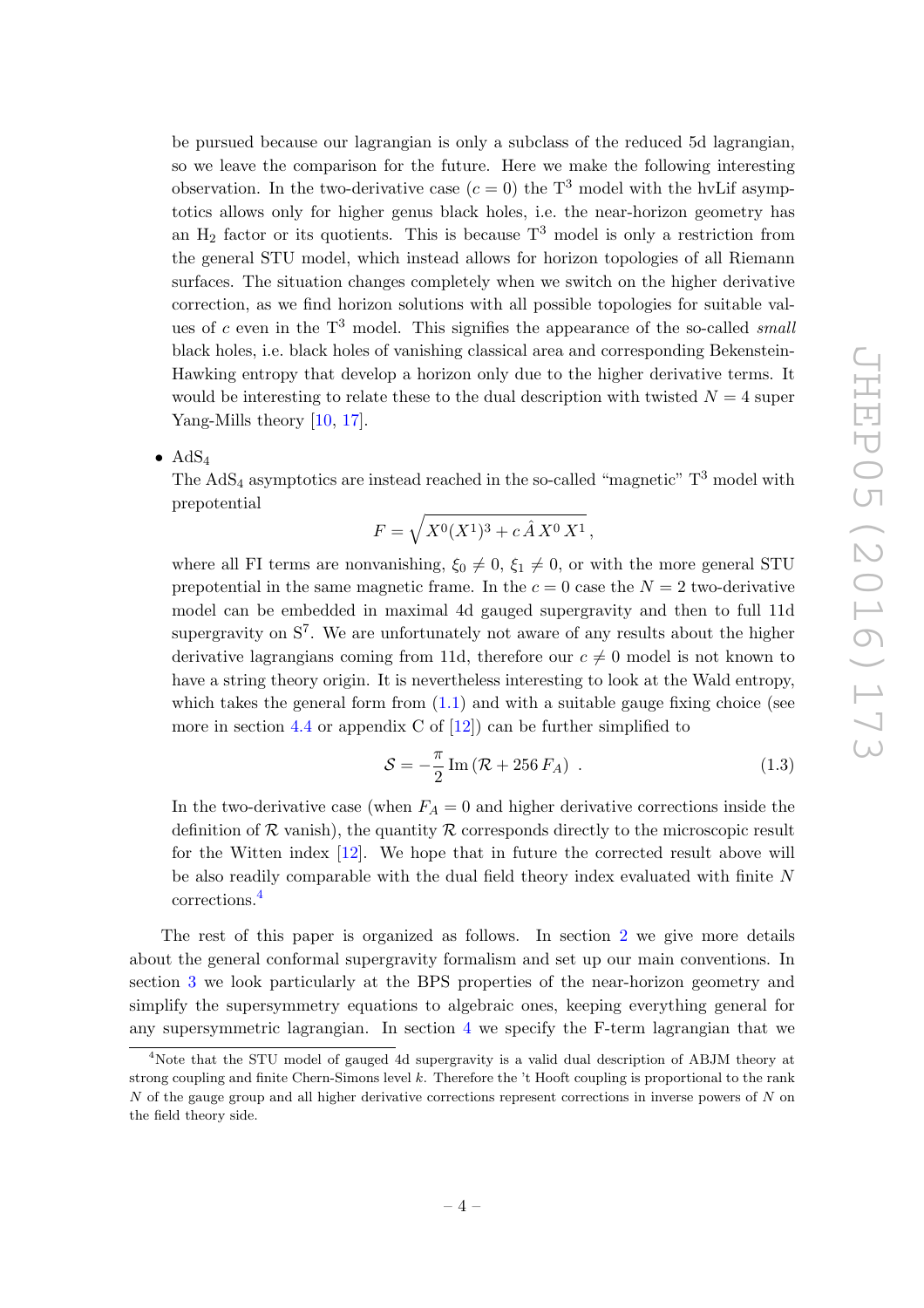want to work with, discuss the gauge-fixing procedure to on-shell supergravity, and derive the resulting Wald entropy formula. We then formulate the attractor equations in terms of the physical black hole charges as defined from the Maxwell equations, and show how these reproduce exactly the known two-derivative results. Finally, in section [5](#page-21-0) we take particular models with different asymptotics and solve explicitly the attractor equations, evaluating the corresponding Wald entropy for each case. We leave some technical details on conformal supergravity for appendix [A.](#page-27-0)

# <span id="page-5-0"></span>2 Conformal supergravity formalism

Dealing with higher-derivative supergravity is vastly simplified by making use of an off-shell formulation, as the algebra of the various symmetries is fixed, irrespectively of the terms present in the lagrangian. In this paper, we use the formalism of superconformal calculus in order to construct and analyse actions containing terms with four derivatives. In this extended setting, all symmetries are local and act linearly on the various fields, while the Poincare version of the theory can be obtained by gauge fixing the additional symmetries and gauge connections.

The superconformal algebra includes general-coordinate, local Lorentz, dilatation, special conformal, chiral  $SU(2)$  and  $U(1)$  transformations in the bosonic sector. Its fermionic sector contains the generators of supersymmetry  $(Q)$  and special supersymmetry  $(S)$  transformations, which square to general-coordinate and special conformal transformations, respectively. The gauge fields associated with general-coordinate transformations (the vielbein  $e^a_\mu$ ), dilatations  $(b_\mu)$ , chiral symmetry  $(V_\mu{}^i{}_j, A_\mu)$  and Q-supersymmetry  $(\psi^i_\mu)$  are realized by independent fields. The remaining gauge fields of Lorentz  $(\omega_{\mu}^{ab})$ , special conformal  $(f^a_\mu)$  and S-supersymmetry transformations  $(\phi^i_\mu)$  are composite fields. The corresponding curvatures and covariant fields are contained in a tensor chiral multiplet, with  $24 + 24$ off-shell degrees of freedom; in addition to the independent superconformal gauge fields it contains three auxiliary fields: a Majorana spinor doublet  $\chi^i$ , a scalar D and an antiselfdual Lorentz tensor  $T_{ab}{}^{ij}$  (where  $i, j, \ldots$  are chiral SU(2) spinor indices). For notational simplicity from now on we indicate this auxiliary  $SU(2)$  singlets by their  $SU(2)$  invariant combinations, i.e.  $T_{ab}^- = T_{ab}{}^{ij} \varepsilon_{ij}$  and its complex conjugate  $T_{ab}^+ = T_{ab\,ij} \varepsilon^{ij}$ . We refer to the appendix [A](#page-27-0) and [\[26\]](#page-31-11) for a detailed description of the theory.

In order for the theory to be gauge-equivalent to the Poincare theory, we need to consider additional matter degrees of freedom, the so-called compensating multiplets. The on-shell theory then arises upon solving the equations of motion for the auxiliary fields,  $T_{ab}^{\pm}$ ,  $\chi^i$ , D and choosing convenient values for the compensating multiplets in order to gauge fix the dilatation,  $SU(2)$ ,  $U(1)$  and S-supersymmetry transformations. We will make use of a compensating hypermultiplet, whose scalar fields transform under the SU(2) R-symmetry, and a compensating vector multiplet, which contains a complex scalar field with a nonzero  $U(1)$  R-symmetry charge. In the on-shell theory, only the gauge field in the compensating multiplet remains, as the graviphoton, while all other bosonic fields in the compensating multiplets are either frozen by gauge choices or set to zero by the equations of motion of the auxiliary fields.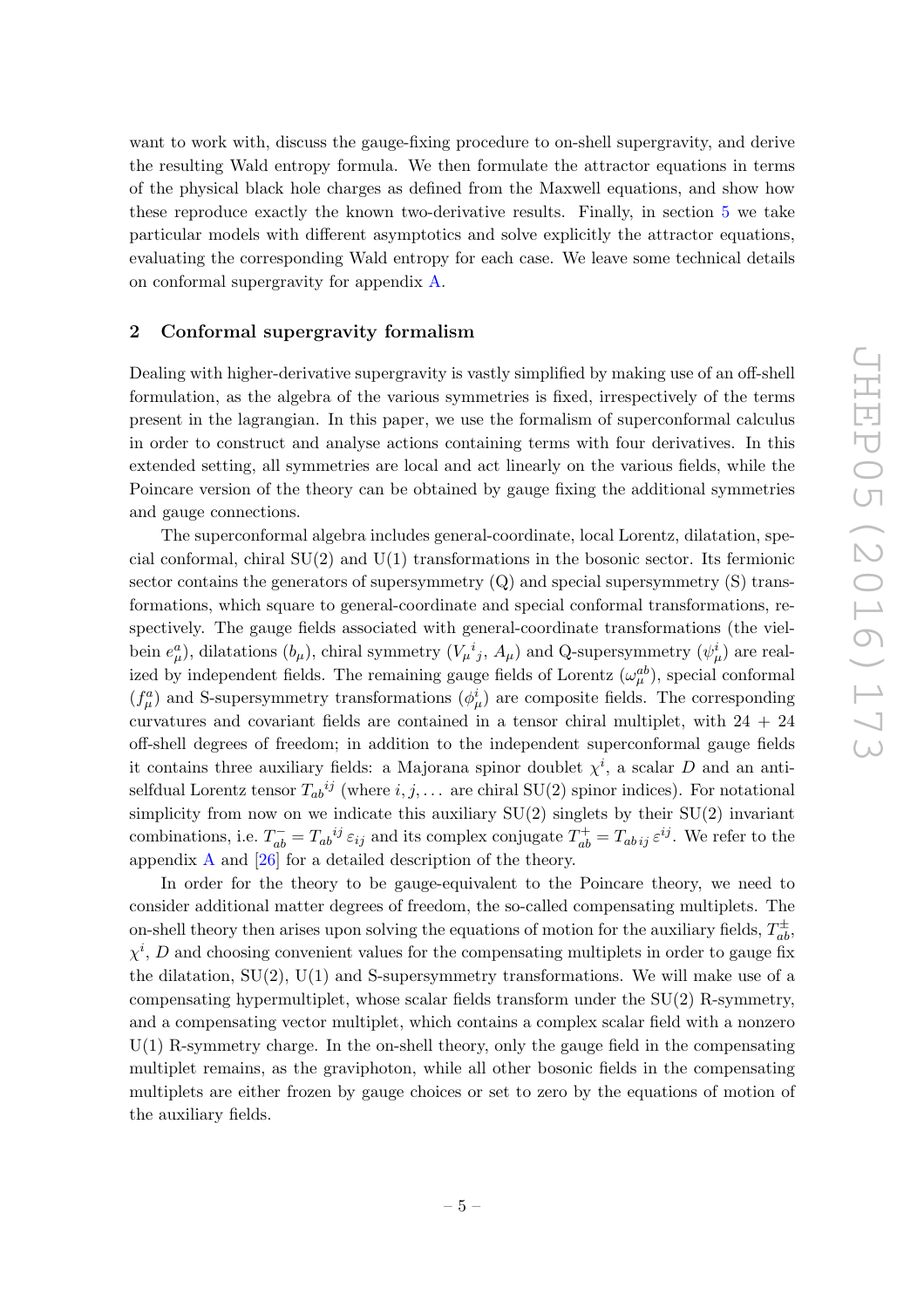While this procedure can be carried out explicitly for the two-derivative theory, it becomes rather cumbersome for higher-derivative theories, especially since the equations of motion for auxiliary fields are no longer algebraic. However, one need not follow a gauge fixing procedure but instead simply work in the conformal setting, since any physical results must be invariant under the extra symmetries. This is the point of view we take in most of this paper, while convenient gauge choices are used only to make a comparison with the microscopic results in section [4.4.](#page-20-0) An additional advantage of this approach is that the BPS conditions we obtain apply to any off-shell lagrangian, beyond the particular four-derivative examples discussed here.

We will consider the case of a single hypermultiplet and an arbitrary number of vector multiplets, so that the on-shell theory contains no hypermultiplets and an arbitrary number of vector multiplets. Since we are focused on abelian Fayet-Iliopoulos gauged supergravity, this represents the generic situation. We will not consider any explicit higherderivative terms for the matter fields, but we will allow for the presence of an arbitrary chiral background superfield [\[36](#page-31-12)], so that the vector multiplet couplings are controlled by a prepotential,  $F(X, \hat{A})$ , that depends holomorphically on the vector multiplet scalars,  $X^I$ , and the lowest component scalar field of the chiral multiplet,  $\hat{A}$ , and is homogeneous of degree two, as

<span id="page-6-1"></span>
$$
X^{I}F_{I} + 2\hat{A}F_{A} = 2F.
$$
\n
$$
(2.1)
$$

Here,  $F_I$  and  $F_A$  are the derivatives of the prepotential with respect to the  $X^I$  and  $\hat{A}$ , which have conformal weights 1 and 2 respectively, so that  $F(X, \tilde{A})$  has weight 2. Eventually the chiral multiplet corresponding to  $\hat{A}$  will be identified with a composite chiral multiplet describing the covariant objects of the supergravity multiplet, in order to generate (some)  $R<sup>2</sup>$ -terms in the action, but much of our analysis will not depend on this identification. In fact, the BPS conditions derived in this section are valid for any collection of vector and chiral multiplets, but we find it convenient to use the function [\(2.1\)](#page-6-1) in order to write the results in a form that can be used directly in the lagrangian we will choose in the next section.

Our main strategy in this section is to obtain S-invariant BPS conditions, which are valid without choosing any particular gauge for the additional symmetries. We discuss this in some detail in the simple setting of hypermultiplets, defining the relevant linear combinations of fermions giving rise to the S-invariant BPS conditions. In the remaining two subsections we apply the same procedure to the vector multiplets and the Weyl multiplet.

### <span id="page-6-0"></span>2.1 Hypermultiplets

The field content of the hypermultiplets is 4 real scalars, described by the section of an  $\text{Sp}(n_H) \times \text{Sp}(1)$  bundle, denoted by  $A_i^{\alpha}$ , and 2 fermions  $\zeta^{\alpha}$ , where the indices  $\alpha, \beta \dots =$  $1, \ldots, 2 n_H$  for  $n_H$  hypermultiplets. One can define a covariantly constant hermitian tensor  $G^{\alpha\bar{\beta}}$  (which is used in raising and lowering indices) and of a covariantly constant skewsymmetric tensor  $\Omega^{\alpha\beta}$  (and its complex conjugate  $\bar{\Omega}^{\bar{\alpha}\bar{\beta}}$  satisfying  $\Omega_{\bar{\alpha}\bar{\gamma}}\bar{\Omega}^{\bar{\beta}\bar{\gamma}} = \delta_{\bar{\alpha}}{}^{\bar{\beta}}$ ). These can be used to define the pseudo-reality condition on the section  $A_i^{\alpha}$ , through the constraint

$$
\varepsilon^{ij}\bar{\Omega}^{\bar{\alpha}\bar{\beta}}G_{\bar{\beta}\gamma}A_{j}{}^{\gamma} = A^{i\bar{\alpha}} \equiv (A_{i}{}^{\alpha})^{*} , \qquad (2.2)
$$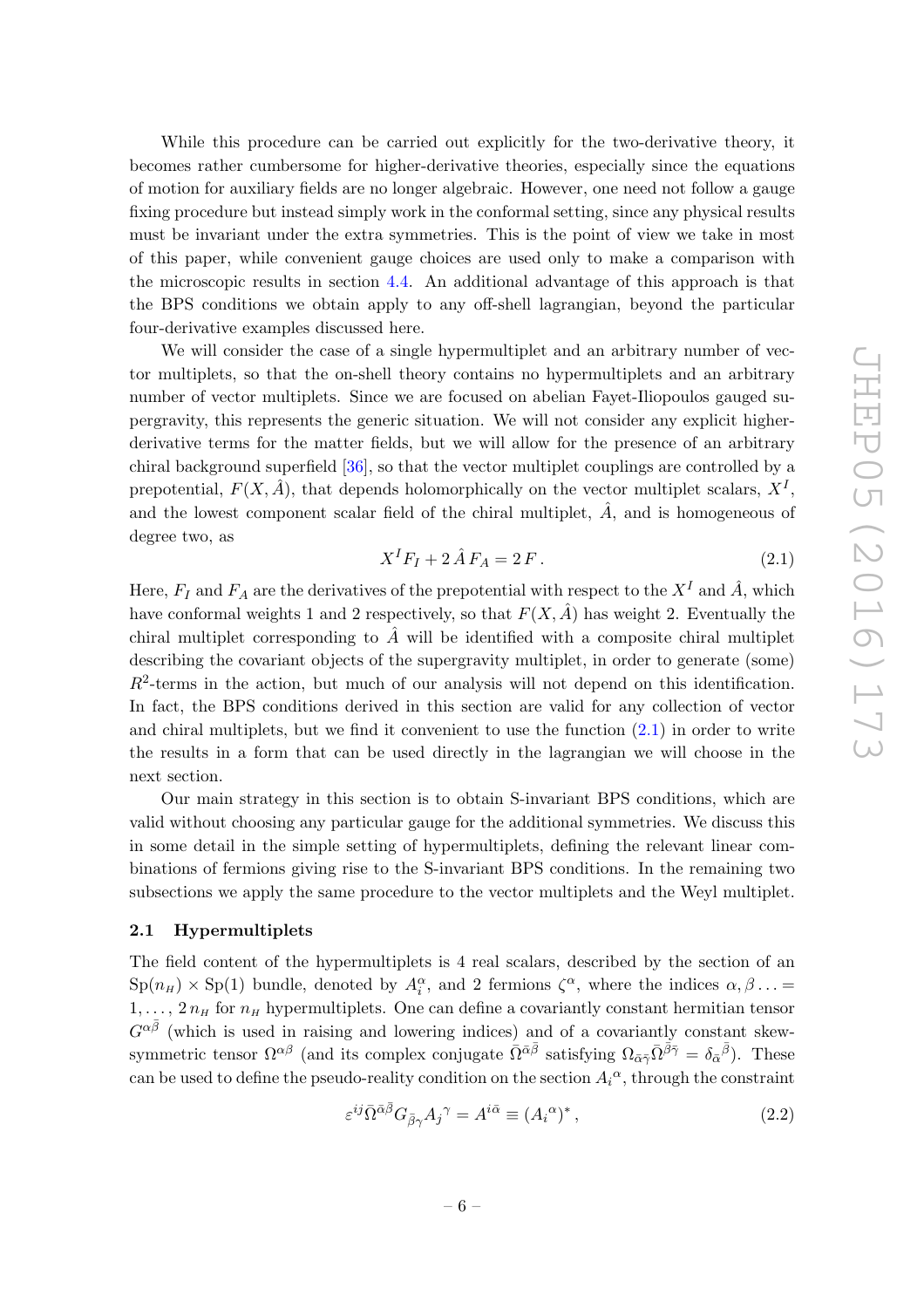where  $\varepsilon^{ij}$  is the antisymmetric symbol for the SU(2) indices. Furthermore, one can define the hyper-Kähler potential,

<span id="page-7-0"></span>
$$
\chi_{H} = \frac{1}{2} \varepsilon^{ij} \bar{\Omega}_{\alpha\beta} A_i^{\alpha} A_j^{\beta} , \qquad (2.3)
$$

which characterises the geometry of the target space.

The supersymmetry variations for hypermultiplets read

$$
\delta A_i^{\alpha} = 2 \bar{\epsilon}_i \zeta^{\alpha} + 2 \epsilon_{ij} G^{\alpha \bar{\beta}} \Omega_{\bar{\beta} \bar{\gamma}} \bar{\epsilon}^j \zeta^{\bar{\gamma}},
$$
  
\n
$$
\delta \zeta^{\alpha} = \mathcal{P} A_i^{\alpha} \epsilon^i + 2 \xi_I X^I t^{\alpha}{}_{\beta} A_i^{\beta} \epsilon^{ij} \epsilon_j + A_i^{\alpha} \eta^i,
$$
\n(2.4)

where the spinors  $\epsilon^i$ ,  $\eta^i$  stand for the Q- and S- supersymmetry parameters respectively. Note that we have included a coupling to vector multiplets, through a gauging described by the constants,  $\xi_I$ , and an anti-hermitian generator  $t^{\alpha}{}_{\beta}$ . This is reflected in the covariant derivative,  $D_{\mu}$ , which contains covariantization with respect to all superconformal symmetries and the gauge symmetries of  $A_i^{\alpha}$ , defined as

$$
D_{\mu} A_i^{\alpha} = \mathcal{D}_{\mu} A_i^{\alpha} + \text{fermions}
$$
  
=  $\partial_{\mu} A_i^{\alpha} + b_{\mu} A_i^{\alpha} + \frac{1}{2} \mathcal{V}_{\mu i}{}^{j} A_j^{\alpha} - \xi_I W_{\mu}^{I} t^{\alpha}{}_{\beta} A_i^{\beta} + \text{fermions}.$  (2.5)

Here, the  $W^I_\mu$  are gauge fields belonging to vector multiplets with scalar components given by the  $X^I$ , for  $I, J \cdots = 1, \ldots, n_{v}$ . The constants  $\xi_I$  are the so-called Fayet-Iliopoulos (FI) gauging parameters appearing in standard literature. We suppress the gauge coupling constant g, noting that one needs to send all parameters  $\xi_I$  to zero to get back to the ungauged case.

Inspired by the structure of [\(2.3\)](#page-7-0) one can define a spinor that transforms into a constant under S-supersymmetry, as

<span id="page-7-3"></span><span id="page-7-1"></span>
$$
\zeta_i^{\rm H} = \chi_{\rm H}^{-1} \bar{\Omega}_{\alpha\beta} A_i^{\alpha} \zeta^{\beta} , \qquad (2.6)
$$

$$
\delta \zeta_i^{\rm H} = \frac{1}{2} k \, \varepsilon_{ij} \, \epsilon^j + k \, \varepsilon_j \, \epsilon^j + 2 \, X^I \mu_{Iij} \varepsilon^{jk} \, \epsilon_k + \varepsilon_{ij} \eta^j \,, \tag{2.7}
$$

so that it may be used as a compensating spinor in the construction of S-invariant combinations. Here, we suppress the terms proportional to fermion fields, as they are not relevant for deriving BPS conditions for bosonic fields. The moment maps,  $\mu_{Iij}$ , are defined as

<span id="page-7-4"></span>
$$
\mu_{Iij} = \chi_{H}^{-1} \xi_{I} \left( A_{i}{}^{\alpha} \bar{\Omega}_{\alpha\beta} t^{\beta}{}_{\gamma} A_{j}{}^{\gamma} \right) , \qquad \mu_{I}^{ij} \equiv (\mu_{Iij})^{*} = \varepsilon^{ik} \varepsilon^{jl} \mu_{Ikl} , \qquad (2.8)
$$

where the pseudo-reality condition can be shown using the properties listed in [\[25\]](#page-31-13), for instance. Similarly, the vectors  $k_{\mu}$  and  $k_{\mu}^{i}{}_{j}$  are defined as the singlet and triplet in the decomposition of the scale-invariant combination

$$
-\chi_H^{-1} \bar{\Omega}_{\alpha\beta} \varepsilon^{ik} A_k^{\alpha} D_\mu A_j^{\beta} = \frac{1}{2} k_\mu \delta^i_j + k_\mu{}^i{}_j ,\qquad (2.9)
$$

where

<span id="page-7-2"></span>
$$
k_{\mu} = \chi_{H}^{-1} \mathcal{D}_{\mu} \chi_{H} , \qquad (2.10)
$$

while the explicit form of the triplet,  $k^i{}_j = -\varepsilon^{ik} k_{kj}$ , will not be relevant in what follows.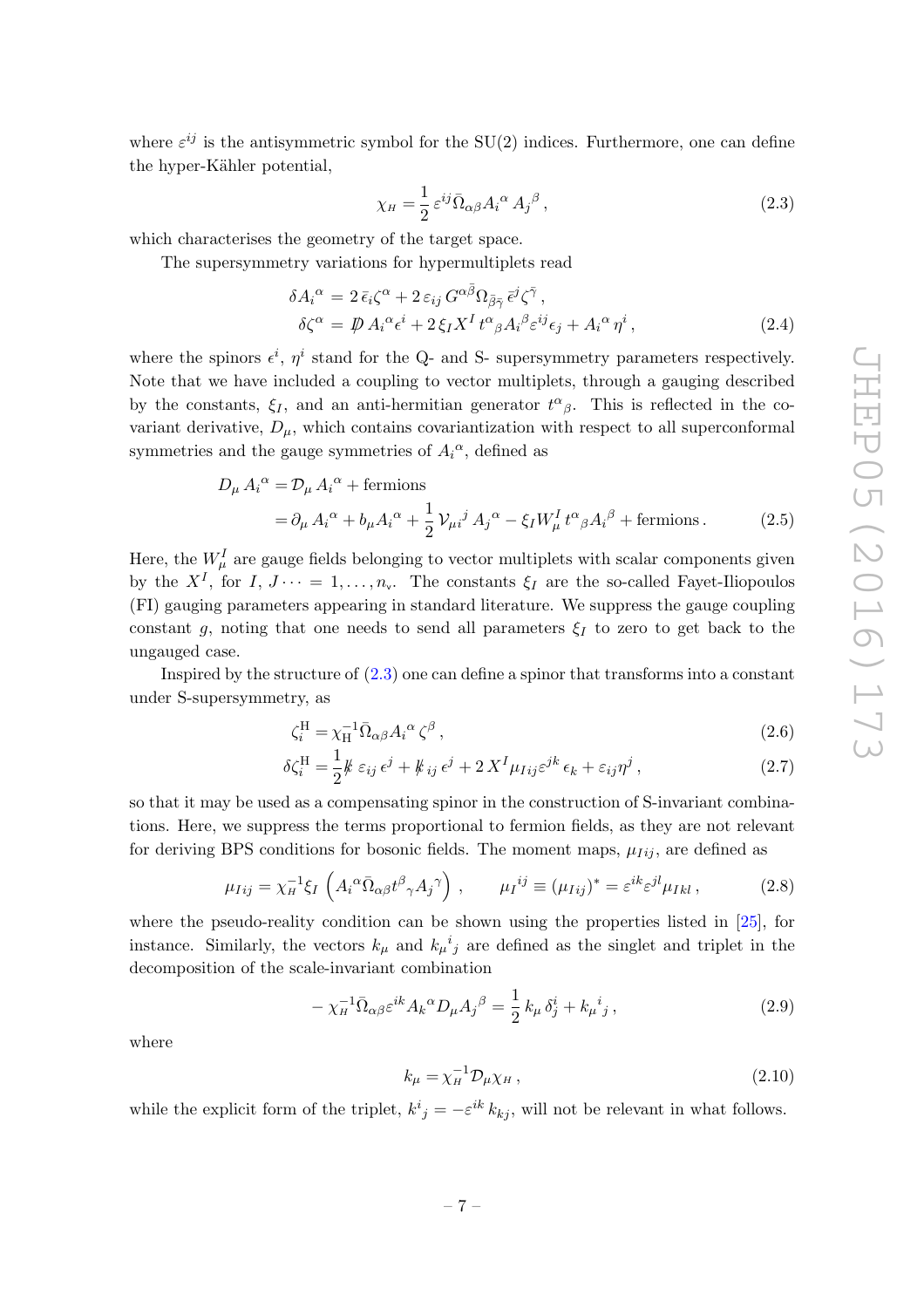We can now consider the following S-invariant variation of the hyperinos,

<span id="page-8-1"></span>
$$
\delta(\zeta^{\alpha} + \varepsilon^{ij} A_i^{\alpha} \zeta^{H}{}_j) = \chi_{H}^{1/2} \mathcal{P} \left( \chi_{H}^{-1/2} A_i^{\alpha} \right) \epsilon^{i} - A_i^{\alpha} \mathcal{K}^{i}{}_j \epsilon^{j} + 2 X^{I} \left( \xi_I t^{\alpha}{}_{\beta} A_i^{\beta} + \varepsilon^{kl} A_k^{\alpha} \mu_{Ili} \right) \varepsilon^{ij} \epsilon_j.
$$
 (2.11)

This final form of the variation can be used to derive BPS conditions, given a particular ansatz for the geometry and the amount of supersymmetry. Assuming full supersymmetry, all terms are linearly independent and must therefore vanish separately, leading to the classification of [\[21\]](#page-31-2). Alternatively, one may assume a particular spacetime ansatz and derive the possible BPS classes of solutions allowed by [\(2.11\)](#page-8-1) and the analogous conditions arising from other multiplets [\[21](#page-31-2)].

In the next section we will consider a  $1/2$ -BPS ansatz for  $AdS_2 \times S^2$ , in the presence of a single (compensating) hypermultiplet, so that one can set  $n = 1$  above and the indices  $\alpha$ ,  $\beta = 1, 2$ . It follows that we can take  $\bar{\Omega}_{\alpha\beta}$  to be the corresponding antisymmetric symbol for these indices and that the generator  $t^{\alpha}{}_{\beta} \in U(1)$  as a subgroup of  $SU(2)$ . We assume these restrictions for the remainder of the paper, noting that the decomposition [\(2.11\)](#page-8-1) does not rely on this simplification.

# <span id="page-8-0"></span>2.2 Vector multiplets

The field content of a vector multiplet is a complex scalar,  $X$ , an  $SU(2)$  doublet of fermions,  $\Omega_i$ , a gauge field,  $W_\mu$ , described by its field strength,  $F_{\mu\nu}$ , and an SU(2) triplet of auxiliary scalars,  $Y_{ij}$ . We will consider an arbitrary number,  $n_v$ , of vector multiplets, labelled by an index  $I, J \cdots = 1, \ldots, n_{v}$ . The Q- and S-supersymmetry transformations for the vector multiplet take the form,

$$
\delta X = \bar{\epsilon}^i \Omega_i ,
$$
  
\n
$$
\delta \Omega_i = 2 \not\!\! D X \epsilon_i + \frac{1}{2} \varepsilon_{ij} \hat{F}_{\mu\nu} \gamma^{\mu\nu} \epsilon^j + Y_{ij} \epsilon^j + 2 X \eta_i ,
$$
  
\n
$$
\delta A_\mu = \varepsilon^{ij} \bar{\epsilon}_i (\gamma_\mu \Omega_j + 2 \psi_{\mu j} X) + \varepsilon_{ij} \bar{\epsilon}^i (\gamma_\mu \Omega^j + 2 \psi_{\mu}^j \bar{X}) ,
$$
  
\n
$$
\delta Y_{ij} = 2 \bar{\epsilon}_{(i} \not\!\! D \Omega_j) + 2 \varepsilon_{ik} \varepsilon_{jl} \bar{\epsilon}^{(k} \not\!\! D \Omega^l) ,
$$
\n(2.12)

where  $\psi_{\mu}{}^{j}$  stands for the gravitini and we use the convenient shorthand

$$
\hat{F}_{\mu\nu} = F_{\mu\nu}^- - \frac{1}{4} \bar{X} T_{\mu\nu}^-, \tag{2.13}
$$

which appears frequently below.

A vector multiplet is a special case of a scalar chiral multiplet, which is the most general multiplet depending on half of the spinorial variables in superspace. Chiral multiplets are characterised by the conformal weight, w, of their lowest component, a complex scalar,  $A$ , generalising the vector multiplet scalar, for which  $w = 1$ . The higher components include two doublets of spinors,  $\Psi_i$ ,  $\Lambda_i$ , an anti-selfdual tensor,  $G_{ab}^-$ , a complex SU(2) triplet of scalars,  $B_{ij}$ , and an additional complex scalar,  $C$ , with the supersymmetry transformations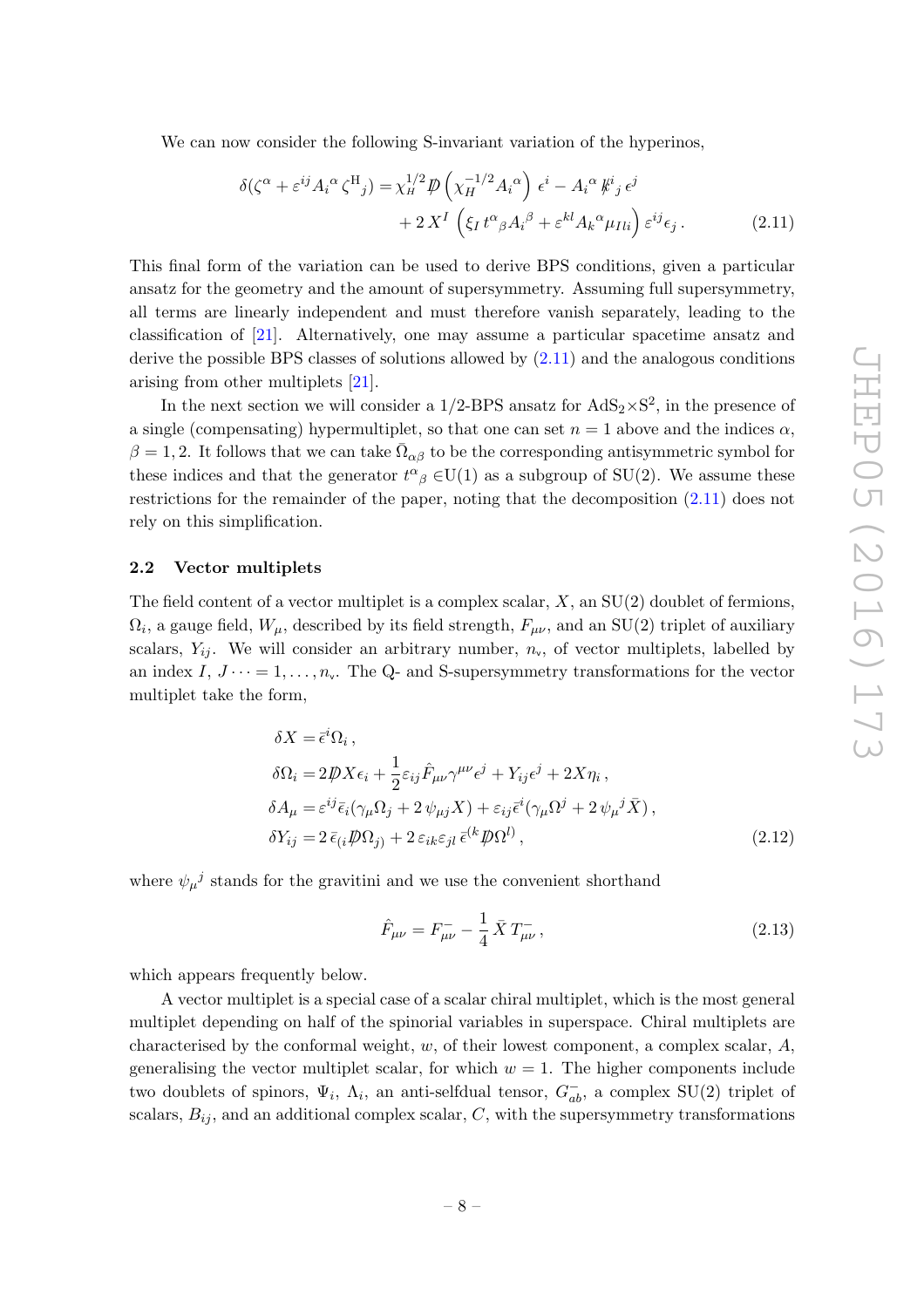of the first components given by

$$
\delta A = \bar{\epsilon}^i \Psi_i ,
$$
  
\n
$$
\delta \Psi_i = 2 \, \not\!\!D A \epsilon_i + B_{ij} \, \epsilon^j + \frac{1}{2} \gamma^{ab} G_{ab}^- \, \epsilon_{ij} \epsilon^j + 2 \, w A \, \eta_i .
$$
\n(2.14)

Since we will be using only a particular composite chiral multiplet, made out of the Weyl multiplet, we need not consider the conditions arising from independent chiral multiplets, as they will be automatically satisfied once the BPS conditions for the Weyl multiplet are imposed. However, the variations in  $(2.14)$  will be useful below, since the coupling of the vector multiplets is controlled by the prepotential  $F(X^I, \hat{A})$  in [\(2.1\)](#page-6-1). While the use of a particular function related to the couplings in the lagrangian we intent to use is not necessary at this point, it is very convenient for later developments, so we consider the dependence on the chiral background through  $A$  already in this section.

We thus proceed to define the function

<span id="page-9-0"></span>
$$
e^{-K} = i(\bar{X}^I F_I - X^I \bar{F}_I), \qquad (2.15)
$$

and the fermion

$$
\Omega_i^{\mathsf{v}} = \frac{\mathrm{i}}{2} e^K \left[ \left( \bar{X}^I F_{IJ} - \bar{F}_J \right) \Omega_i^J + \bar{X}^I F_{AI} \hat{\Psi}_i \right],
$$
  
\n
$$
\delta \Omega_i^{\mathsf{v}} = \frac{1}{2} e^K \not\!\!D e^{-K} \epsilon_i + i \not\!\!A \epsilon_i + \frac{1}{4} \epsilon_{ij} \not\!\!F_{ab}^- \gamma^{ab} \epsilon^j + \frac{1}{2} \mathcal{Y}_{ij} \epsilon^j + \eta_i, \tag{2.16}
$$

where we ignored higher-order fermionic terms in the variation. The quantity  $\mathcal{A}_{\mu}$  resembles a covariantized (real) Kähler connection, while  $\mathcal{F}^-_{ab}$  and  $\mathcal{Y}_{ij}$  are an anti-selfdual tensor and a complex SU(2) triplet respectively,

<span id="page-9-2"></span><span id="page-9-1"></span>
$$
\mathcal{A}_{\mu} = \frac{1}{2} e^{K} \left( \bar{X}^{I} \stackrel{\leftrightarrow}{\mathcal{D}}_{\mu} F_{I} - \bar{F}_{I} \stackrel{\leftrightarrow}{\mathcal{D}}_{\mu} X^{I} \right)
$$
\n
$$
\mathcal{F}_{ab}^{-} = i e^{K} (\bar{X}^{I} F_{IJ} - \bar{F}_{J}) \hat{F}_{ab}^{J} + i e^{K} \bar{X}^{I} F_{AI} \hat{G}_{ab} .
$$
\n
$$
\mathcal{Y}_{ij} = i e^{K} (\bar{X}^{I} F_{IJ} - \bar{F}_{J}) Y_{ij}^{J} + i e^{K} \bar{X}^{I} F_{AI} \hat{B}_{ij} .
$$
\n(2.17)

We now consider the supersymmetry variations of the S-invariant spinors one can construct from the vector multiplet fermions and the hypermultiplet compensator  $\zeta^H{}_i$  in  $(2.6)$ , which read

$$
\delta\left(\Omega_i^I - 2X^I\,\Omega_i^{\mathsf{v}}\right) = 2\,\mathrm{e}^{-K/2}\,\mathcal{D}\left(\mathrm{e}^{K/2}X^I\right)\,\epsilon_i - 2\,\mathrm{i}\,X^I\mathcal{A}\,\epsilon_i
$$
\n
$$
+ \frac{1}{2}\,\varepsilon_{ij}\left(\hat{F}_{\mu\nu}^I - X^I\mathcal{F}_{\mu\nu}^-\right)\gamma^{\mu\nu}\epsilon^j + \left(Y_{ij}^I - X^I\,\mathcal{Y}_{ij}\right)\epsilon^j\,,\tag{2.18}
$$
\n
$$
\delta\left(\mathrm{O}_{\mathsf{v}}^{\mathsf{v}}\right) \sim \epsilon^{\mathsf{H}^j}\,,\tag{2.19}
$$

$$
\delta\left(\Omega_i^{\text{V}} + \varepsilon_{ij}\zeta^{\text{H}j}\right) = i\mathcal{A} \epsilon_i - \frac{1}{2}\mathcal{P}\log\left(e^K\chi_H\right)\epsilon_i + \varepsilon_{ij}\not{k}^{jk}\epsilon_k
$$
  
+ 
$$
\frac{1}{4}\varepsilon_{ij}\mathcal{F}_{ab}^- \gamma^{ab}\epsilon^j + \frac{1}{2}\mathcal{Y}_{ij}\epsilon^j + 2\bar{X}^I\varepsilon_{ij}\mu_I^{jk}\varepsilon_{kl}\epsilon^l,
$$
(2.19)

where we used  $(2.10)$ . This is the final form for the supersymmetry variations, without imposing any restrictions on the spinor parameters. Note that the variables  $e^{K/2}X^{I}$  and  $e^{K}\chi_{H}$  are scale invariant, so that they represent natural variables to be used in physical quantities.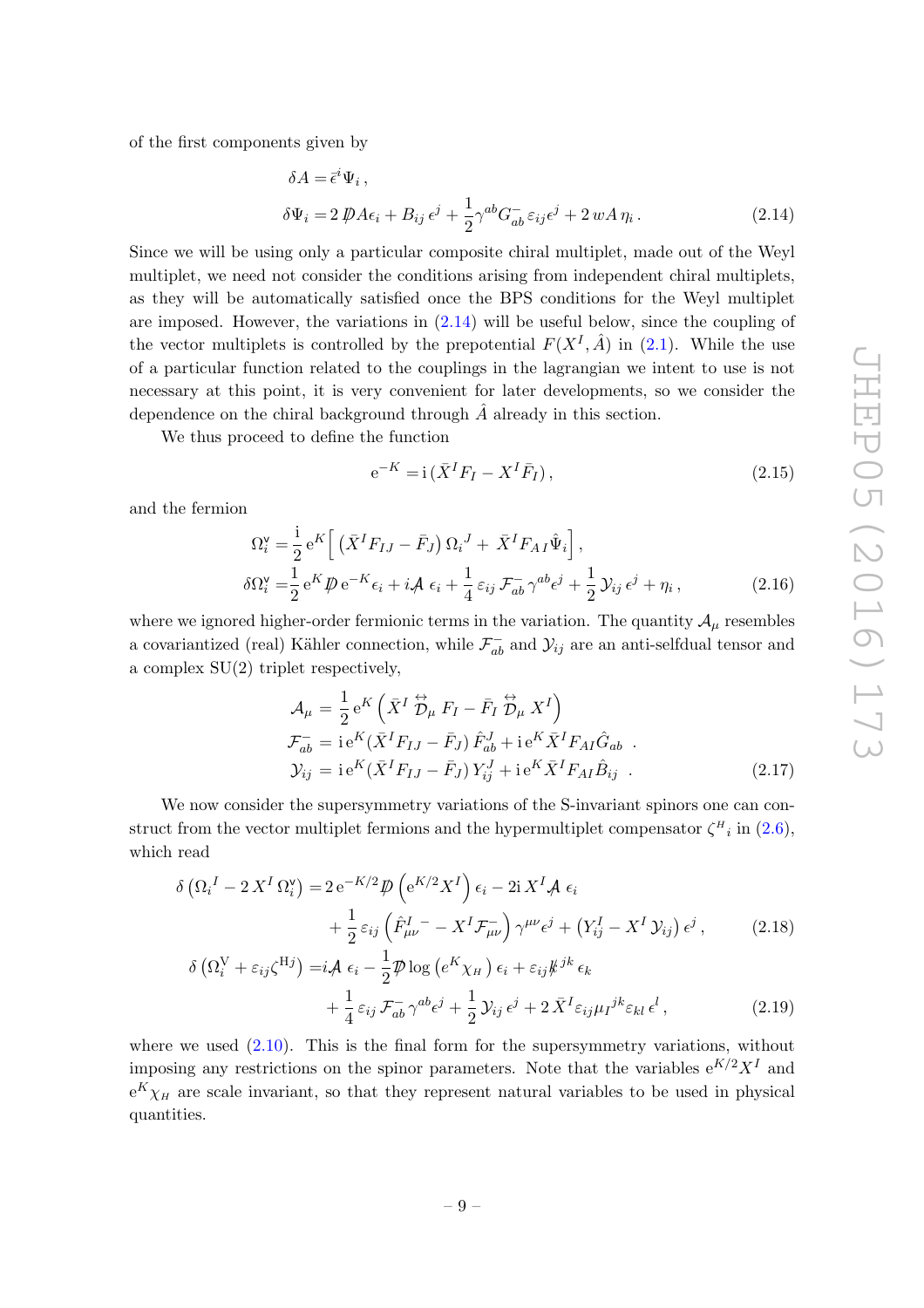### <span id="page-10-0"></span>2.3 The Weyl multiplet

The covariant fields of the Weyl multiplet comprise the field strengths for the various gauge fields and the auxiliary fields of the multiplet. In the fermionic sector, this amounts to the field strength of the gravitino,  $R(Q)_{ab}^i$ , the corresponding field strength for the Ssupersymmetry gauge field  $\phi_{\mu}$  and the auxiliary spinor  $\chi^{i}$ . In view of the conventional constraint,  $\gamma^{\mu}R(Q)_{\mu\nu}{}^{i} = -\frac{3}{2}$  $\frac{3}{2}\gamma_{\nu}\chi^{i}$ , both  $\phi_{\mu}$  and  $\chi^{i}$  are given in terms of the gravitino, so that one only need consider BPS conditions arising from variations of its field strength,  $R(Q)_{ab}^i$ . In addition, the derivative of at least one covariant fermion must be considered, in order to ensure that the variations of all derivatives of fermionic fields vanish [\[37\]](#page-31-14). This imposes a constraint on the fields of the Weyl multiplet, irrespectively of the type of fermion chosen, so we take it to be the derivative of the compensating fermion,  $\zeta^H_i$ , for simplicity.

We now give the Q-variations of the relevant S-invariant combinations one can built out of  $R(Q)_{ab}$ <sup>i</sup> and  $D_\mu \zeta^{\rm H}$ <sub>i</sub>, using the compensating fermion,  $\zeta^{\rm H}$ <sub>i</sub>, defined in [\(2.6\)](#page-7-1). The variation of the gravitino field strength reads

<span id="page-10-3"></span>
$$
\delta \left( R(Q)_{ab}{}^{i} - \frac{1}{16} T_{cd}^{-} \gamma^{cd} \gamma_{ab} \zeta^{Hi} \right)
$$
  
=  $-\frac{1}{4} \chi_{H}^{1/2} \mathcal{P}(\chi_{H}^{-1/2} T_{ab}^{-}) \varepsilon^{ij} \epsilon_{j} + \frac{1}{4} \left( T_{d[a}^{-} k_{b]} - k^{c} T_{c[a}^{-} \eta_{b]d} \right) \gamma^{d} \varepsilon^{ij} \epsilon_{j}$   
+  $R(V)_{ab}^{-i}{}_{j} \epsilon^{j} - \frac{1}{2} \hat{R}(M)_{ab}^{cd} \gamma_{cd} \epsilon^{i} - \frac{1}{8} T_{cd}^{-} \varepsilon^{ij} \bar{X}^{I} \mu_{Ijk} \gamma^{cd} \gamma_{ab} \epsilon^{k}$ , (2.20)

where we used [\(2.10\)](#page-7-2) to form the appropriate scale-invariant combination  $\chi_H^{-1/2} T_{ab}$  under the covariant derivative. The supersymmetry variation of the derivative  $D_{\mu} \zeta^{\mathrm{H}}{}_{i}$  reads

<span id="page-10-2"></span><span id="page-10-1"></span>
$$
\delta D_{\mu} \zeta_i^{\mathrm{H}} = f_{\mu}^a \gamma_a \varepsilon_{ij} \epsilon^j - \frac{1}{8} \varepsilon_{ij} R(\mathcal{V})^+_{\phantom{a}ab}{}^j{}_k \gamma^{ab} \gamma_{\mu} \epsilon^k - \frac{i}{4} R(A)^+_{\phantom{a}ab} \gamma^{ab} \gamma_{\mu} \epsilon_i
$$

$$
- \frac{1}{16} T_{ab}^+ \gamma^{ab} \gamma_{\mu} \mu_{Iij} X^I \epsilon^j + \mu_{Iij} X^I \gamma_{\mu} \varepsilon^{jk} \eta_k , \qquad (2.21)
$$

up to terms proportional to derivatives of scalar fields and the tensor  $T_{ab}$ <sup>-</sup>. As will be shown in the next section, all such derivatives vanish for 1/2-BPS backgrounds, once all the previous BPS conditions are imposed, so that we restrict to this case for brevity. The supersymmetry variation of the S-invariant combination then reads

$$
\delta \left( D_{\mu} \zeta_i^{\mathrm{H}} - \mu_{Iij} X^I \gamma_{\mu} \zeta^{\mathrm{H}j} \right) = f_{\mu}^a \gamma_a \varepsilon_{ij} \epsilon^j - \frac{1}{8} \varepsilon_{ij} R(\mathcal{V})^+_{\,ab}{}^j{}_k \gamma^{ab} \gamma_{\mu} \epsilon^k - \frac{i}{4} R(A)^+_{\,ab} \gamma^{ab} \gamma_{\mu} \epsilon_i
$$

$$
- \frac{1}{16} T_{ab}^+ \gamma^{ab} \gamma_{\mu} \mu_{Iij} X^I \epsilon^j - 2 X^I \mu_{Iij} \bar{X}^J \mu_J^{jk} \gamma_{\mu} \varepsilon_{kl} \epsilon^l. \tag{2.22}
$$

Note the presence of a bare K-boost gauge field,  $f_{\mu}^{a}$ , in  $(2.21)-(2.22)$  $(2.21)-(2.22)$ , originating in the inhomogeneous S-supersymmetry transformation of the compensating fermion in [\(2.7\)](#page-7-3). It follows that  $(2.22)$  is a constraint on the fields of the Weyl multiplet, ensuring the vanishing of all fermionic derivatives.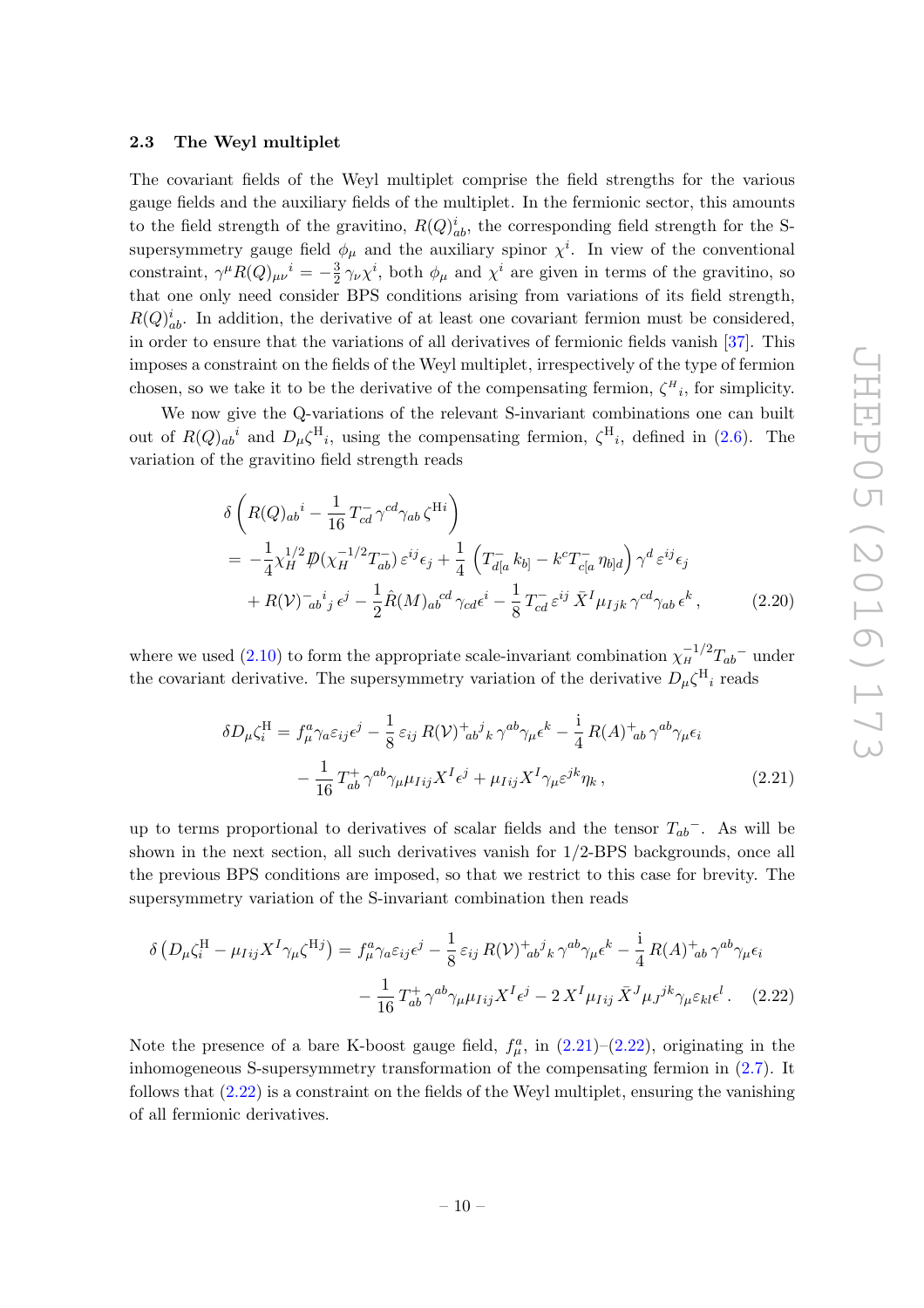# <span id="page-11-0"></span>3 Attractor ansatz and supersymmetry

In this section we consider the conditions arising from supersymmetry, assumming a  $1/2$ -BPS condition. We focus on systems containing a single, compensating, hypermultiplet and an arbitrary number of vector multiplets, allowing for an abelian gauging of the hypermultiplet using the vector fields in the vector multiplets.

In order to proceed, we adopt a particular projection for the Killing spinor preserved by the background, which breaks the  $SU(2)$  R-symmetry invariance down to a  $U(1)$ . In particular, we choose the supersymmetry parameter to be such that

<span id="page-11-2"></span>
$$
\gamma^{23}\epsilon^i = i \sigma_3{}^i{}_j \epsilon^j \,,\tag{3.1}
$$

where  $\sigma_3$  stands for the third Pauli matrix. One can straightforwardly replace this by any element of the SU(2) algebra, but we restrict to this choice for simplicity, without loss of generality.

Note that a  $1/2$ -BPS Killing spinor need not satisfy a projection of the type  $(3.1)$ in general. However, in the case of a single gauged hypermultiplet, the constant  $SU(2)$ element parametrising the gauging must be compatible with the properties of the spinor, as will be seen below. Conversely, it has been shown that  $(3.1)$  is the only possible condition on a spinor, assuming an  $AdS_2 \times S^2$  background [\[21\]](#page-31-2). These are the backgrounds we are interested in, so we will adopt this choice henceforth. This choice for the Killing spinor projection is eventually equivalent to choosing the matrix  $t^{\alpha}{}_{\beta}$  controlling the gauging in [\(2.8\)](#page-7-4) to be

$$
t^{\beta}{}_{\gamma} \sim \sigma_3{}^{\beta}{}_{\gamma}, \quad \Rightarrow \quad \mu_{Iij} = \mathrm{i} \xi_I \, \varepsilon_{ik} \, \sigma_3{}^k{}_j \,, \tag{3.2}
$$

as will be explained in details shortly. This identity is not immediately needed here in the off-shell context but the reader familiar with Poincare supergravity will recognize more easily the physical FI parameters  $\xi_I$  appearing this way.

### <span id="page-11-1"></span>3.1 BPS conditions on the scalars

It is important to note that  $(3.1)$  only allows to reduce terms involving exactly two gamma matrices, so that terms appearing in the various spinor variations can be meaningfully separated in those containing even and odd numbers of gamma matrices. It then follows that each group of terms must vanish separately.

We therefore first consider the terms with an odd number of gamma matrices in  $(2.11)$ and  $(2.18)$ – $(2.19)$ , setting to zero the terms transforming in different SU(2) representations. We thus find the conditions

$$
\mathcal{D}_{\mu}\left(\chi_H^{-1/2}A_i^{\alpha}\right) = 0\,,\tag{3.3}
$$

<span id="page-11-4"></span><span id="page-11-3"></span>
$$
\mathcal{D}_{\mu}\left(e^{K/2}X^{I}\right) = 0\,,\tag{3.4}
$$

$$
\mathcal{D}_{\mu} \left( e^{-K} \chi_{H}^{-1} \right) = \mathcal{A}_{\mu} = k_{\mu}{}^{i}{}_{j} = 0, \qquad (3.5)
$$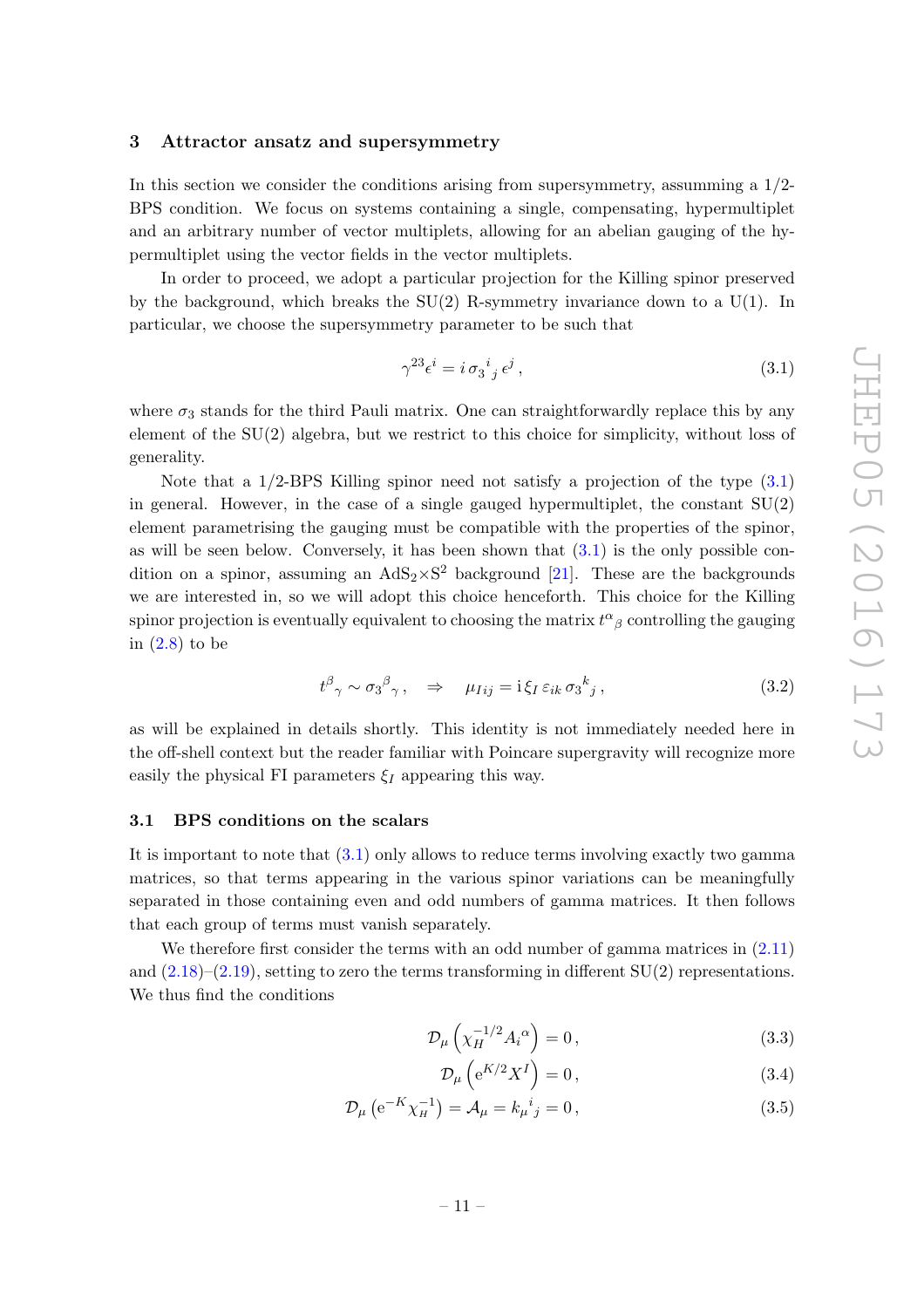which are both conformally and K-invariant. Further restrictions arise by considering intergrability conditions on these equations, explicitly

$$
\mathcal{D}_{\left[\mu\right.}\mathcal{D}_{\nu\left]\right.}\left(\chi_{H}^{-1/2}A_{i}^{\alpha}\right)=0 \quad \Rightarrow \quad \frac{1}{2}R(\mathcal{V})_{\mu\nu i}{}^{j}A_{j}^{\alpha}-\xi_{I}t^{\alpha}{}_{\beta}A_{i}^{\beta}F_{\mu\nu}^{I}=0\,,\tag{3.6}
$$

$$
\mathcal{D}_{\left[\mu\right]}\mathcal{D}_{\nu}\left(e^{K/2}X^{I}\right) = 0 \quad \Rightarrow \quad R(A)_{\mu\nu} = 0. \tag{3.7}
$$

Since the field strength of the U(1) R-symmetry gauge field vanishes,  $A_{\mu}$  is locally vanishing everywhere, so it drops out of all covariant derivatives. Consequently, we solve [\(3.3\)](#page-11-3) and [\(3.6\)](#page-12-0) by imposing that the corresponding gauge fields satisfy the condition

<span id="page-12-1"></span><span id="page-12-0"></span>
$$
\frac{1}{2}V_{\mu i}{}^{j} = \mu_{I\,ik}\varepsilon^{kj}W_{\mu}^{I}\,,\tag{3.8}
$$

and that the rescaled section  $\chi_H^{-1/2} A_i^{\alpha}$  is constant, as is  $\mu_{Iij}$ .

The above results imply that one can do convenient gauge choices for some of the superconformal symmetries, in order to simplify the following discussion. Note that all conditions  $(3.3)$ – $(3.5)$  involve derivatives of scale invariant combinations, so that the spacetime dependence of all scalar fields can be restricted to a single function, which can be taken to be  $e^{-K}$ . Using a conformal transformation, we can set this function to a constant, thus reducing all scalar fields in the hyper- and vector multiplets to constants. Note that this still leaves a residual rigid conformal symmetry, which is unphysical and must therefore drop out from all physical quantities. With this gauge choice, we obtain that  $k_{\mu}$ , defined in [\(2.10\)](#page-7-2) vanishes, so that setting to zero the terms with an odd number of gamma matrices in [\(2.20\)](#page-10-3), leads to the condition

$$
\mathcal{D}_{\mu}(\chi_{H}^{-1/2}T_{ab}^{-})=0.
$$
\n(3.9)

This establishes that a covariantly constant anti-selfdual tensor can be defined on the background.

Additionally, we can make a similar gauge choice for the hypermultiplet sections exploiting the SU(2) gauge symmetry. For a general situation involving many hypermultiplets this is not possible, but in this paper we are interested in the case of a single hypermultiplet, whose degrees of freedom can be gauged away to obtain an on-shell theory. For a single hypermultiplet, we can use an SU(2) rotation to fix the constant  $\chi_H^{-1/2} A_i^{\alpha}$  as

$$
\chi_H^{-1/2} A_i^{\alpha} = \delta_i^{\alpha} , \qquad (3.10)
$$

which can be used to identify the indices  $\alpha, \beta \cdots = 1, 2$  with the SU(2) indices  $i, j \ldots$ . We can then write  $\overline{\Omega}_{ij} = \varepsilon_{ij}$  and rewrite [\(2.8\)](#page-7-4) as

<span id="page-12-2"></span>
$$
\mu_{ij,I} = \xi_I \varepsilon_{ik} t^k{}_j \,, \tag{3.11}
$$

which will be used in the rest of this paper to translate the gauging  $\mu_{ii,I}$  to the FI terms. As will be seen in subsection [3.3,](#page-13-1) the generator  $t^i_j$  will be identified with  $i \sigma^{3i}{}_{j}$  by consistency.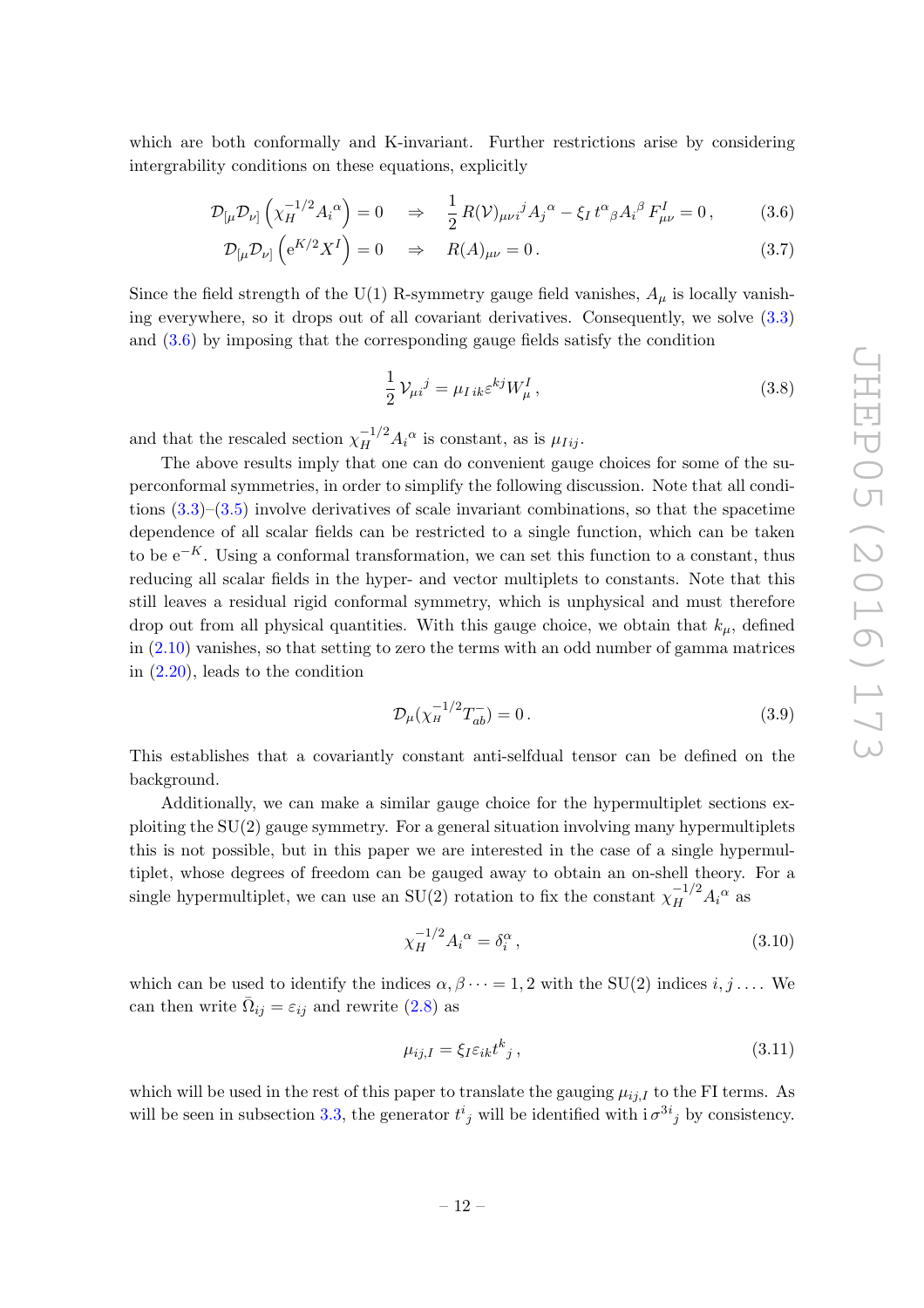### <span id="page-13-0"></span>3.2 Bosonic background

We are looking for static spherical black hole attractor geometries with constant scalars as shown above, and introduce the following notation for the  $AdS_2 \times S^2$  metric:<sup>[5](#page-13-2)</sup>

$$
ds^{2} = g_{\mu\nu} dx^{\mu} dx^{\nu} = v_{1} \left( -r^{2} dt^{2} + \frac{dr^{2}}{r^{2}} \right) + v_{2} \left( d\theta^{2} + \sin^{2} \theta d\varphi^{2} \right), \qquad (3.12)
$$

whose non-vanishing Riemann curvature components are equal to

$$
R_{\underline{a}\underline{b}}{}^{\underline{c}\underline{d}} = 2 v_1^{-1} \delta_{\underline{a}\underline{b}}{}^{\underline{c}\underline{d}} , \qquad R_{\hat{a}\hat{b}}{}^{\hat{c}\hat{d}} = -2 v_2^{-1} \delta_{\hat{a}\hat{b}}{}^{\hat{c}\hat{d}} , \qquad (3.13)
$$

so that the four-dimensional Ricci scalar equals  $R = 2(v_1^{-1} - v_2^{-1})$ . Observe that we used tangent-space indices above, where  $\underline{a}, \underline{b}, \ldots$  label the flat  $AdS_2$  indices  $(0, 1)$  associated with  $(t, r)$ , and  $\hat{a}, \hat{b}, \dots$  label the flat  $S^2$  indices  $(2, 3)$  associated with  $(\theta, \varphi)$ . The non-vanishing components of the auxiliary tensor field are parametrized by a complex scalar  $w$ ,

$$
T_{01}^- = 1 T_{23}^- = -w \,. \tag{3.14}
$$

Using these paramterizations one finds the following expressions for the bosonic part of the special conformal gauge field  $f_a^b$  (see the appendix for more details),

$$
f_{\underline{a}}{}^{\underline{b}} = \left(\frac{1}{6}(2v_1^{-1} + v_2^{-1}) - \frac{1}{4}D - \frac{1}{32}|w|^2\right)\delta_{\underline{a}}{}^{\underline{b}} + \frac{1}{2}R(A)_{23}\varepsilon_{\underline{a}}{}^{\underline{b}},
$$
  

$$
f_{\hat{a}}{}^{\hat{b}} = \left(-\frac{1}{6}(v_1^{-1} + 2v_2^{-1}) - \frac{1}{4}D + \frac{1}{32}|w|^2\right)\delta_{\hat{a}}{}^{\hat{b}} + \frac{1}{2}R(A)_{01}\varepsilon_{\hat{a}}{}^{\hat{b}},
$$
(3.15)

where the two-dimensional Levi-Civita symbols are normalized by  $\varepsilon^{01} = \varepsilon^{23} = 1$ . The non-zero components of the modified curvature  $\mathcal{R}(M)_{ab}{}^{cd}$  are given by,

$$
\mathcal{R}(M)_{\underline{ab}}^{\underline{cd}} = \left(D + \frac{1}{3}R\right) \delta_{\underline{ab}}^{\underline{cd}},
$$
\n
$$
\mathcal{R}(M)_{\hat{ab}}^{\hat{c}\hat{d}} = \left(D + \frac{1}{3}R\right) \delta_{\hat{ab}}^{\hat{c}\hat{d}},
$$
\n
$$
\mathcal{R}(M)_{\underline{a}\hat{b}}^{\hat{c}\hat{d}} = \frac{1}{2}\left(D - \frac{1}{6}R\right) \delta_{\underline{a}}^{\hat{c}} \delta_{\hat{b}}^{\hat{d}} - \frac{1}{2}R(A)_{23} \varepsilon_{\underline{a}}^{\hat{c}} \delta_{\hat{b}}^{\hat{d}} - \frac{1}{2}R(A)_{01} \delta_{\underline{a}}^{\hat{c}} \varepsilon_{\hat{b}}^{\hat{d}}.
$$
\n(3.16)

We refer to the appendix for the general definitions of these quantities, which appear in the superconformal transformation rules of the Weyl multiplet fields and are therefore needed below.

### <span id="page-13-1"></span>3.3 Solving the BPS equations

Proceeding with solving the BPS conditions, we start with  $(2.18)$  and  $(2.19)$ , where the first line of each has already been analysed in subsection  $3.1$ . The second lines in each of  $(2.18)$ 

<span id="page-13-2"></span><sup>&</sup>lt;sup>5</sup>It is straightforward to generalize our results to toroidal and higher genus horizons, but for most of the discussion here and later in the paper we look at the spherical case. We come back to general horizon topologies in [3.4](#page-15-0) and in some of the explicit examples we show at the end.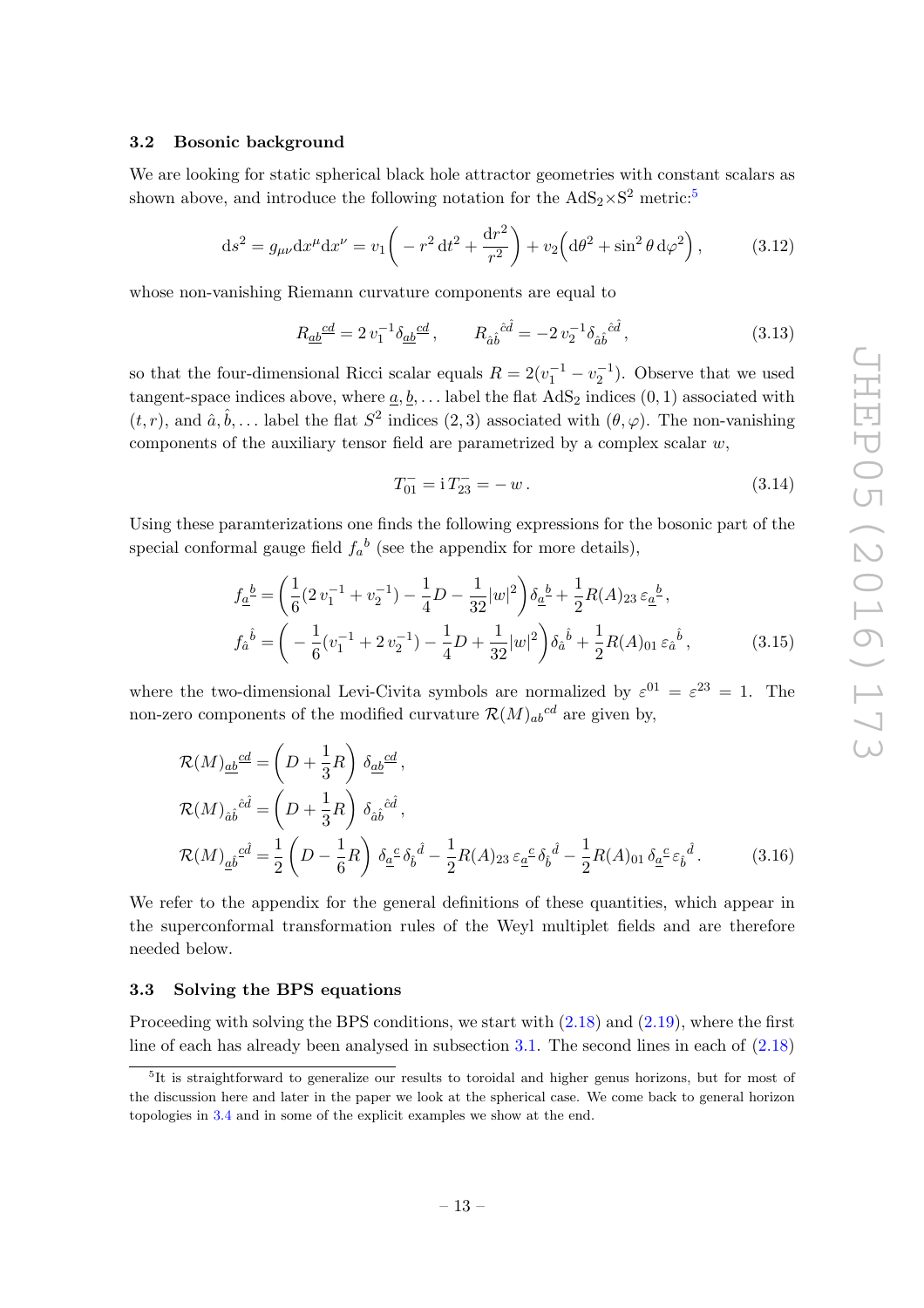and [\(2.19\)](#page-9-2) are even in the gamma matrices, so we need to use the projection [\(3.1\)](#page-11-2) in order to obtain conditions on the fields. Given spherical symmetry, we can assume that only the  $(0, 1)$  and  $(2, 3)$  components of the field strengths are non-zero. Under this assumption, the condition from [\(2.18\)](#page-9-1) takes the form

$$
2i\varepsilon_{ij}\left(\hat{F}_{23}^{I} - X^{I}\mathcal{F}_{23}^{-}\right)\sigma_{3}^{j}{}_{k} + \left(Y_{ij}^{I} - X^{I}\mathcal{Y}_{ij}\right)\delta_{k}^{j} = 0, \qquad (3.17)
$$

where we used the anti-selfduality of both  $\hat{F}_{ab}^{I}$  and  $\mathcal{F}_{ab}$ . From [\(2.19\)](#page-9-2) we also obtain the condition:

<span id="page-14-1"></span><span id="page-14-0"></span>
$$
i\varepsilon_{ij}\mathcal{F}_{23}^{-}\sigma_{3}^{j}{}_{k} + \frac{1}{2}\mathcal{Y}_{ij}\delta_{k}^{j} - 2\bar{X}^{I}\mu_{Iij}\delta_{k}^{j} = 0, \qquad (3.18)
$$

but notice that  $(3.18)$  is implied by  $(3.17)$  upon contraction with the sections, therefore it is not an independent constraint.

Imposing spherical symmetry for the curvature  $R(\mathcal{V})_{ab}^{\dagger i}$ , we find

$$
2iR(\mathcal{V})^{-}2i^{i}_{j} + 3D\sigma_{3}^{i}{}_{j} - iT_{23}^{-}\bar{X}^{I}\mu_{I}^{ik}\varepsilon_{kj} = 0.
$$
 (3.19)

Returning to [\(2.20\)](#page-10-3), the terms with an even number of gamma matrices lead to the conditions

$$
iR(\mathcal{V})_{23}^{-i}{}_{j} = -\left(D + \frac{1}{12}R\right)\sigma_3^{i}{}_{j},
$$
  

$$
w\bar{X}^{I}\mu_{I}{}^{ik}\varepsilon_{kj} = -\left(D - \frac{1}{6}R\right)\sigma_3^{i}{}_{j}.
$$
 (3.20)

The terms with an even number of gamma matrices in [\(2.22\)](#page-10-2) then yield

$$
iR(\mathcal{V})_{23}^{+i}{}_{k}\sigma_{3}{}^{k}{}_{j} = \frac{1}{2} \left( v_{1}^{-1} + v_{2}^{-1} - \frac{1}{4}|w|^{2} \right) ,
$$
  

$$
\bar{w} \,\varepsilon^{ik} X^{I} \mu_{I\,kj} = -\frac{1}{8}|w|^{2} \sigma_{3}{}^{i}{}_{j} .
$$
 (3.21)

Combining these equations leads to,

$$
\bar{w} \,\varepsilon^{ik} X^I \mu_{Ikj} = -w \,\bar{X}^I \mu_I^{ik} \varepsilon_{kj} \quad \Rightarrow \quad (\bar{w} \, X^I + w \,\bar{X}^I) \,\varepsilon^{ik} \mu_{Ikj} = 0,
$$
\n
$$
R(\mathcal{V})^{-i}_{23}{}^{i}{}_{j} = R(\mathcal{V})^{+i}_{23}{}^{i}{}_{j} = \frac{1}{2} R(\mathcal{V})^{i}_{23}{}^{i}{}_{j} = -\frac{1}{2} i v^{-1}_{2} \sigma_{3}{}^{i}{}_{j},
$$
\n
$$
D = -\frac{1}{6} (v^{-1}_{1} + 2v^{-1}_{2}),
$$
\n
$$
v^{-1}_{1} = \frac{1}{4} |w|^{2}. \tag{3.22}
$$

From the second line in  $(3.22)$ , combined with  $(3.8)$ , we obtain the condition

$$
R(\mathcal{V})_{23}{}^{i}{}_{j} = 2 \,\varepsilon^{ik} \mu_{Ikj} \, F_{23}^{I} = -i \, v_{2}^{-1} \, \sigma_{3}{}^{i}{}_{j} \,, \tag{3.23}
$$

which by  $(3.11)$  implies that

<span id="page-14-3"></span><span id="page-14-2"></span>
$$
t^i{}_j = \mathbf{i}\,\sigma^{3i}{}_j, \qquad 2\xi_I\,F^I_{23} = v_2^{-1}.\tag{3.24}
$$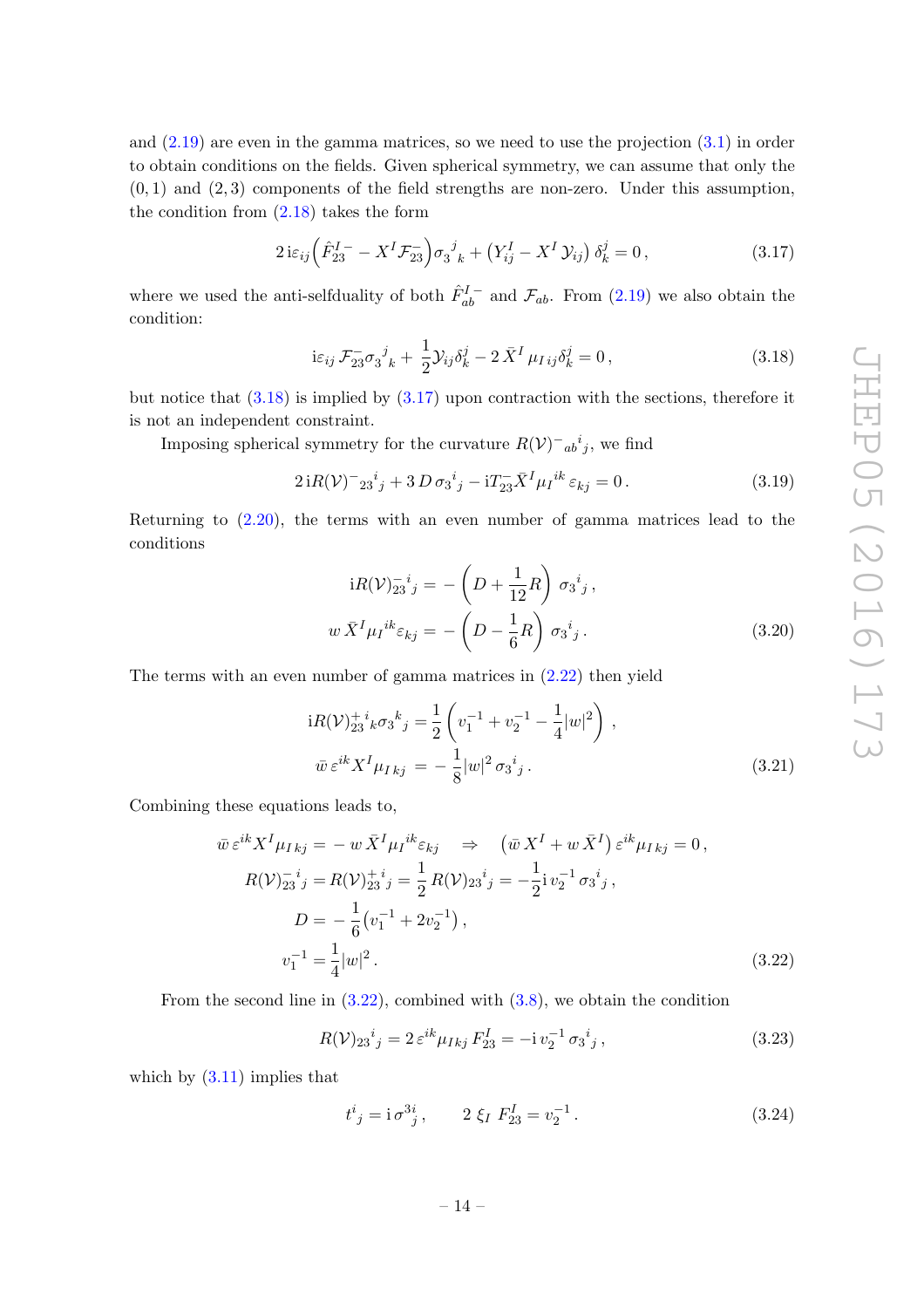The former condition simply identifies the spinor projection in  $(3.1)$  with the generator controlling the abelian gauging of the compensating hypermultiplet. We remind the reader that the choice for  $\sigma^3$  is conventional and that the projection may be defined using any  $SU(2)$  generator. Our analysis then shows that this  $SU(2)$  generator must be identified with the (also arbitrary) generator appearing in the gauging. The second of  $(3.24)$  is a nontrivial condition on the field strengths that will turn out to correspond to a Dirac quantisation condition.

### <span id="page-15-0"></span>3.4 Final set of off-shell equations

Summarizing, we are left with the following set of equations for the half-BPS near-horizon geometry of consideration,

$$
D = -\frac{1}{6}(v_1^{-1} + 2v_2^{-1}),
$$
  
\n
$$
\bar{w}\xi_I X^I = -w\xi_J \bar{X}^J,
$$
  
\n
$$
|w|^2 = -8iw\xi_I \bar{X}^I = 4v_1^{-1},
$$
  
\n
$$
\xi_I p^I = \frac{\kappa}{2},
$$
\n(3.25)

where we used  $(3.11)$  to derive the second and third relation from  $(3.22)$  and in the last identity we used [\(3.24\)](#page-14-3) and the definition for the magnetic charges,

<span id="page-15-3"></span><span id="page-15-2"></span>
$$
F_{23}^I = \frac{p^I}{v_2} \tag{3.26}
$$

Note the appearance of the quantity  $\kappa$  in the last equation, which should just be equal to 1 if we follow the above derivation. In fact  $\kappa$  is related to the sign of the curvature of the horizon topology, and since so far we only looked at a spherical horizon we trivially find  $\kappa_{S^2} = 1$ . If we instead look at a higher genus Riemann surface, we find  $\kappa_{T^2} = 0$ , and  $\kappa_{\Sigma_g^2} = -1$  for  $g > 1$ . This is the only way the BPS attractor equations change with the change of horizon topology, as already remarked in various papers [\[1,](#page-30-0) [2](#page-30-1), [8](#page-30-14), [9](#page-30-4)].

The last equation we write is obtained by combining [\(3.17\)](#page-14-1) and [\(3.18\)](#page-14-0)

$$
2i\varepsilon_{ij}\hat{F}_{23}^{I} - \sigma_3^j{}_k + Y_{ik}^I - 4X^I\bar{X}^J\mu_{Jik} = 0, \qquad (3.27)
$$

from which we will define the magnetic charges, once we plug in the equation of motion for the auxiliary fields  $Y_{ij}^I$ .

The above equations are valid always for any choice of off-shell lagrangian, and need to be supplemented by the explicit equations of motion for the fields  $D$  and  $Y$ , together with the Maxwell equations and Bianchi identities. Thus a complete solution can only be obtained after a choice of an explicit lagrangian, to which we proceed in the next section.

# <span id="page-15-1"></span>4  $C^2$  (F-term) action

The two derivative actions of vectors and hypers coupled to  $N = 2$  conformal supergravity are given in [\[23](#page-31-3), [24](#page-31-15)] and further generalized to four derivatives years after in [\[21,](#page-31-2) [25\]](#page-31-13).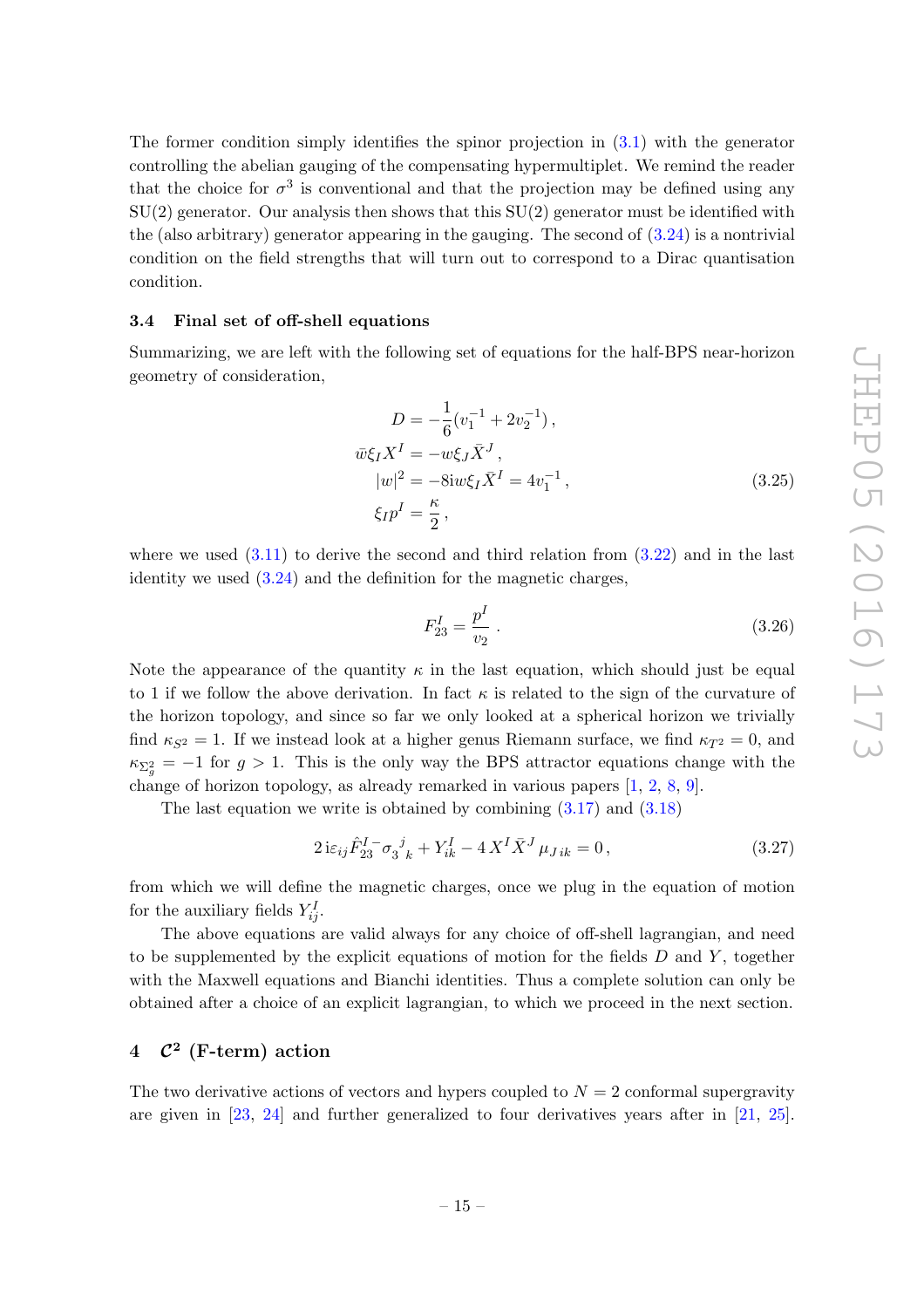The full four-derivative F-term theory for vector and hypermultiplets coupled to conformal supergravity, with vanishing fermions, is given by:

$$
8 \pi e^{-1} \mathcal{L}_{\text{vectors+hypers}} = i \mathcal{D}^{\mu} F_I \mathcal{D}_{\mu} \bar{X}^{I} - i F_I \bar{X}^{I} \left( \frac{1}{6} \mathcal{R} - D \right) - \frac{1}{8} i F_{IJ} Y_{ij}^{I} Y^{Jij} + \frac{1}{4} i F_{IJ} \left( F_{ab}^{-I} - \frac{1}{4} \bar{X}^{I} T_{ab}^{-} \right) \left( F^{-Jab} - \frac{1}{4} \bar{X}^{J} T^{-ab} \right) - \frac{1}{8} i F_I \left( F_{ab}^{+I} - \frac{1}{4} X^{I} T_{ab}^{+} \right) T^{+ab} - \frac{1}{32} i F (T_{ab}^{+})^{2} - \frac{1}{4} i \hat{B}_{ij} F_{\hat{A}I} Y^{Iij} + \frac{1}{2} i \hat{G}^{-ab} F_{\hat{A}I} \left( F_{ab}^{-I} - \frac{1}{4} \bar{X}^{I} T_{ab}^{-} \right) + \frac{1}{2} i F_{\hat{A}} \hat{C} - \frac{1}{8} i F_{\hat{A}A} (\varepsilon^{ik} \varepsilon^{jl} \hat{B}_{ij} \hat{B}_{kl} - 2 \hat{G}_{ab}^{-} \hat{G}^{-ab}) + \text{h.c.} - \frac{1}{2} \varepsilon^{ij} \bar{\Omega}_{\alpha\beta} \mathcal{D}_{\mu} A_{i}^{\alpha} \mathcal{D}^{\mu} A_{j}^{\beta} + \chi \left( \frac{1}{6} \mathcal{R} + \frac{1}{2} D \right) , + 2 G_{\bar{\alpha}\beta} A^{i\bar{\alpha}} \xi_{I} \xi_{J} \bar{X}^{I} X^{J} (t^{\beta} {}_{\gamma} t^{\gamma} {}_{\delta}) A_{i}^{\delta} - \frac{1}{2} A_{i}^{\alpha} \bar{\Omega}_{\alpha\beta} \xi_{I} Y^{Iij} t^{\beta} {}_{\gamma} A_{j}^{\gamma} .
$$
(4.1)

The components of the composite chiral multiplet made out of covariant quantities of the Weyl multiplet, denoted by hats, are still to be substituted to find the fully explicit result. We only require the modified homogeneity property

<span id="page-16-3"></span><span id="page-16-2"></span><span id="page-16-1"></span>
$$
X^I F_I + 2 \hat{A} F_A = 2 F.
$$

We stress again that the way to recover the lagrangian of ungauged supergravity is by putting all FI parameters  $\xi_I$  to zero.

We additionally need to solve the equations of motion for  $Y_{ij}^I$  and D. First let us consider the e.o.m. of  $Y$ , which reads:

$$
N_{IJ}Y_{ij}^J - i\left(F_{AI}\hat{B}_{ij} - \varepsilon_{il}\varepsilon_{jk}\hat{B}^{lk}\bar{F}_{AI}\right) - 2\chi_H\mu_{ijI} = 0 \Rightarrow
$$
  
\n
$$
Y_{ij}^I = 2N^{IJ}\chi_H\mu_{ijI} + iN^{IJ}\left(\hat{B}_{ij}F_{AI} - \varepsilon_{il}\varepsilon_{jk}\hat{B}^{lk}\bar{F}_{AI}\right),
$$
\n(4.2)

where  $N_{IJ} = -i(F_{IJ} - \bar{F}_{IJ})$  and  $N^{IJ}$  is its inverse. This fixes Y in terms of the gaugings in the two-derivative case when  $F_{AI} = 0$ . On the other hand, for the same lagrangian the D equation of motion leads to the requirement

$$
e^{-K} + \frac{1}{2}\chi_H + 192iD(F_{\hat{A}} - \bar{F}_A) - 8i(T^{-ab}F_{AI}\hat{F}_{ab}^{-I} - T^{+ab}\bar{F}_{AI}\hat{F}_{ab}^{+I})
$$
  

$$
- 8i(T^{-ab}F_{AA}\hat{G}_{ab}^{-} - T^{+ab}\bar{F}_{AA}\hat{G}_{ab}^{+}) = 0.
$$
 (4.3)

### <span id="page-16-0"></span>4.1 Standard gauge fixing

If we concentrate on the two-derivative part of the lagrangian for the moment, we can perform the gauge fixing and match all our equations to the existing ones in the on-shell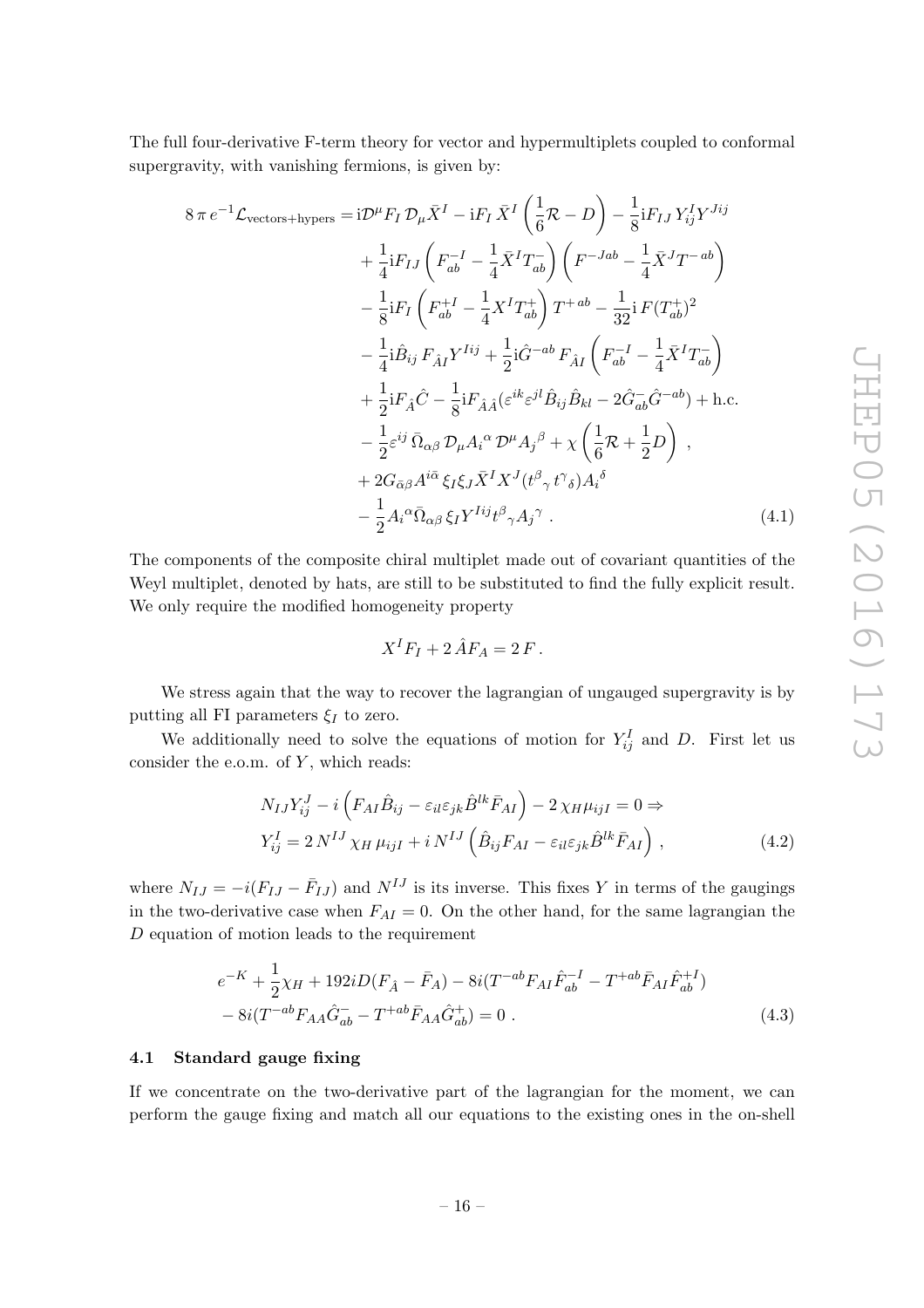literature so that we can later compare and see how the higher derivatives change the results. From [\(4.2\)](#page-16-1) in the two derivative case we find:

$$
Y_{ij}^I = 2N^{IJ} \chi_H \mu_{ij} J \,, \tag{4.4}
$$

which would eventually lead to the usual on-shell supergravity scalar potential upon substitution in the lagrangian. The D equation of motion imposes that

$$
\chi_H = -2e^{-K},\tag{4.5}
$$

and choosing the gauge fixing condition

<span id="page-17-1"></span>
$$
\chi_H = -2, \tag{4.6}
$$

leads to the standard Poincare supergravity coupled to vector multiplets. The FI gauging can now be interpreted as nontrivial charges for the gravitino, once [\(3.8\)](#page-12-1) is used. Even if the higher derivative corrections change the e.o.m. for  $Y$  we could consistently keep the same gauge fixing procedure and stick to [\(4.6\)](#page-17-1) if needed.

## <span id="page-17-0"></span>4.2 Wald entropy

To evaluate the entropy of a space-time configuration, one uses Wald's formula for a generic theory of gravity, which formally reads:

<span id="page-17-2"></span>
$$
S = \frac{1}{4} \int d^2 \Omega E^{abcd} \varepsilon_{ab} \varepsilon_{cd} \tag{4.7}
$$

where, in our case,  $d^2\Omega = v_2 \sin \theta \ d\theta \ d\phi$ ,  $\varepsilon_{ab}$  is the binormal tensor, normalized to  $\varepsilon_{ab} \varepsilon^{ab} =$  $-2$  and has only  $(0, 1)$  components, perpendicular to the surface spanned by  $d\theta$  and  $d\phi$ . So we can take locally  $\varepsilon_{01} = -\varepsilon_{10} = 1$ . The normalization is in principle not fixed by the Noether procedure but can be easily derived by the requirement of finding the Bekenstein-Hawking entropy with the correct prefactor, see below. Finally,  $E^{abcd}$  is the equation of motion for the Riemann tensor as if it were an independent field, and it reads:

$$
E^{abcd} = -\frac{1}{6} \Big( e^{-K} - \chi_H \Big) \eta^{a[c} \eta^{d]b} - 8i F_{AI} \left[ \hat{F}^{-I cd} T^{-ab} - 2\eta \Big[ {}^{b[d} \eta^{c]e} \hat{F}_{ef}^{-I} T^{-a} \Big] f + \frac{1}{3} \eta^{a[c} \eta^{d]b} \hat{F}_{ef}^{-I} T^{-ef} \Big] + \text{h.c.} + 64i F_A \big[ \mathcal{R}(M)^{-abcd} - 2 \eta \Big[ {}^{b[d} \eta^{c]e} \mathcal{R}(M)_{ef}^{-a} \Big] f + \frac{1}{3} \eta^{a[c} \eta^{d]b} \mathcal{R}(M)_{ef}^{-ef} \Big] + \text{h.c.} + 4i F_A T^{-\Big[ah} T^+_{gh} \eta^{b}\Big] \Big[ {}^{d} \eta^{c]g} + \text{h.c.} - 8i F_{AA} \big[ \hat{G}^{-cd} T^{-ab} - 2\eta \Big[ {}^{b[d} \eta^{c]e} \hat{G}_{ef}^{-} T^{-a} \Big] f + \frac{1}{3} \eta^{a[c} \eta^{d]b} \hat{G}_{ef}^{-} T^{-ef} \Big] + \text{h.c.} \tag{4.8}
$$

Now, plugging in the values for the near-horizon field configuration we find

$$
S = \frac{1}{4} \int d^2 \Omega \left[ \frac{1}{3} \left( e^{-K} - \chi_H \right) + \left( \frac{64}{3} i w F_{AI} \hat{F}_{01}^{-1} - \frac{64}{3} i F_A R + 8i |w|^2 F_A + \frac{1024}{3} i w^2 F_{AA} (D + \frac{1}{3} R) + \text{h.c.} \right) \right].
$$
\n(4.9)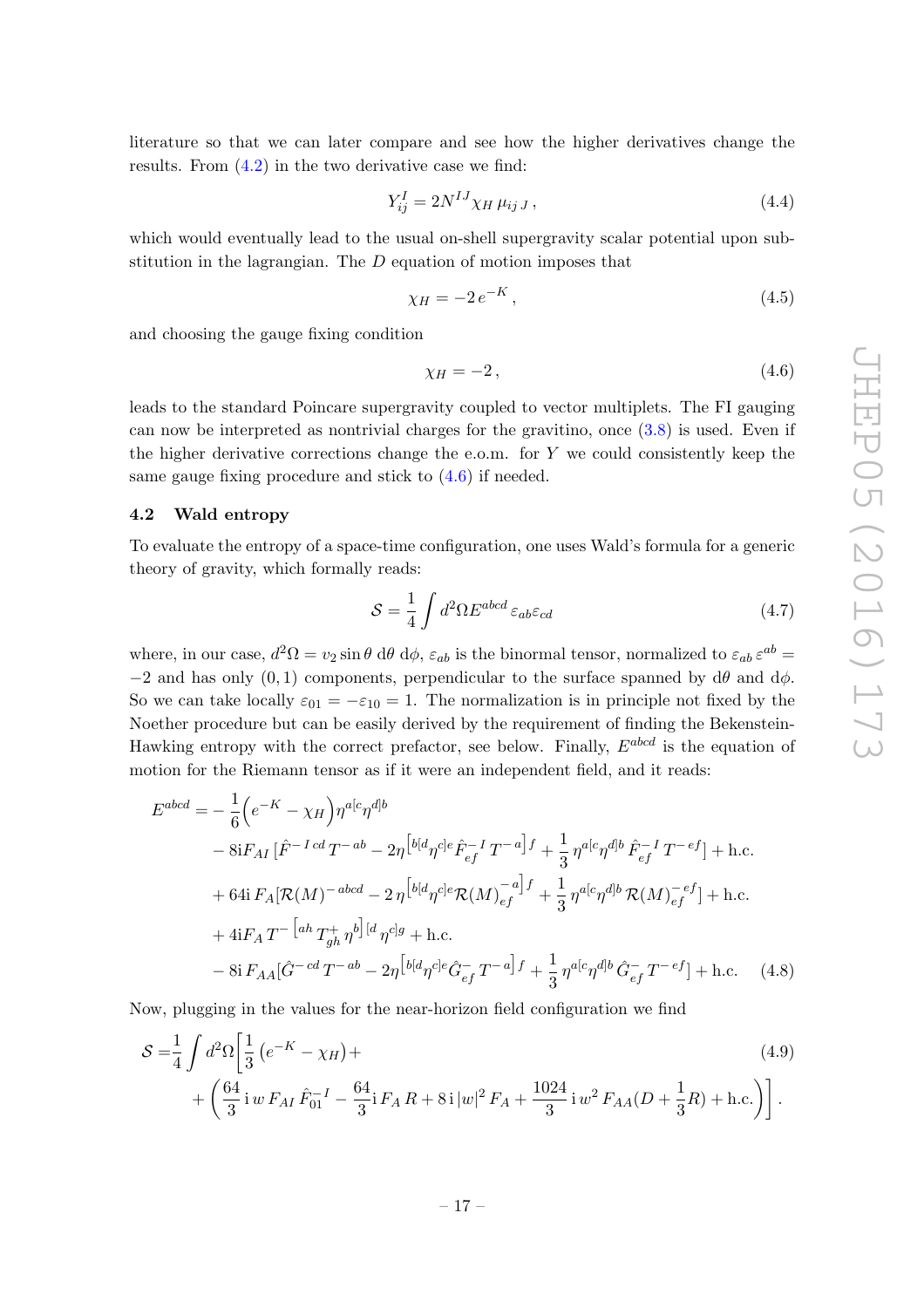Note that the normalization we chose is in agreement with the Bekenstein-Hawking entropy formula. In fact, at the two derivative level the above formula simplifies completely since the second row vanishes and  $\chi_{\rm H} = -2e^{-K}$  from the [\(4.3\)](#page-16-2), such that

$$
S = \frac{1}{4} \int e^{-K} v_2 \sin \theta \, d\theta \, d\phi = \frac{A}{4G_4}, \qquad (4.10)
$$

since  $e^{-K}$  is just the four-dimensional Newton constant in this case (cf.  $(4.1)$ ). Observe that neither the horizon area nor the Newton constant are gauge invariant quantities in conformal supergravity by themselves, but the entropy is (as needed for a physical quantity). Thus gauge fixing is not needed here. Using the equation of motion for  $D$ , we can further rewrite  $(4.9)$  as

$$
S = \frac{1}{4} \int d^2 \Omega \left[ e^{-K} - 16 \left( |w|^2 - \frac{8}{3} R + 16 D \right) \text{Im} F_A \right]. \tag{4.11}
$$

Note that the above formula holds for both the gauged and the ungauged solutions since we did not yet plug in any BPS conditions and gaugings terms do not enter. Now, upon using the expressions for the Ricci scalar and the BPS conditions in the gauged theory, [\(3.25\)](#page-15-2), we obtain

<span id="page-18-1"></span>
$$
S = \frac{1}{4} \int d^2 \Omega \left[ e^{-K} + 64 v_1^{-1} \text{Im} F_A \right]
$$
  
\n
$$
\Rightarrow S = \pi e^{-K} v_2 + 64 \pi \frac{v_2}{v_1} \text{Im} F_A .
$$
\n(4.12)

Instead for the ungauged, fully BPS, attractor with  $R^2$  interactions, one finds  $R =$  $D = 0$  and  $v_1 = v_2 = 16|w|^{-2}$ , so that the entropy formula [\(4.11\)](#page-18-1) leads to

<span id="page-18-2"></span>
$$
S = \pi e^{-K} v_2 - 256 \pi \operatorname{Im} F_A. \tag{4.13}
$$

This is not the limit  $v_2 = v_1$  of the result for the gauged case, as one might expect, since D is negative definite for the gauged theory and cannot be continuously put to zero.

### <span id="page-18-0"></span>4.3 Attractor equations

The attractor equations are given by  $(3.27)$ , by using the equation of motion  $(4.2)$  for  $Y_{ij}^I$ , together with the near-horizon value for the field  $\hat{B}_{ij}$  (see [\(A.9\)](#page-29-0)). They read:

$$
\hat{F}_{23}^{-I} = -\left[128 \, \mathrm{i} \, v_2^{-1} \, N^{IJ} \left(X^K F_{AJ} - \bar{X}^K \, \bar{F}_{AJ}\right) + \left(N^{IK} \, \chi_H - 2 \, X^I \, \bar{X}^K\right)\right] \xi_K \,. \tag{4.14}
$$

The physical vector fields are given by

$$
F_{23}^{-I} = \frac{1}{4} w \bar{X}^I - \left( N^{IK} \chi_H - 2 X^I \bar{X}^K \right) \xi_K + 256 v_2^{-1} N^{IJ} \text{Im} \left( X^K \xi_K F_{AJ} \right), \tag{4.15}
$$

Let us obtain the dual vector fields, defined as

$$
G_{abI}^- = (-2i)\frac{\partial \mathcal{L}}{\partial F^{-Iab}} = F_{IJ}\hat{F}_{ab}^{-J} + \frac{1}{4}\bar{F}_I T_{ab}^- + \hat{G}_{ab}^- F_{AI} \,. \tag{4.16}
$$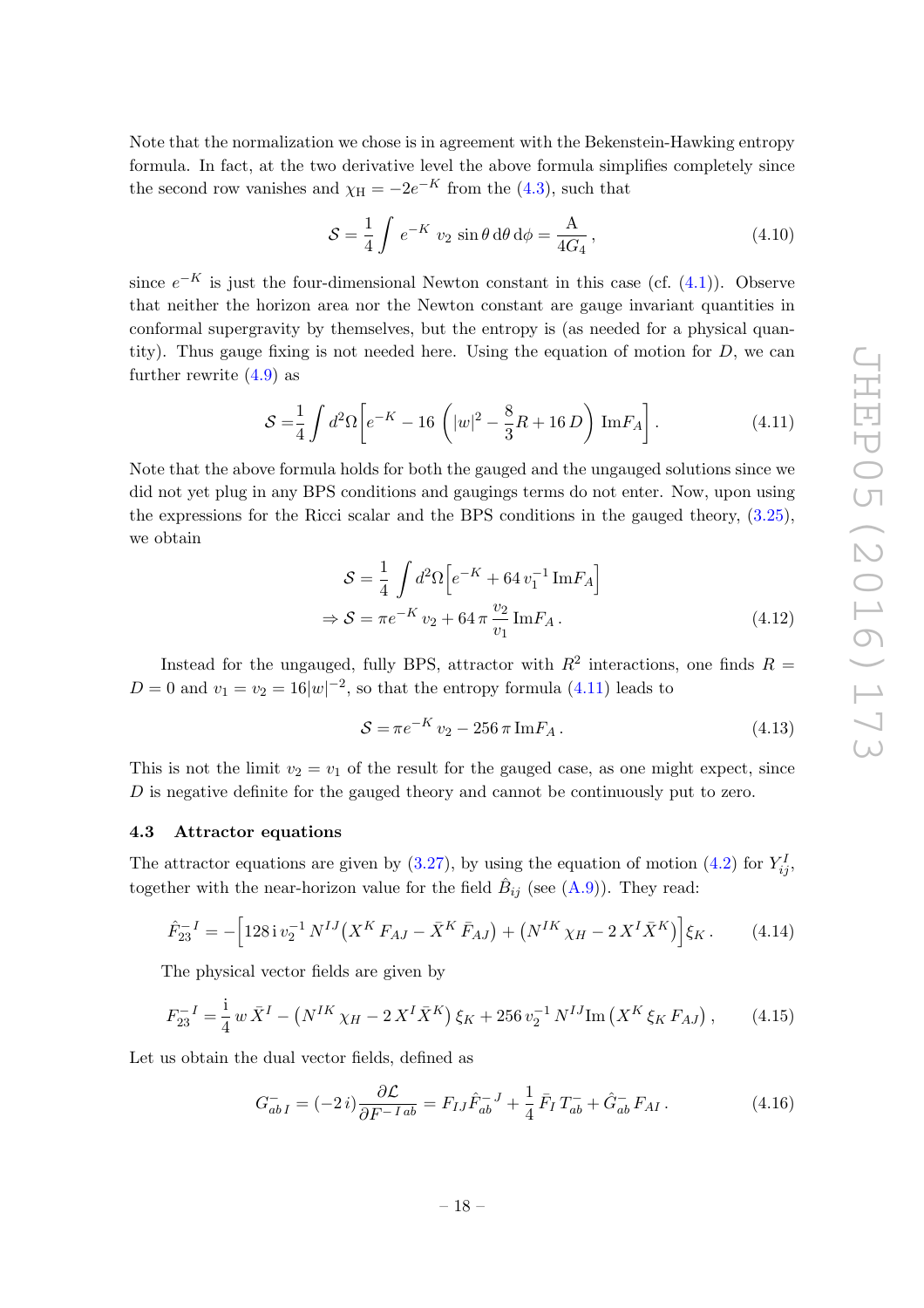Using the BPS conditions [\(3.25\)](#page-15-2), this becomes

$$
G_{23\,I}^{-} = F_{IJ} \Big[ 256 \, v_2^{-1} \, N^{JK} \text{Im}(X^L \, F_{AK}) - \left( N^{J} \, \chi_H - 2 \, X^J \bar{X}^L \right) \Big] \xi_L
$$
  
 
$$
+ \frac{i}{4} \, w \bigg( \bar{F}_I - 64 \, F_{AI} \bigg( D + \frac{1}{3} \, R \bigg) \bigg) \,. \tag{4.17}
$$

We can define electric and magnetic charges in a general way by integrating the real part of the gauge field strengths and their duals, as

$$
\Gamma \equiv \begin{pmatrix} p^I \\ q_I \end{pmatrix} = \int_{S^2} \begin{pmatrix} F^I \\ G_I \end{pmatrix} = v_2 \begin{pmatrix} F_{23}^{-1} + F_{23}^{+1} \\ G_{23I}^{-} + G_{23I}^{+} \end{pmatrix},
$$
\n(4.18)

which will be used in the following. The corresponding imaginary part is identified with the timelike components of the field strengths and reads

$$
\begin{pmatrix} F_{23}^{-I} - F_{23}^{+I} \\ G_{23 I}^{-} - G_{23 I}^{+} \end{pmatrix} = \text{Re}\begin{pmatrix} \bar{w} X^{I} \\ \bar{w} F_{I} \end{pmatrix} + \chi_{H} \begin{pmatrix} 0 \\ \xi_{I} \end{pmatrix},
$$
\n(4.19)

which is of exactly the same form as for the two derivative theory. Note however that the prepotential  $F$  and  $\chi$ <sup>H</sup> do carry information about the higher derivative corrections.

The attractor equations can be written using the definition for the charges and the explicit expressions for the gauge field strengths. The result is

$$
\Gamma \equiv \begin{pmatrix} p^I \\ q_I \end{pmatrix} = 2\Omega \mathcal{M}(F) \begin{pmatrix} 0 \\ v_2 \chi_H \xi_J - 256 \operatorname{Im}(X^K \xi_K F_{AJ}) \end{pmatrix} + 32 v_2 \operatorname{Im} \begin{pmatrix} 0 \\ 2 w F_{AI}(D + \frac{1}{3} R) - i w^2 F_{AI} \bar{X}^K \xi_K \end{pmatrix},
$$
(4.20)

where

$$
\mathcal{M}(F) = \begin{pmatrix} \text{Im}F + \text{Re}F(\text{Im}F)^{-1}\text{Re}F - \text{Re}F(\text{Im}F)^{-1} \\ -\text{Re}F(\text{Im}F)^{-1} \end{pmatrix},
$$
(4.21)

using the matrix  $F_{IJ}$ .

Using the above, we can compute a number of useful relations. Starting from the expressions for the field strengths, we can relate their inner product to the central charge, defined as

<span id="page-19-1"></span>
$$
Z \equiv e^{K/2} (F_I p^I - X^I q_I). \tag{4.22}
$$

The result reads

$$
F_I F_{23}^{-I} - X^I G_{23 I}^{-} = \frac{1}{2 v_2} e^{-K/2} Z + \frac{1}{4} w \left( e^{-K} + \frac{1}{4} \chi_H \right), \qquad (4.23)
$$

and can be used to rewrite the equation of motion for the scalar field  $D$ ,  $(4.3)$ , as

<span id="page-19-0"></span>
$$
2 e^{-K} v_2 = -Re\left(\frac{Z}{ie^{K/2}\xi_I X^I}\right) - 128 \left(\frac{v_2}{v_1} + 2\right) ImF_A.
$$
 (4.24)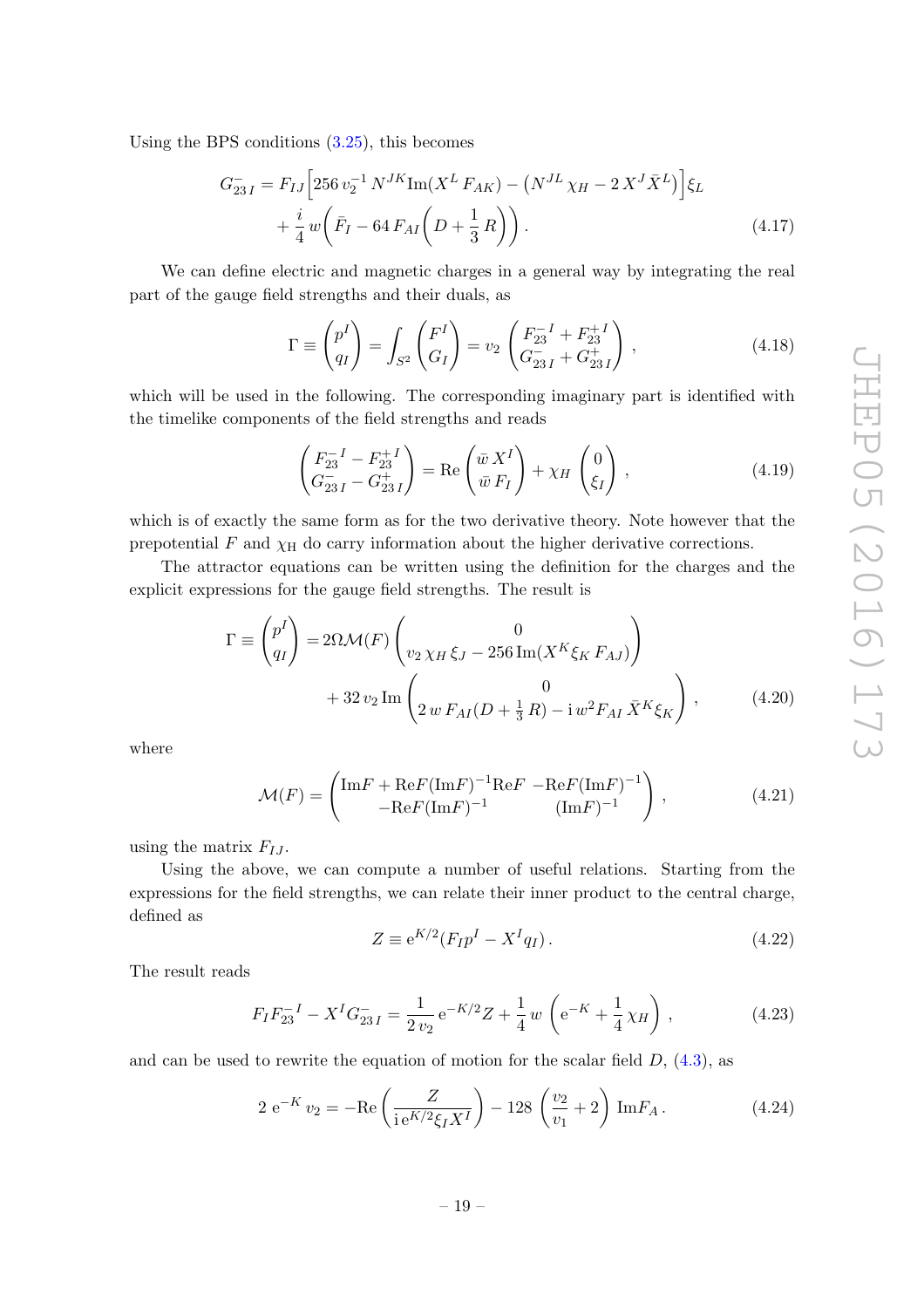Finally, by direct computation using the expression for the charges, one can find the following expression for the central charge

$$
\frac{Z}{i e^{K/2} \xi_I X^I} = \chi_{H} v_2 + 256 i F_{A I} X^I
$$
  
- 1024 i  $F_{A I} N^{IJ} (v_2 \chi_H \xi_J - 256 \text{Im}(X^K \xi_K F_{A J})) X^L \xi_L,$  (4.25)

which can be rewritten as

$$
\frac{Z}{ie^{K/2}\xi_I X^I} = \chi_H v_2 + 256 \,\mathrm{i}\, F_{AI} \left( X^I - \frac{\mathrm{i}}{4} \, w \, p^I \right) \,,\tag{4.26}
$$

upon use of the attractor equations.

If we now use the definition

$$
L \equiv e^{K/2} \xi_I X^I \,, \tag{4.27}
$$

as introduced in [\[2](#page-30-1)], in the two-derivative case when  $\chi_H = -2 e^{-K}$  (and clearly  $F_A =$  $F_{AI} = 0$ ) we find

$$
\operatorname{Re}\left(\frac{Z}{iL}\right) = \left(\frac{Z}{iL}\right) = -\frac{2}{\pi}\mathcal{S} \ . \tag{4.28}
$$

Now considering the more general higher derivative case and combining [\(4.12\)](#page-18-2) with [\(4.24\)](#page-19-0) we instead find the following useful relation

$$
S = -\frac{\pi}{2} \text{Im} \left( \frac{Z}{L} + 256 F_A \right) \tag{4.29}
$$

### <span id="page-20-0"></span>4.4 Relation to microscopic index

Note that there is another possibility for the gauge fixing condition, which is less standard in literature and differs from the one described in [4.1.](#page-16-0) It was shown to be particularly useful when relating the gravity and the field theory side via the AdS/CFT correspondence, and amounts to choosing

<span id="page-20-1"></span>
$$
\xi_I X^I = 1, \tag{4.30}
$$

or any other arbitrary real constant without any further loss of generality. This means that  $L = e^{K/2}$  and then one looks at the much simpler expression

$$
\mathcal{R} \equiv \frac{Z}{L} = F_I p^I - X^I q_I \tag{4.31}
$$

The upshot now is that the quantity  $R$  turns out to be functionally equivalent to the Witten index of the dual field theory, as explained in  $[12]$ . It is therefore tempting to speculate that our higher derivative corrections to the relation between the Wald entropy and the quantity  $\mathcal R$  provide the corresponding change in the Witten index of the dual field theory with finite  $N$  corrections. We therefore define a new quantity

$$
\mathcal{R}_A \equiv F_I p^I - X^I q_I + 256 F_A, \qquad (4.32)
$$

that knows about the higher derivative corrections to the entropy in the gauge [\(4.30\)](#page-20-1),

$$
S = -\frac{\pi}{2} \operatorname{Im} \mathcal{R}_A \ . \tag{4.33}
$$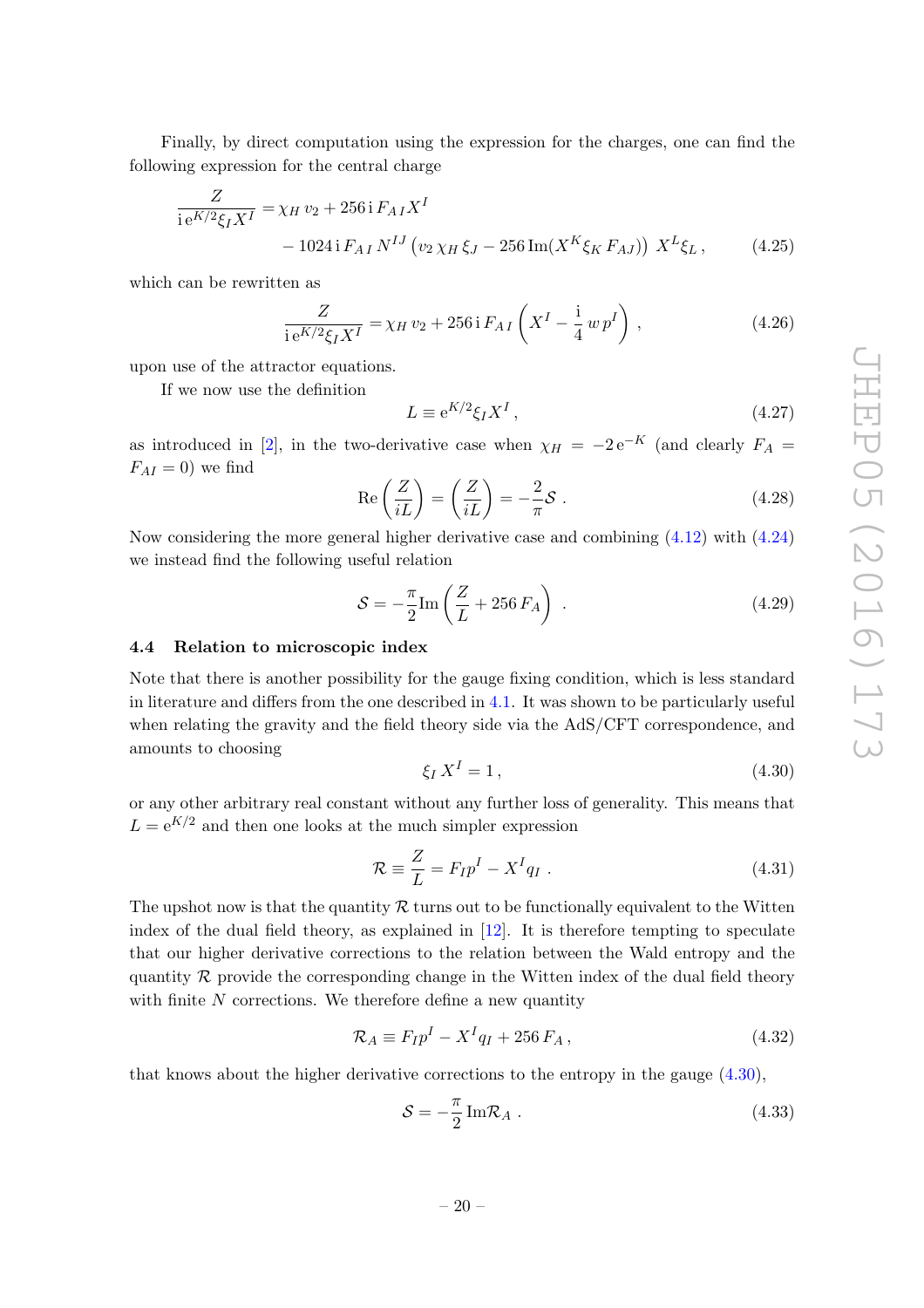## <span id="page-21-0"></span>5 Examples with different asymptotics

Here we consider several simple models to illustrate explicitly the formalism above. We choose three models with different asymptotics, which are well-known and understood in the two-derivative theory. Note that the addition of higher derivative terms in principle changes not only the near-horizon solution, but also the asymptotics. One then needs to be careful about the existence of the asymptotic space, which is sometimes guaranteed by supersymmetry.

However for the higher derivative lagrangian that we consider even non-supersymmetric vacua of the two-derivative theory are guaranteed to remain intact in the four-derivative theory. Asymptotically we can show that the cosmological constant does not change, for the following reason. The scalar potential in the lagrangian  $(4.1)$  arises after substituting the auxiliary field Y with its equation of motion,  $(4.2)$ . Notice there that the terms distinguishing the two-derivative and the four-derivative case depend linearly on the field  $\hat{B}_{ij}$ . From [\(A.9\)](#page-29-0) we see that  $\hat{B}_{ij}$  is proportional to the curvature of the SU(2) gauge field  $V_{\mu i}{}^{j}$ . On a maximally symmetric vacuum (and also depending on the case for other less symmetric vacua) vectors are constrained to vanish for symmetry reasons, and therefore one immediately finds the same value of scalar potential as in the two-derivative case since  $\hat{B}_{ij} = 0$ . Thus Minkowski<sub>4</sub> and AdS<sub>4</sub> remain asymptotic vacua automatically, and the same is true for many other vacua of interest such as the  $hvlif<sub>4</sub>$  that we also consider in one of the examples below.[6](#page-21-2)

### <span id="page-21-1"></span>5.1 Minkowski

Let us consider the so called  $T^3$  prepotential

$$
F = \frac{(X^1)^3}{X^0} + c\,\hat{A}\,\frac{X^1}{X^0}\,,\tag{5.1}
$$

with the choice of FI parameters

$$
\xi_0 \neq 0, \qquad \xi_1 = 0. \tag{5.2}
$$

The two-derivative case is recovered when the parameter  $c$  is taken to zero. In this case one finds a supersymmetric near-horizon geometry and a supersymmetry breaking flat space asymptotically, since the scalar potential identically vanishes. These black holes were shown to coincide with the more standard extremal non-BPS black holes in ungauged supergravity [\[18](#page-30-13)].

We will further make the simplifying assumption that we look at axion-free solutions, and adopt the notation

$$
\operatorname{Re}\left(\frac{X^1}{X^0}\right) = 0 \implies \frac{X^1}{X^0} = it \,, \quad (t \in \mathbb{R}),
$$
  

$$
\frac{\hat{A}}{(X^0)^2} = \frac{-4w^2}{(X^0)^2} = -s \,, \quad (s \in \mathbb{R}) \,.
$$
 (5.3)

<span id="page-21-2"></span> $6$ This is because even if hvLif<sub>4</sub> is not maximally symmetric, it is the reduction of the maximally symmetric  $AdS_5$  [\[10](#page-30-5)].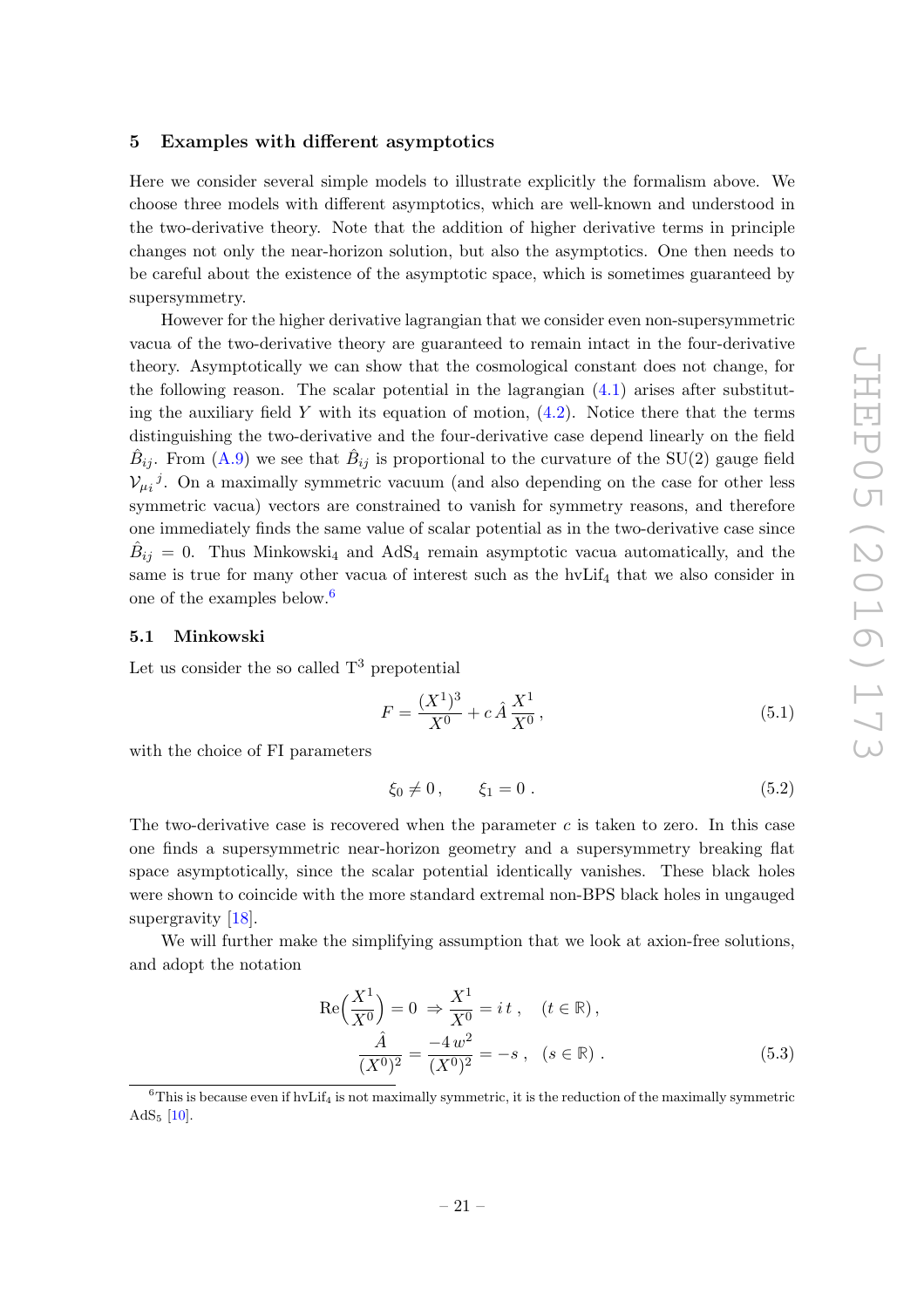We first find from [\(3.25\)](#page-15-2)

$$
\sqrt{s} = i\sqrt{\tilde{s}} = 2\frac{w}{X^0} = 16 i \xi_0, \qquad (5.4)
$$

together with

$$
v_1^{-1} = 16\xi_0^2 |X^0|^2 \tag{5.5}
$$

These can be directly plugged in the attractor equations [\(4.20\)](#page-19-1) to find the following set of higher derivative equations:

$$
p^{1} = q_{0} = 0,
$$
  
\n
$$
\frac{p^{0}}{v_{2}} = \frac{\xi_{0}}{v_{2}} \left[ \frac{\hat{c} t + v_{2} \chi_{H}}{2 t (t^{2} - \hat{c} \xi_{0}^{2})} \right],
$$
  
\n
$$
\frac{q_{1}}{v_{2}} = \frac{\xi_{0}}{v_{2}} \left[ \frac{(\hat{c} t + v_{2} \chi_{H})(3 t^{2} - \hat{c} \xi_{0}^{2})}{2 t (t^{2} - \hat{c} \xi_{0}^{2})} \right] - \hat{c} \xi_{0} v_{2}^{-1},
$$
\n(5.6)

where we used  $\hat{c} \equiv 256 \, c$  for brevity. Note that  $p^1 = q_0 = 0$  just as in the two-derivative axion-free case [\[18\]](#page-30-13). It is now simple to derive the solution for the the physical scalar,

$$
t = -\sqrt{\frac{q_1}{3p^0} + \frac{\hat{c}}{4(p^0)^2}},
$$
\n(5.7)

and for the radii

$$
v_1^{-1} = 16\xi_0^2 |X^0|^2 \,, \quad v_2 = \frac{t}{\xi_0^2 \chi_H} (t^2 - 2\,\hat{c}\,\xi_0^2) \tag{5.8}
$$

where we used the condition  $2\xi_0 p^0 = 1$  (in the asymptotically Minkowski case we can only have spherical horizons, therefore no other choice of  $\kappa$  is possible in [\(3.25\)](#page-15-2)). The last equation we need to determine the complete solution is the equation of motion for the field D, [\(4.3\)](#page-16-2). It is instructive first to look only at the two-derivative case when  $\hat{c} = 0$ . In this case we simply find

$$
\chi_H = -2e^{-K} = 16t^3 |X^0|^2 \,, \tag{5.9}
$$

which immediately leads to

$$
v_1^{-1} = 16\xi_0^2 |X^0|^2 = v_2^{-1} . \tag{5.10}
$$

Note that the radii are not physical parameters as they depend on the arbitrary factor  $|X^0|$ . They are thus not gauge invariant, as we already remarked in section [4.2.](#page-17-0) Nevertheless, the above solution leads us to the gauge invariant conclusion that

$$
\frac{v_2}{v_1} = 1\,,\tag{5.11}
$$

as expected from the precise agreement of these black hole attractors with the ones in ungauged supergravity [\[18](#page-30-13)]. Now let us consider how the higher derivative corrections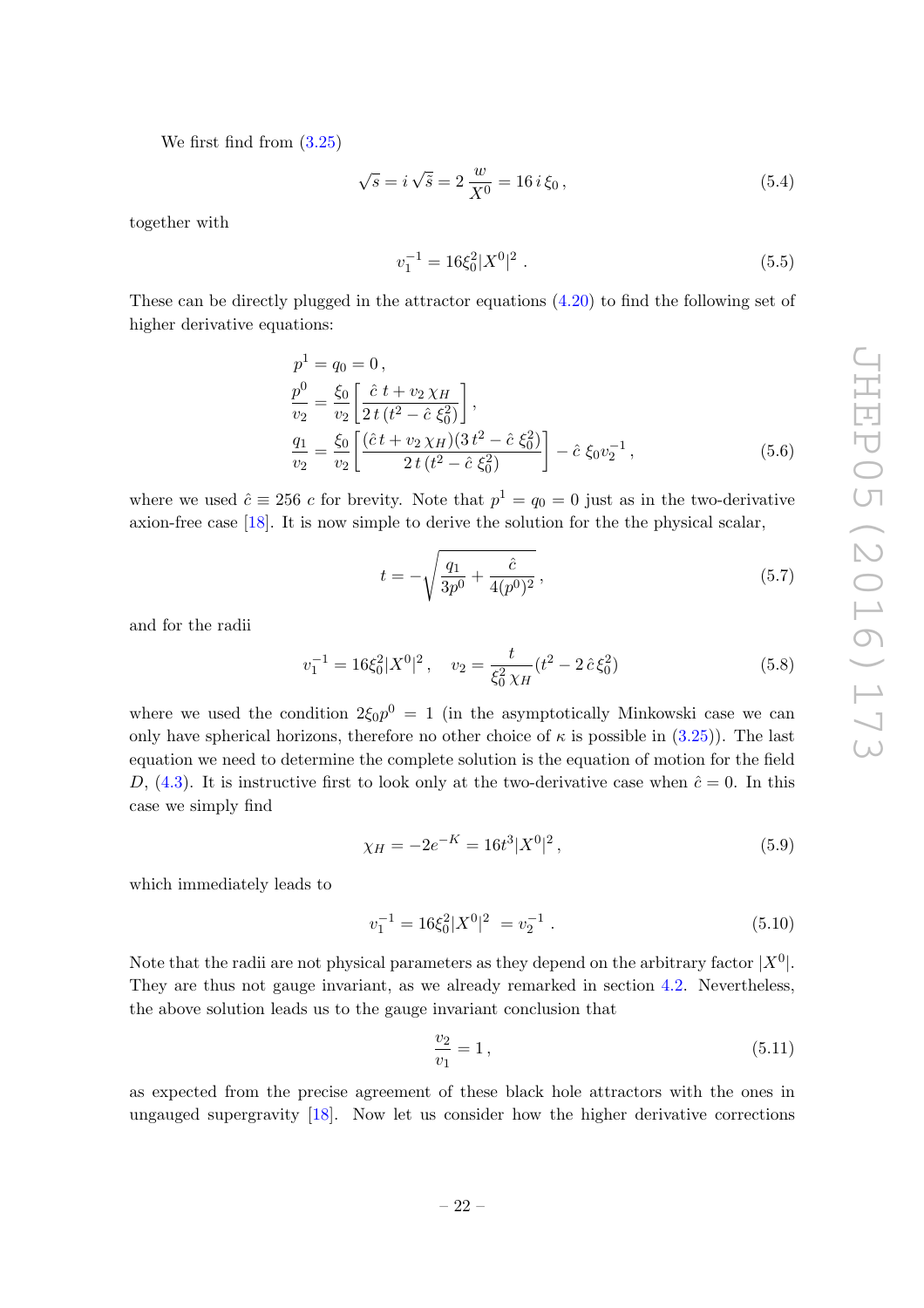change the equation of motion for the field  $D$  that ultimately tells us the relation between  $\chi_H$  and  $|X^0|^2$  and determines the ratio between the two radii. The general case of [\(4.3\)](#page-16-2) when  $\hat{c} \neq 0$  leads to the following solution for  $\chi_H$ :

$$
\chi_H = 16 \frac{|X^0|^2}{t} (t^2 - \hat{c}\,\xi_0^2)(t^2 - 2\,\hat{c}\,\xi_0^2) \,,\tag{5.12}
$$

leading to

$$
\frac{v_2}{v_1} = \frac{t^2}{t^2 - \hat{c}\xi_0^2} = 1 + \frac{3\,\hat{c}}{4\,p^0\,q_1} \tag{5.13}
$$

It is now easy to see the difference between gauged ( $\xi_0 \neq 0$ ) and ungauged ( $\xi_0 = 0$ ) supergravity. In the two derivative case both lead to the same attractor solution, while the higher deivative case when  $\hat{c} \neq 0$  we get diverging results. In ungauged supergravity the ratio  $v_1/v_2$  must always be 1 as the Ricci scalar must vanish. This is no longer the case in gauged supergravity, even though asymptotically we still have a Minkowski vacuum. This suggests that from a full quantum gravity point of view the two-derivative equivalence is only a coincidence. Note however that in a more restricted setting where higher order corrections are directly dictated by string theory one might again find the same equivalence, possibly on a case by case basis.

Finally, for completeness we give the full entropy in terms of the electromagnetic charges, which now reads

$$
S = \frac{2\sqrt{3}\pi}{9p^0} \left( q_1 p^0 + \frac{3}{4}\hat{c} \right)^{3/2} . \tag{5.14}
$$

### <span id="page-23-0"></span>5.2 hvLif

Our next example makes use of the same prepotential

$$
F = \frac{(X^1)^3}{X^0} + c\,\hat{A}\,\frac{X^1}{X^0}\,,\tag{5.15}
$$

but an orthogonal choice of FI parameters

$$
\xi_0 = 0, \qquad \xi_1 \neq 0. \tag{5.16}
$$

In the two-derivative case of  $c = 0$  the black holes solutions were analyzed carefully [\[10\]](#page-30-5) and were shown to originate from dimensional reduction of  $AdS_5$  black strings. The 4d solutions therefore exhibit a runaway behavior, with an asymptotic solution called hyperscalingviolating Lifshitz, or hvLif. The full solution in this case is quarter-supersymmetric. Note that in the STU prepotential the asymptotically hvLif black holes can have horizon topologies of any Riemann surface, but for the simplified  $T<sup>3</sup>$  prepotential considered above there are only hyperbolic (i.e. higher genus) solutions at a two-derivative level. However as we will soon see the higher derivative terms change the situation and so we consider  $\xi_{IP}{}^{I} = \xi_{1}{}^{I}{}^{I} = \kappa/2$  for any  $\kappa = \{-1, 0, 1\}.$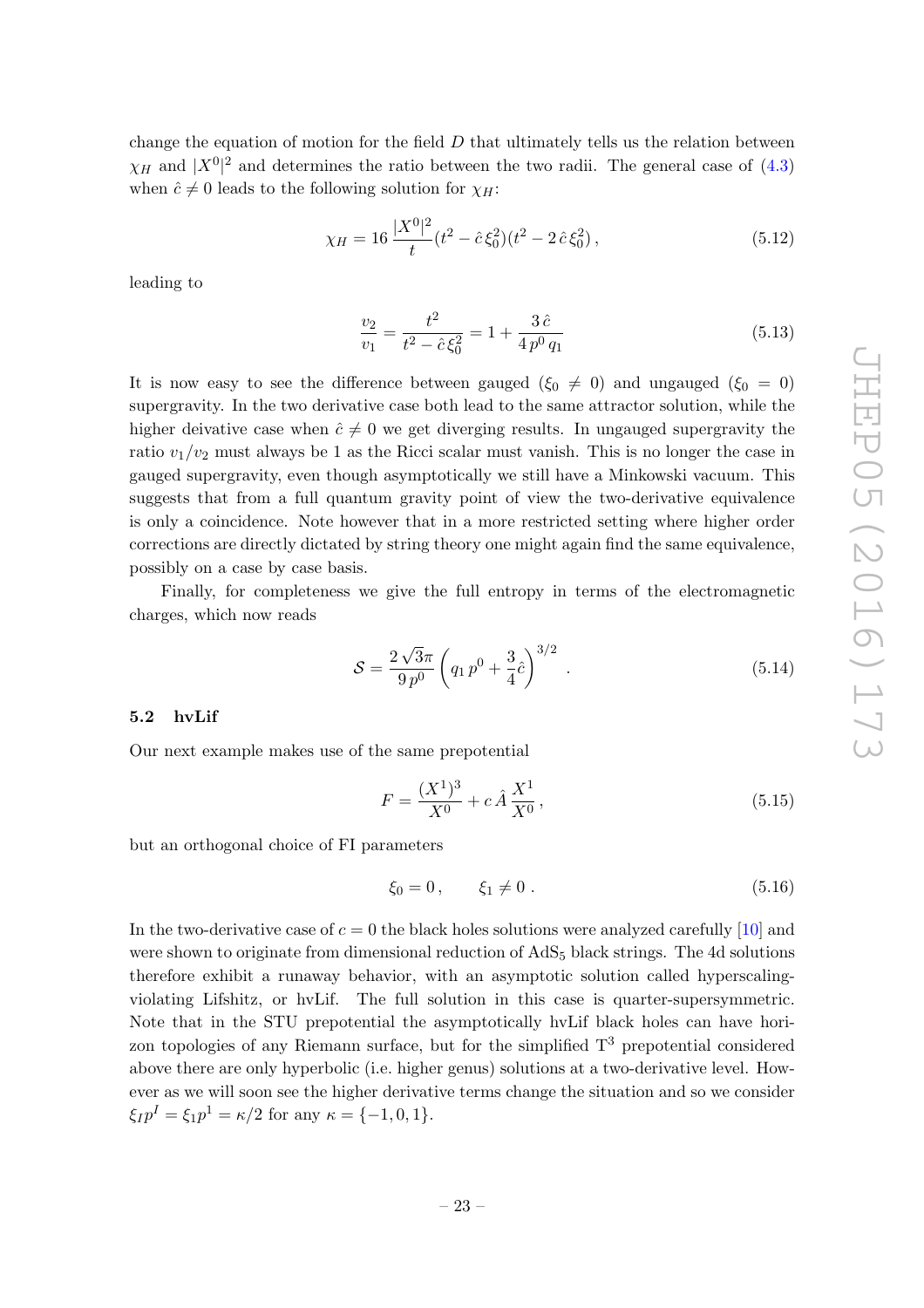Considering the  $c \neq 0$  case, we again take the axion-free assumption, and use the parametrizations

$$
\operatorname{Re}\left(\frac{X^1}{X^0}\right) = 0 \implies \frac{X^1}{X^0} = it \,, \quad (t \in \mathbb{R}),
$$
  

$$
\frac{\hat{A}}{(X^0)^2} = \frac{-4w^2}{(X^0)^2} = -s \,, \quad (s \in \mathbb{R}) \,.
$$
 (5.17)

We then find from [\(3.25\)](#page-15-2)

$$
\sqrt{s} = 2\frac{w}{X^0} = -16t\xi_1.
$$
\n(5.18)

together with

$$
v_1^{-1} = 16t^2 \xi_1^2 |X^0|^2 \tag{5.19}
$$

Here we have the same prepotential as before which leads to the attractor equations [\(4.20\)](#page-19-1)

$$
p^{0} = q_{1} = 0,
$$
  
\n
$$
\frac{p^{1}}{v_{2}} = \frac{\xi_{1}}{6 v_{2} t} (\hat{c} t - \chi_{H} v_{2}),
$$
  
\n
$$
\frac{q_{0}}{v_{2}} = \frac{\xi_{1} t}{6 v_{2}} (\hat{c} t (-3 + \hat{c} \xi_{1}^{2}) - v_{2} \chi_{H} (3 + \hat{c} \xi_{1}^{2})),
$$
\n(5.20)

where we again used  $\hat{c} \equiv 256c$ . We see that  $p^0 = q_1 = 0$  as expected from the two-derivative axionless case [\[10\]](#page-30-5). Further using the equation of motion for the D field,  $(4.3)$ , we eventually find

$$
t = -\frac{\sqrt{q_0}}{\sqrt{-\hat{c}\xi_1 + p^1(3 + \hat{c}\xi_1^2)}}, \qquad v_2 = \frac{2\,\hat{c}\,\xi_1^2 + 2\,\xi_1\,p^1(-3 + \hat{c}\,\xi_1^2)}{16\,t^2\,\xi_1^2\,|X^0|^2}, \qquad (5.21)
$$

and therefore

$$
\frac{v_2}{v_1} = 2\,\hat{c}\,\xi_1^2 + \kappa(-3 + \hat{c}\,\xi_1^2)\,,\tag{5.22}
$$

which reproduces the two-derivative result that  $v_2 = 3v_1$  for  $\kappa = -1$ . In the two-derivative limit  $\hat{c}=0$  it is clear that any other choice for  $\kappa$  is inconsistent, but this is no longer the case if  $\hat{c} \neq 0$  is in some favorable parameter range. For  $\kappa = 0$ , i.e. toroidal horizon, it is enough that  $\hat{c} > 0$  and we find the so called small black holes, with a vanishing classical horizon that appears after higher derivative corrections. For the spherical horizon with  $\kappa = 1$  instead we find the condition for the appearance of horizon is  $\hat{c} > \xi_1^{-2}$ , which is more restrictive and subject to possible change from even higher derivative corrections, but still a valid possibility.

Let us finally see how the entropy gets corrected in the higher genus case  $\kappa = -1$ (in the toroidal and spherical cases the entropy is proportional to  $\hat{c}$  as it has no classical contribution),

$$
S = 2\sqrt{3}\,\pi\sqrt{q_0p^1}\,\sqrt{(p^1)^2 + \frac{1}{4}\,\hat{c}}\,. \tag{5.23}
$$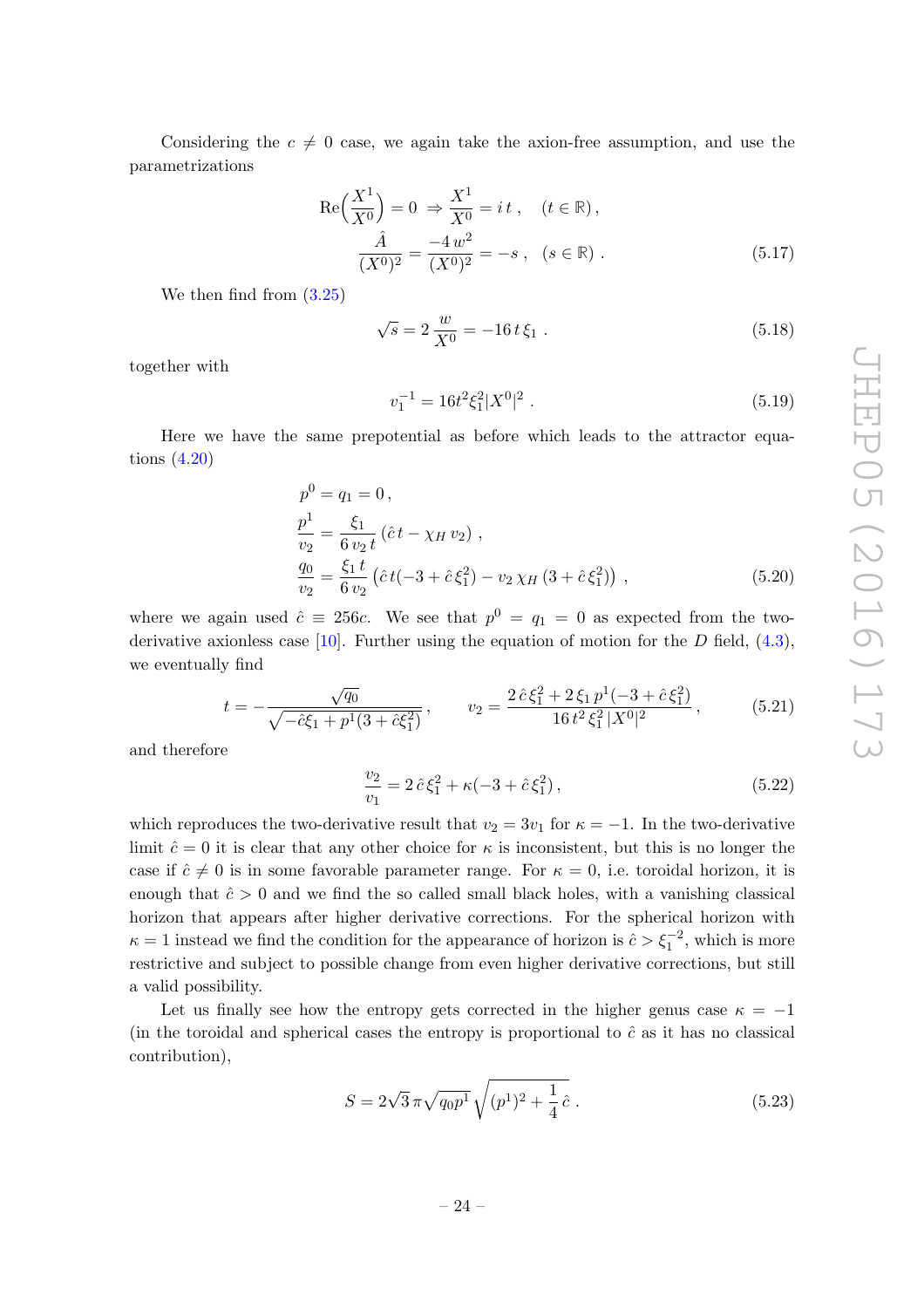It would be interesting to see how this formula compares with higher derivative corrections to horizons in five-dimensional supergravity [\[20\]](#page-31-1) and then relate the microscopic descriptions [\[10](#page-30-5), [17\]](#page-30-12). We leave this for the future as one should in principle first repeat our exercise for all possible four-derivative terms in 4d gauged supergravity.

### <span id="page-25-0"></span>5.3 AdS

In the last example we consider asymptotically AdS<sup>4</sup> models, the simplest of which has the prepotential

$$
F = -2i\sqrt{X_0 X_1^3 + c\hat{A} X_0 X_1} \sim -2i\sqrt{X_0 X_1^3} - i\,c\,\hat{A}\sqrt{\frac{X_0}{X_1}},\tag{5.24}
$$

with two non-vanishing FI parameters which we already choose equal for simplicity

$$
\xi_0 = \xi_1 = \frac{1}{2},\tag{5.25}
$$

so that the charge quantization condition is simply  $p^0 + p^1 = \kappa$ . In the two derivative case  $(c = 0)$  this is a truncation of the STU model that arises from reduction of 11 dimensional supergravity on  $S^7$ . The full black hole solutions in such theories were first found in [\[1](#page-30-0)] and further worked out in  $[2-4, 6-9]$  $[2-4, 6-9]$  $[2-4, 6-9]$ . Their dual microscopic description was uncovered in  $[12]$ with the successful match to the Bekenstein-Hawking entropy. It is therefore interesting to look at higher derivative corrections to such solutions which might lead to new tests of AdS/CFT and further insight into quantum gravity. Note however that the particular higher derivative corrections do not immediately follow from 11d supergravity, so the model is purely exemplary. We hope to come back to more direct applications of higher derivative corrections from string theory in the future.

Focusing on the explicit model, we again look at the case of axion-free solutions, which means

$$
\frac{X^1}{X^0} = t^2 \,,\tag{5.26}
$$

for a real scalar  $t$ . As before we also have

$$
\frac{\hat{A}}{(X^0)^2} = \frac{-4w^2}{(X^0)^2} = -s\,,\tag{5.27}
$$

leading to

$$
N_{IJ} = \begin{pmatrix} -t(t^2 + \frac{3}{2}cs) & \frac{cs}{2t} + 3t \\ \frac{cs}{2t} + 3t & \frac{cs + 6t^2}{2t^3} \end{pmatrix} .
$$
 (5.28)

We now find from [\(3.25\)](#page-15-2)

$$
\sqrt{s} = 8i(1+t^2),\tag{5.29}
$$

together with

$$
v_1^{-1} = 8\,(1+t^2)^2\,|X^0|^2\,. \tag{5.30}
$$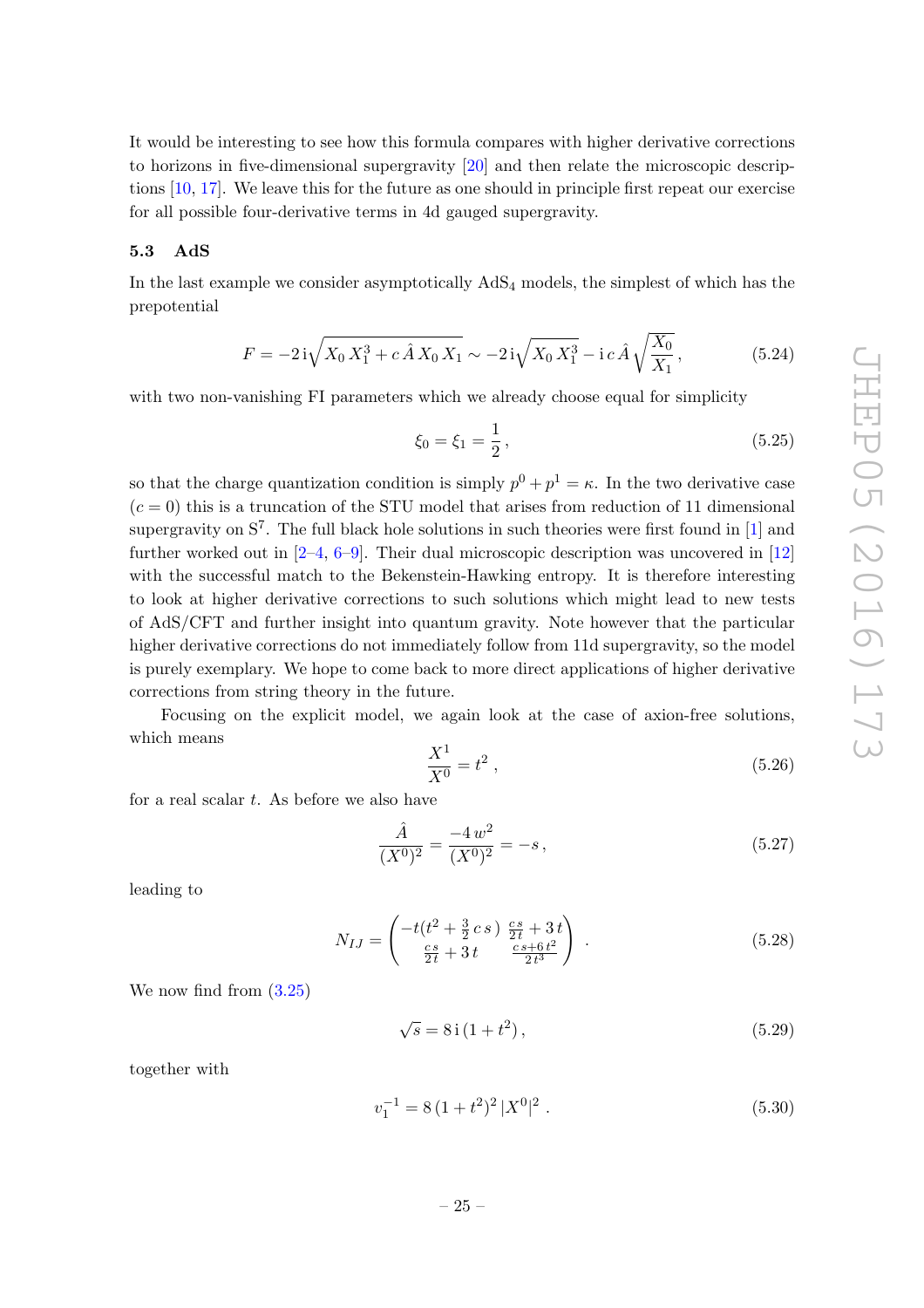The equation of motion for  $D$ ,  $(4.3)$ , now gives the relation

$$
\chi_H + \frac{\hat{c}t}{v_2} = 2t|X^0|^2[8t^2 - \hat{c}(1+t^2)^2].
$$
\n(5.31)

Now we first focus on the two-derivative case, in which the attractor equations [\(4.20\)](#page-19-1) are simply given by

$$
q_0 = q_1 = 0,
$$
  
\n
$$
\frac{p^0}{v_2} = \frac{\chi_H (1 - t^2)}{4 t^3},
$$
  
\n
$$
\frac{p^1}{v_2} = -\frac{\chi_H (3 + t^2)}{12 t},
$$
\n(5.32)

with the solution

<span id="page-26-0"></span>
$$
t = -\sqrt{\frac{3(\kappa - 2p^0) - \sqrt{3(\kappa - 4p^0)(3\kappa - 4p^0)}}{2p^0}},
$$
\n(5.33)

and

<span id="page-26-1"></span>
$$
v_2 = \frac{4p^0 t^3}{\chi_H (1 - t^2)} = \frac{p^0}{4(1 - t^2) |X^0|^2},
$$
\n(5.34)

after plugging in the condition  $p^0 + p^1 = \kappa$ . We then find

$$
\frac{v_2}{v_1} = p^0 \frac{(1+t^2)^2}{(1-t^2)},
$$
\n(5.35)

which we require for consistency to be a positive number. This sets the required ranges for the magnetic charge  $p^0$  for the different choices of horizon topology,  $\kappa = \{-1, 0, 1\}$ . Finally the entropy is given by

$$
S = \frac{2\pi p^0 (-t)^3}{(1 - t^2)},
$$
\n(5.36)

in terms of the scalar  $t$  given above,  $(5.33)$ .

The higher derivative equations in this case unfortunately look more complicated than in the previous examples,

$$
q_0 = q_1 = 0,
$$
\n
$$
p^0 = -2 \frac{v_2 \chi_H (1 - t^2) + \hat{c} t (1 + t^2)}{t (-8t^2 + \hat{c} (1 + t^2)^2)},
$$
\n
$$
p^1 = \frac{2t \left[ -\hat{c} t (1 + t^2) \left( 8t^2 + \hat{c} (1 + t^2)^2 \right) + v_2 \chi_H \left( -8t^2 (3 + t^2) + \hat{c} (1 + t^2)^2 (1 + 3t^2) \right) \right]}{\left( -24t^2 + \hat{c} (1 + t^2)^2 \right) \left( -8t^2 + \hat{c} (1 + t^2)^2 \right)}.
$$
\n(5.37)

By working to first order in  $\hat{c}$  in all the equations, one finds the modification to the two derivative near-horizon values  $t = t_* + \hat{c}t' + \mathcal{O}(\hat{c}^2)$ ,  $v_2 = v_2^* + \hat{c}v_2' + \mathcal{O}(\hat{c}^2)$ ,

$$
t' = \frac{3\left(1+t_*^2\right) + 8\left|X^0\right|^2 t_*^2 v_2^* \left(1-t_*^4\right)}{48\left|X^0\right|^2 t_* v_2^* \left(3-t_*^2\right)},
$$
  

$$
v_2' = \frac{4\left|v_2^*\right| X^0\right|^2 t_*^2 \left(1+t_*^2\right) - 3}{12\left|X^0\right|^2 \left(3-t_*^2\right)},
$$
(5.38)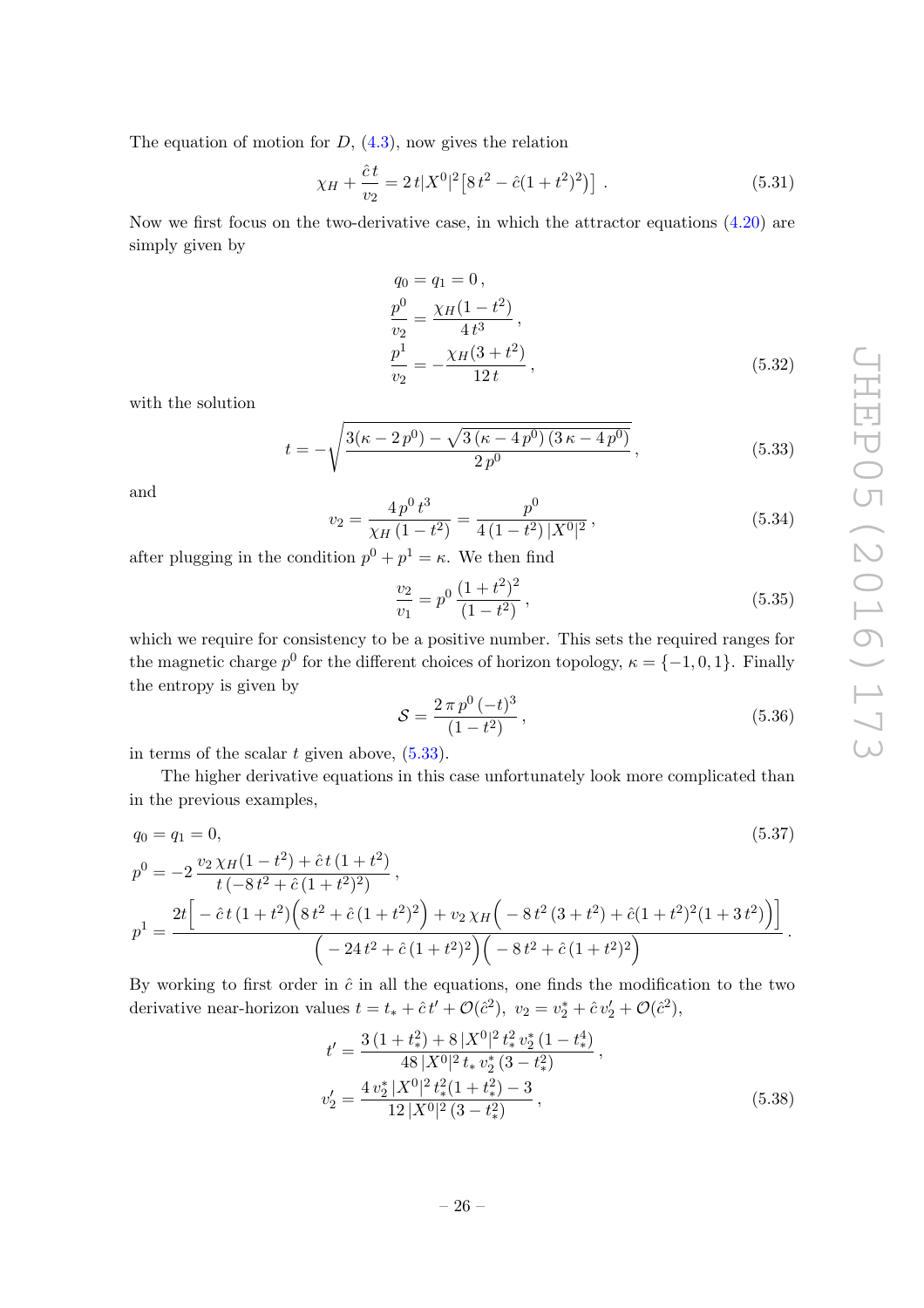with  $t_*$  and  $v_2^* = \frac{p^0}{4(1-t_*^2)}$  $\frac{p^3}{4(1-t_x^2)|X^0|^2}$  the corresponding two derivative solutions [\(5.33\)](#page-26-0) and [\(5.34\)](#page-26-1), respectively. Eventually, the first order corrected entropy reads

$$
S = \frac{2\,\pi\,p^0\,(-t_*)^3}{(1-t_*^2)} - \pi\,\hat{c}\left(t_*\,v_2^*\left(1-\frac{2}{3}\,t_*^2-\frac{5}{3}\,t_*^3+24\,t_*\,t'\right)+8\,t_*^3\,v_2'\right)|X^0|^2\,,\tag{5.39}
$$

in terms of the original two-derivative solution  $t_*$  and  $v_2^*$ , and independent by inspection from the unphysical  $|X^0|^2$  as expected. We spare the reader the explicit expressions for the other quantities as they are no particularly illuminating, making only the point that the higher order equations are always solvable in principle to any precision needed.

# Acknowledgments

We would like to thank Marco Baggio and Valentin Reys for useful discussions. IL would like to thank the University of Milano-Bicocca for hospitatility in the initial stage of this project. The work of SK is supported in part by INFN and by the ERC Grant 307286 (XD-STRING). The work of IL is partly supported by a DST Ramanujan Grant.

# <span id="page-27-0"></span>A Superconformal calculus

Throughout this paper, space-time indices are denoted by  $\mu, \nu, \ldots$  and Lorentz indices are denoted by  $a, b, \ldots$ . The metric signature is  $\eta_{ab} = \text{diag}(-1, 1, 1, 1)$  and we use Pauli-Källén conventions, so that the anti-symmetric symbol  $\varepsilon_{abcd}$  is imaginary, with  $\varepsilon_{0123} = -i$ . We therefore define (anti-)selfdual tensors as complex conjugates of each other, by

$$
F_{ab}^{\pm} = \frac{1}{2}(F_{ab} \pm \tilde{F}_{ab}), \qquad \tilde{F}_{ab} = \frac{1}{2}\varepsilon_{abcd}F^{cd}, \qquad \tilde{F}_{ab}^{\pm} = \pm F_{ab}^{\pm}.
$$
 (A.1)

 $SU(2)$  indices are denoted by  $i, j, \ldots$  and are raised and lowered by complex conjugation,  $(T_{abij})^* = T_{ab}^{ij}$ , while the invariant SU(2) tensor  $\varepsilon^{ij}$  and  $\varepsilon_{ij}$  is defined as  $\varepsilon^{12} = 1$  with  $\varepsilon^{ij}\varepsilon_{kj}=\delta^i_k.$ 

The superconformal algebra includes the generators of the general coordinate, local Lorentz, dilatation, special conformal, chiral  $SU(2)$  and  $U(1)$ , supersymmetry  $(Q)$ and special supersymmetry (S) transformations. The gauge fields associated with general coordinate transformations  $(e_{\mu}{}^{a})$ , dilatations  $(b_{\mu})$ , R-symmetry  $(\mathcal{V}_{\mu}{}^{i}{}_{j}$  and  $A_{\mu})$  and Q-supersymmetry  $(\psi_{\mu}^{\ \ i})$  are independent fundamental fields. The remaining gauge fields associated with the Lorentz  $(\omega_{\mu}{}^{ab})$ , special conformal  $(f_{\mu}{}^{a})$  and S-supersymmetry transformations  $(\phi_{\mu}^{\ \ i})$  are composite objects. The multiplet also contains three matter fields: a Majorana spinor doublet  $\chi^i$ , a scalar D, and a selfdual Lorentz tensor  $T_{ab\,ij}$ , which is anti-symmetric in  $[ab]$  and  $[ij]$ . The Weyl and chiral weights have been collected in table [1.](#page-28-0)

Under Q-supersymmetry, S-supersymmetry and special conformal transformations the Weyl multiplet fields transform as

$$
\delta e_{\mu}{}^{a} = \bar{\epsilon}^{i} \gamma^{a} \psi_{\mu i} + \bar{\epsilon}_{i} \gamma^{a} \psi_{\mu}{}^{i},
$$
  
\n
$$
\delta \psi_{\mu}{}^{i} = 2 \mathcal{D}_{\mu} \epsilon^{i} - \frac{1}{8} T_{ab}{}^{ij} \gamma^{ab} \gamma_{\mu} \epsilon_{j} - \gamma_{\mu} \eta^{i}
$$
  
\n
$$
\delta b_{\mu} = \frac{1}{2} \bar{\epsilon}^{i} \phi_{\mu i} - \frac{3}{4} \bar{\epsilon}^{i} \gamma_{\mu} \chi_{i} - \frac{1}{2} \bar{\eta}^{i} \psi_{\mu i} + \text{h.c.} + \Lambda_{\text{K}}^{a} e_{\mu a},
$$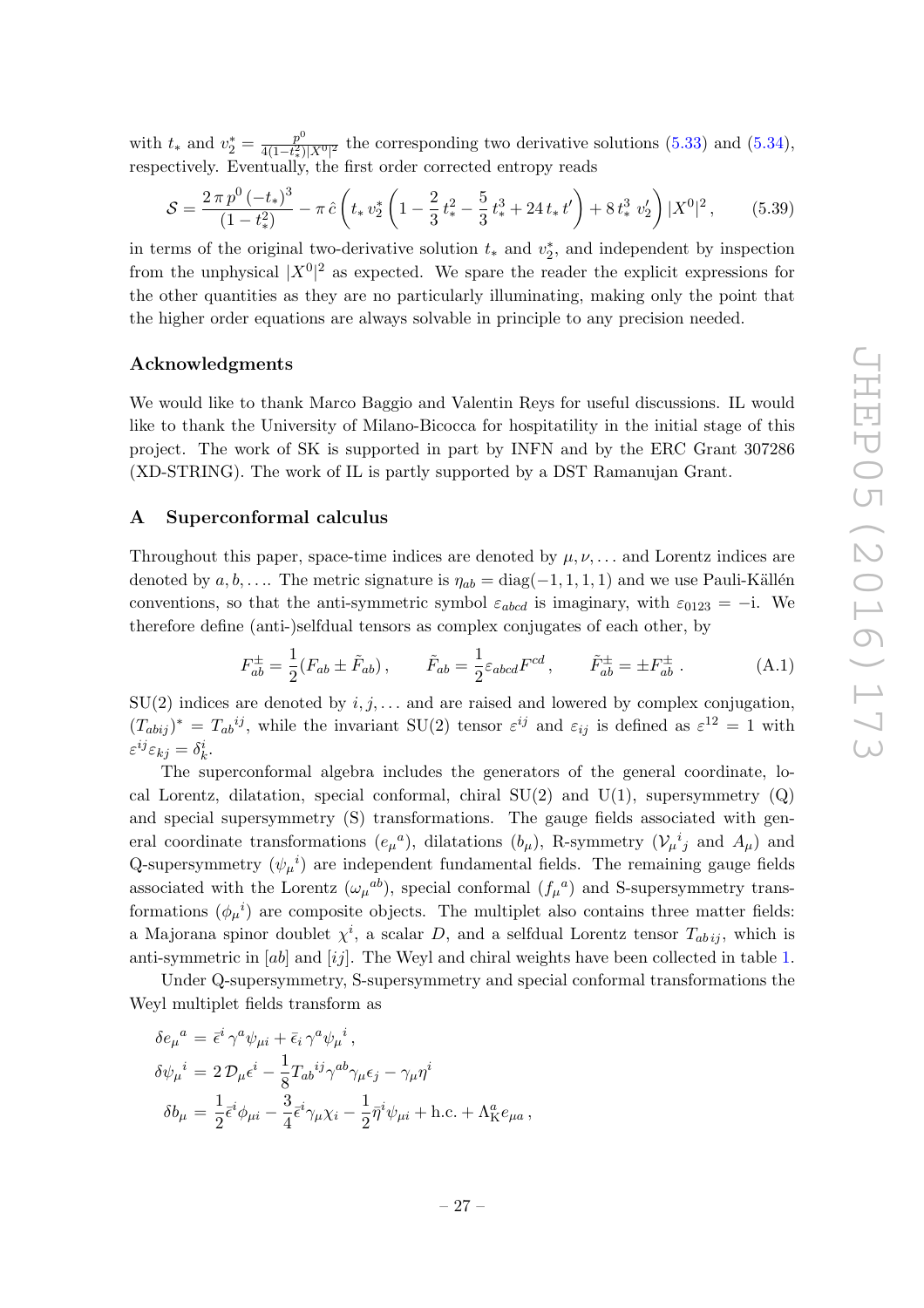|               | Weyl multiplet |                |          |  |          |                                                        |                |                |                     |             | parameters     |              |                |
|---------------|----------------|----------------|----------|--|----------|--------------------------------------------------------|----------------|----------------|---------------------|-------------|----------------|--------------|----------------|
| field         | $e_\mu{}^a$    | $\psi_\mu{}^i$ | $b_\mu$  |  |          | $A_\mu \quad {\cal V}_\mu{}^i{}_j \quad T_{ab}{}^{ij}$ | $\chi^i$       | D              | $\omega_{\mu}^{ab}$ | $f_\mu{}^a$ | $\phi_\mu{}^i$ | $\epsilon^i$ |                |
| w             |                | $-\frac{1}{2}$ | $\theta$ |  | $\theta$ |                                                        | $\frac{3}{2}$  | $\overline{2}$ |                     |             | $\frac{1}{2}$  | 5            |                |
| $\mathcal{C}$ |                | 一 층            | 0        |  |          |                                                        | $-\frac{1}{2}$ |                | 0                   |             | $\overline{2}$ | റ            | $\overline{2}$ |
| $\gamma_5$    |                |                |          |  |          |                                                        |                |                |                     |             |                |              |                |

<span id="page-28-0"></span>**Table 1.** Weyl and chiral weights (w and c) and fermion chirality ( $\gamma_5$ ) of the Weyl multiplet component fields and the supersymmetry transformation parameters.

$$
\delta A_{\mu} = \frac{1}{2} i \bar{\epsilon}^{i} \phi_{\mu i} + \frac{3}{4} i \bar{\epsilon}^{i} \gamma_{\mu} \chi_{i} + \frac{1}{2} i \bar{\eta}^{i} \psi_{\mu i} + \text{h.c.}\,,
$$
  
\n
$$
\delta V_{\mu}{}^{i}{}_{j} = 2 \bar{\epsilon}_{j} \phi_{\mu}{}^{i} - 3 \bar{\epsilon}_{j} \gamma_{\mu} \chi^{i} + 2 \bar{\eta}_{j} \psi_{\mu}{}^{i} - (\text{h.c.}; \text{traceless})\,,
$$
  
\n
$$
\delta T_{ab}{}^{ij} = 8 \bar{\epsilon}^{[i} R(Q)_{ab}{}^{j]},
$$
  
\n
$$
\delta \chi^{i} = -\frac{1}{12} \gamma^{ab} \not{D} T_{ab}{}^{ij} \epsilon_{j} + \frac{1}{6} R(V)_{\mu\nu}{}^{i}{}_{j} \gamma^{\mu\nu} \epsilon^{j} - \frac{1}{3} i R_{\mu\nu} (A) \gamma^{\mu\nu} \epsilon^{i} + D \epsilon^{i} + \frac{1}{12} \gamma_{ab} T^{abij} \eta_{j},
$$
  
\n
$$
\delta D = \bar{\epsilon}^{i} \not{D} \chi_{i} + \bar{\epsilon}_{i} \not{D} \chi^{i}.
$$
  
\n(A.2)

Here  $\epsilon^i$  and  $\epsilon_i$  denote the spinorial parameters of Q-supersymmetry,  $\eta^i$  and  $\eta_i$  those of Ssupersymmetry, and  $\Lambda_K^a$  is the transformation parameter for special conformal boosts. The full superconformally covariant derivative is denoted by  $D_{\mu}$ , while  $\mathcal{D}_{\mu}$  denotes a covariant derivative with respect to Lorentz, dilatation, chiral U(1) and SU(2) transformations,

$$
\mathcal{D}_{\mu}\epsilon^{i} = \left(\partial_{\mu} - \frac{1}{4}\omega_{\mu}{}^{cd}\gamma_{cd} + \frac{1}{2}b_{\mu} + \frac{1}{2}\mathrm{i}\,A_{\mu}\right)\epsilon^{i} + \frac{1}{2}\,\mathcal{V}_{\mu}{}^{i}{}_{j}\,\epsilon^{j}.
$$
\n(A.3)

Only a subset of the various covariant curvatures appears explicitly in this work, given by

$$
R(P)_{\mu\nu}{}^{a} = 2 \partial_{[\mu} e_{\nu]}{}^{a} + 2 b_{[\mu} e_{\nu]}{}^{a} - 2 \omega_{[\mu}{}^{ab} e_{\nu]b} - \frac{1}{2} (\bar{\psi}_{[\mu}{}^{i} \gamma^{a} \psi_{\nu]i} + \text{h.c.}),
$$
  
\n
$$
R(Q)_{\mu\nu}{}^{i} = 2 \mathcal{D}_{[\mu} \psi_{\nu]}{}^{i} - \gamma_{[\mu} \phi_{\nu]}{}^{i} - \frac{1}{8} T^{abij} \gamma_{ab} \gamma_{[\mu} \psi_{\nu]j} ,
$$
  
\n
$$
R(A)_{\mu\nu} = 2 \partial_{[\mu} A_{\nu]} - i \left( \frac{1}{2} \bar{\psi}_{[\mu}{}^{i} \phi_{\nu]i} + \frac{3}{4} \bar{\psi}_{[\mu}{}^{i} \gamma_{\nu]} \chi_{i} - \text{h.c.} \right) ,
$$
  
\n
$$
R(V)_{\mu\nu}{}^{i}{}_{j} = 2 \partial_{[\mu} V_{\nu]}{}^{i}{}_{j} + V_{[\mu}{}^{i}{}_{k} V_{\nu]}{}^{k}{}_{j} + 2 (\bar{\psi}_{[\mu}{}^{i} \phi_{\nu]j} - \bar{\psi}_{[\mu j} \phi_{\nu]}{}^{i}) - 3 (\bar{\psi}_{[\mu}{}^{i} \gamma_{\nu]} \chi_{j} - \bar{\psi}_{[\mu j} \gamma_{\nu]} \chi^{i})
$$
  
\n
$$
- \delta_{j}{}^{i} (\bar{\psi}_{[\mu}{}^{k} \phi_{\nu]k} - \bar{\psi}_{[\mu k} \phi_{\nu]}{}^{k}) + \frac{3}{2} \delta_{j}{}^{i} (\bar{\psi}_{[\mu}{}^{k} \gamma_{\nu]} \chi_{k} - \bar{\psi}_{[\mu k} \gamma_{\nu]} \chi^{k}) ,
$$
  
\n
$$
R(M)_{\mu\nu}{}^{ab} = 2 \partial_{[\mu} \omega_{\nu]}{}^{ab} - 2 \omega_{[\mu}{}^{ac} \omega_{\nu]c}{}^{b} - 4 f_{[\mu}{}^{[a} e_{\nu]}{}^{b]} + \frac{1}{2} (\bar{\psi}_{[\mu}{}^{i} \gamma^{ab} \phi_{\nu]i} + \text{h.c.})
$$
  
\n
$$
+ (\frac{1}{4
$$

The connections  $\omega_{\mu}{}^{ab}$ ,  $\phi_{\mu}{}^{i}$  and  $f_{\mu}{}^{a}$  are algebraically determined by imposing the conventional constraints

$$
R(P)_{\mu\nu}{}^{a} = 0, \qquad \gamma^{\mu} R(Q)_{\mu\nu}{}^{i} + \frac{3}{2} \gamma_{\nu} \chi^{i} = 0,
$$
  

$$
e^{\nu}{}_{b} R(M)_{\mu\nu a}{}^{b} - i \tilde{R}(A)_{\mu a} + \frac{1}{8} T_{abij} T_{\mu}{}^{bij} - \frac{3}{2} D e_{\mu a} = 0,
$$
 (A.5)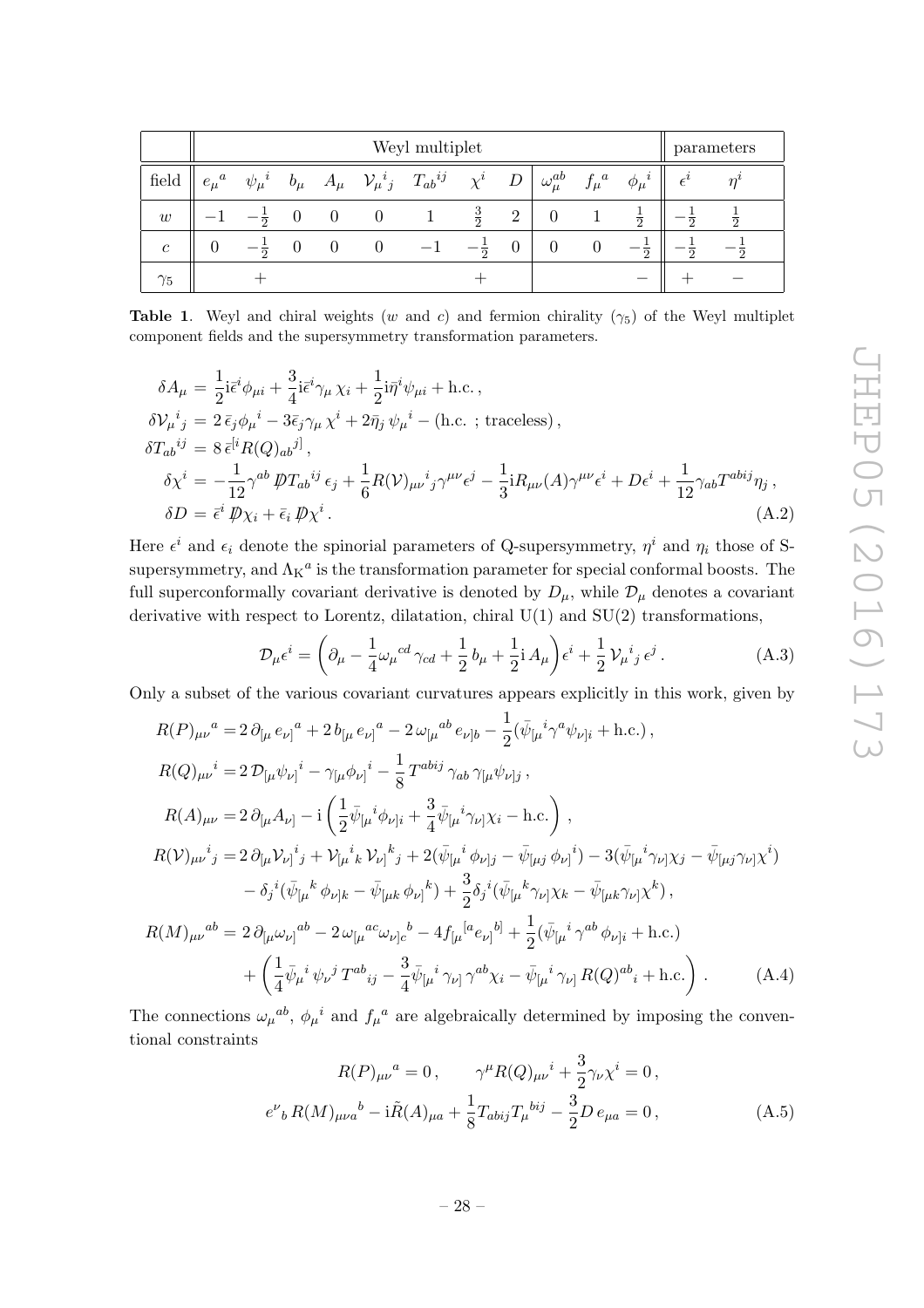which can be solved to obtain

$$
\omega_{\mu}{}^{ab} = -2e^{\nu[a}\partial_{[\mu}e_{\nu]}{}^{b]} - e^{\nu[a}e^{b]\sigma}e_{\mu c}\partial_{\sigma}e_{\nu}{}^{c} - 2e_{\mu}{}^{[a}e^{b]\nu}b_{\nu}
$$
  
\n
$$
-\frac{1}{4}(2\bar{\psi}_{\mu}^{i}\gamma^{[a}\psi_{i}^{b]} + \bar{\psi}^{ai}\gamma_{\mu}\psi_{i}^{b} + \text{h.c.}),
$$
  
\n
$$
\phi_{\mu}{}^{i} = \frac{1}{2}\left(\gamma^{\rho\sigma}\gamma_{\mu} - \frac{1}{3}\gamma_{\mu}\gamma^{\rho\sigma}\right)\left(\mathcal{D}_{\rho}\psi_{\sigma}{}^{i} - \frac{1}{16}T^{abij}\gamma_{ab}\gamma_{\rho}\psi_{\sigma j} + \frac{1}{4}\gamma_{\rho\sigma}\chi^{i}\right),
$$
  
\n
$$
f_{\mu}{}^{a} = \frac{1}{2}R(\omega,e)_{\mu}{}^{a} - \frac{1}{4}\left(D + \frac{1}{3}R(\omega,e)\right)e_{\mu}{}^{a} - \frac{1}{2}i\tilde{R}(A)_{\mu}{}^{a} + \frac{1}{16}T_{\mu b}{}^{ij}T^{ab}{}_{ij} + \text{fermions. (A.6)}
$$

We omitted the fermionic terms in  $f_\mu{}^a$  for brevity and  $R(\omega, e)_\mu{}^a = R(\omega)_{\mu\nu}{}^{ab}e_b{}^\nu$  is the non-symmetric Ricci tensor, with  $R(\omega, e)$  the corresponding Ricci scalar. The curvature  $R(\omega)_{\mu\nu}{}^{ab}$  is associated with the spin connection field  $\omega_{\mu}{}^{ab}$ .

The covariant objects of the Weyl multiplet form a so called reduced chiral multiplet, whose components read:

<span id="page-29-1"></span>
$$
A_{ab} = T_{ab}^{ij} \varepsilon_{ij},
$$
  
\n
$$
\psi_{abi} = 8 \varepsilon_{ij} R(Q)_{ab}^j,
$$
  
\n
$$
B_{abij} = -8 \varepsilon_{k(i} R(V)_{ab}^{-k} j),
$$
  
\n
$$
G_{ab}^{-cd} = -8 \mathcal{R}(M)_{ab}^{-cd}
$$
  
\n
$$
\Lambda_{abi} = 8 \mathcal{R}(S)_{abi}^{-1} + 6 \gamma_{ab} \mathcal{P} \chi_i
$$
  
\n
$$
C_{ab} = 4 D_{[a} D^c T_{b]cij} \varepsilon^{ij} - \text{dual}.
$$
\n(A.7)

We use a modified version of the Weyl tensor,  $\mathcal{R}(M)_{ab}^{-cd}$ , defined as

<span id="page-29-0"></span>
$$
\mathcal{R}(M)_{ab}^{cd} = R(M)_{ab}^{cd} + \frac{1}{16} \left( T_{abij} T^{cdij} + T_{ab}^{ij} T^{cd}{}_{ij} \right), \tag{A.8}
$$

while  $R(S)_{ab}{}^i$  stands for the supercovariant curvature of the composite S-supersymmetry gauge field,  $\phi_{\mu}{}^{i}$ , and its explicit expression is not important for this work. By squaring the covariant Weyl multiplet in  $(A.7)$ , one obtains a scalar chiral multiplet of weight  $w = 2$ , with components

$$
\hat{A} = (T_{ab}^{ij}\varepsilon_{ij})^2, \n\hat{\Psi}_i = 16 \varepsilon_{ij} R(Q)_{ab}^j T^{klab} \varepsilon_{kl}, \n\hat{B}_{ij} = -16 \varepsilon_{k(i} R(V)^k{}_{j)ab} T^{lmab} \varepsilon_{lm} - 64 \varepsilon_{ik} \varepsilon_{jl} \bar{R}(Q)_{ab}^k R(Q)^{lab}, \n\hat{G}^{-ab} = -16 \mathcal{R}(M)_{cd}^{ab} T^{klcd} \varepsilon_{kl} - 16 \varepsilon_{ij} \bar{R}(Q)_{cd}^i \gamma^{ab} R(Q)^{cdj}, \n\hat{\Lambda}_i = 32 \varepsilon_{ij} \gamma^{ab} R(Q)_{cd}^j \mathcal{R}(M)^{cd}_{ab} + 16 (R(S)_{ab i} + 3\gamma_{[a} D_{b]} \chi_i) T^{klab} \varepsilon_{kl} \n- 64 R(V)_{ab}^k{}_{i} \varepsilon_{kl} R(Q)^{abl}, \n\hat{C} = 64 \mathcal{R}(M)^{-cd}_{ab} \mathcal{R}(M)_{cd}^{-ab} + 32 R(V)^{-ab}{}_{l} R(V)_{ab}^{-l} k \n- 32 T^{abij} D_a D^c T_{cbij} + 128 \bar{R}(S)^{ab}{}_{i} R(Q)_{ab}^i + 384 \bar{R}(Q)^{abi} \gamma_a D_b \chi_i.
$$
\n(A.9)

These components appear in the lagrangian describing  $R^2$  interactions, arising both by the explicit  $R^2$  term in  $\hat{C}$  and by a  $(\hat{G}^{-ab})^2$  term in the action.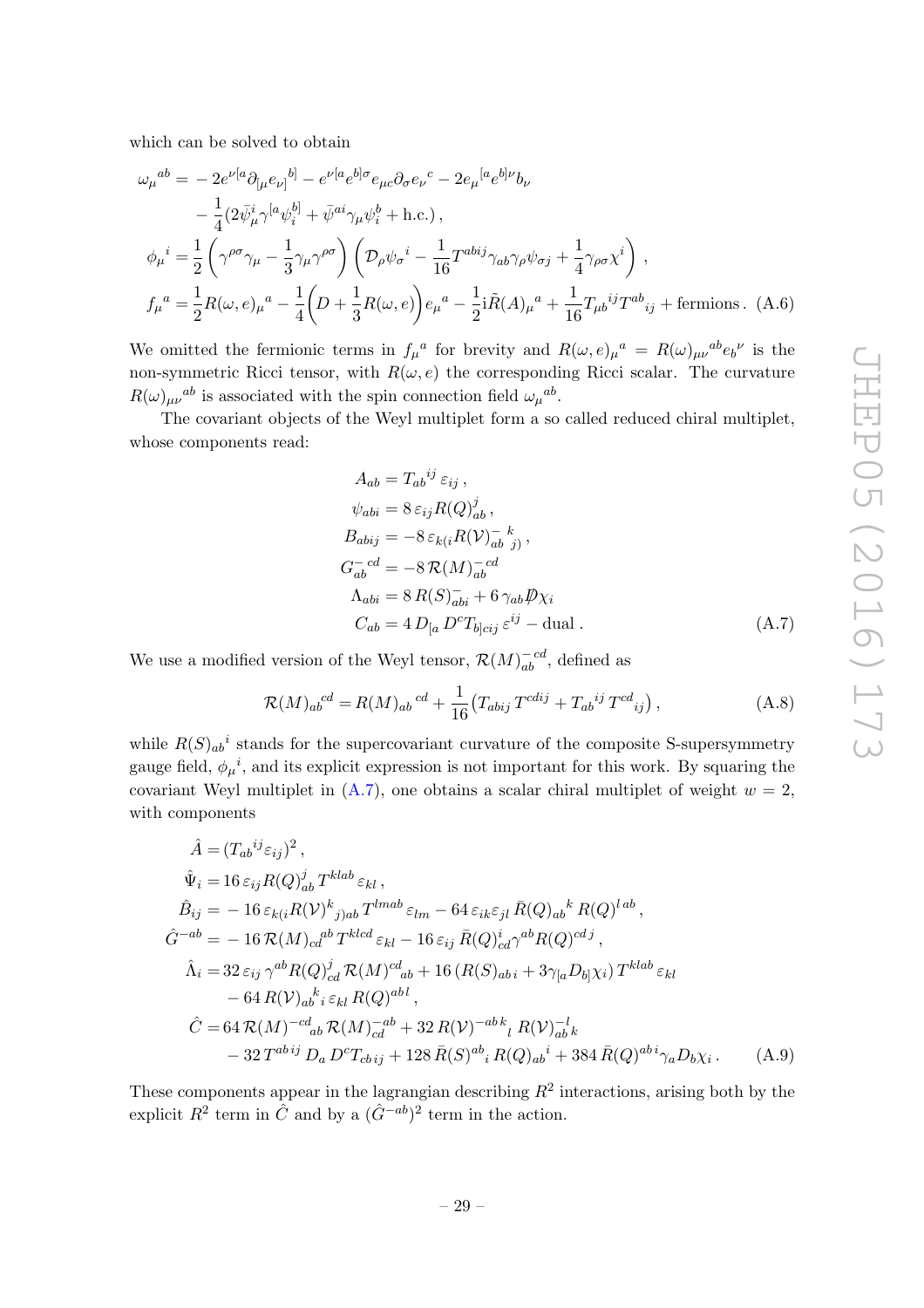Open Access. This article is distributed under the terms of the Creative Commons Attribution License [\(CC-BY 4.0\)](http://creativecommons.org/licenses/by/4.0/), which permits any use, distribution and reproduction in any medium, provided the original author(s) and source are credited.

### References

- <span id="page-30-0"></span>[1] S.L. Cacciatori and D. Klemm, Supersymmetric AdS<sub>4</sub> black holes and attractors, JHEP 01 [\(2010\) 085](http://dx.doi.org/10.1007/JHEP01(2010)085) [[arXiv:0911.4926](http://arxiv.org/abs/0911.4926)] [IN[SPIRE](http://inspirehep.net/search?p=find+EPRINT+arXiv:0911.4926)].
- <span id="page-30-1"></span>[2] G. Dall'Agata and A. Gneechi, Flow equations and attractors for black holes in  $N = 2$  U(1) gauged supergravity, JHEP  $03$  [\(2011\) 037](http://dx.doi.org/10.1007/JHEP03(2011)037)  $\text{arXiv:1012.3756}$  $\text{arXiv:1012.3756}$  $\text{arXiv:1012.3756}$  [IN[SPIRE](http://inspirehep.net/search?p=find+EPRINT+arXiv:1012.3756)].
- <span id="page-30-2"></span>[3] K. Hristov and S. Vandoren, Static supersymmetric black holes in AdS4 with spherical symmetry, JHEP 04 [\(2011\) 047](http://dx.doi.org/10.1007/JHEP04(2011)047) [[arXiv:1012.4314](http://arxiv.org/abs/1012.4314)] [IN[SPIRE](http://inspirehep.net/search?p=find+EPRINT+arXiv:1012.4314)].
- <span id="page-30-3"></span>[4] D. Klemm, Rotating BPS black holes in matter-coupled  $AdS_4$  supergravity, JHEP 07 [\(2011\) 019](http://dx.doi.org/10.1007/JHEP07(2011)019) [[arXiv:1103.4699](http://arxiv.org/abs/1103.4699)] [IN[SPIRE](http://inspirehep.net/search?p=find+EPRINT+arXiv:1103.4699)].
- [5] S. Barisch, G. Lopes Cardoso, M. Haack, S. Nampuri and N.A. Obers, Nernst branes in gauged supergravity, JHEP  $11$  [\(2011\) 090](http://dx.doi.org/10.1007/JHEP11(2011)090)  $\text{arXiv:1108.0296}$  $\text{arXiv:1108.0296}$  $\text{arXiv:1108.0296}$  [IN[SPIRE](http://inspirehep.net/search?p=find+EPRINT+arXiv:1108.0296)].
- <span id="page-30-15"></span>[6] N. Halmagyi, M. Petrini and A. Zaffaroni, BPS black holes in  $AdS<sub>4</sub>$  from M-theory, JHEP 08 [\(2013\) 124](http://dx.doi.org/10.1007/JHEP08(2013)124) [[arXiv:1305.0730](http://arxiv.org/abs/1305.0730)] [IN[SPIRE](http://inspirehep.net/search?p=find+EPRINT+arXiv:1305.0730)].
- [7] N. Halmagyi, *BPS Black Hole Horizons in*  $N = 2$  *Gauged Supergravity, JHEP* 02 [\(2014\) 051](http://dx.doi.org/10.1007/JHEP02(2014)051) [[arXiv:1308.1439](http://arxiv.org/abs/1308.1439)] [IN[SPIRE](http://inspirehep.net/search?p=find+EPRINT+arXiv:1308.1439)].
- <span id="page-30-14"></span>[8] S. Katmadas, Static BPS black holes in U(1) gauged supergravity, JHEP 09 [\(2014\) 027](http://dx.doi.org/10.1007/JHEP09(2014)027) [[arXiv:1405.4901](http://arxiv.org/abs/1405.4901)] [IN[SPIRE](http://inspirehep.net/search?p=find+EPRINT+arXiv:1405.4901)].
- <span id="page-30-4"></span>[9] N. Halmagyi, Static BPS black holes in AdS<sub>4</sub> with general dyonic charges, JHEP 03 [\(2015\) 032](http://dx.doi.org/10.1007/JHEP03(2015)032) [[arXiv:1408.2831](http://arxiv.org/abs/1408.2831)] [IN[SPIRE](http://inspirehep.net/search?p=find+EPRINT+arXiv:1408.2831)].
- <span id="page-30-5"></span>[10] K. Hristov, Dimensional reduction of BPS attractors in AdS gauged supergravities, JHEP 12 [\(2014\) 066](http://dx.doi.org/10.1007/JHEP12(2014)066) [[arXiv:1409.8504](http://arxiv.org/abs/1409.8504)] [IN[SPIRE](http://inspirehep.net/search?p=find+EPRINT+arXiv:1409.8504)].
- <span id="page-30-6"></span>[11] E. Perlmutter, Hyperscaling violation from supergravity, JHEP 06 [\(2012\) 165](http://dx.doi.org/10.1007/JHEP06(2012)165) [[arXiv:1205.0242](http://arxiv.org/abs/1205.0242)] [IN[SPIRE](http://inspirehep.net/search?p=find+EPRINT+arXiv:1205.0242)].
- <span id="page-30-7"></span>[12] F. Benini, K. Hristov and A. Zaffaroni, *Black hole microstates in AdS<sub>4</sub> from supersymmetric* localization, JHEP 05 [\(2016\) 054](http://dx.doi.org/10.1007/JHEP05(2016)054) [[arXiv:1511.04085](http://arxiv.org/abs/1511.04085)] [IN[SPIRE](http://inspirehep.net/search?p=find+EPRINT+arXiv:1511.04085)].
- <span id="page-30-8"></span>[13] K. Hristov, A. Tomasiello and A. Zaffaroni, Supersymmetry on Three-dimensional Lorentzian Curved Spaces and Black Hole Holography, JHEP 05 [\(2013\) 057](http://dx.doi.org/10.1007/JHEP05(2013)057) [[arXiv:1302.5228](http://arxiv.org/abs/1302.5228)] [IN[SPIRE](http://inspirehep.net/search?p=find+EPRINT+arXiv:1302.5228)].
- <span id="page-30-9"></span>[14] F. Benini and A. Zaffaroni, A topologically twisted index for three-dimensional supersymmetric theories, JHEP 07 [\(2015\) 127](http://dx.doi.org/10.1007/JHEP07(2015)127) [[arXiv:1504.03698](http://arxiv.org/abs/1504.03698)] [IN[SPIRE](http://inspirehep.net/search?p=find+EPRINT+arXiv:1504.03698)].
- <span id="page-30-10"></span>[15] M. Cvetič et al., *Embedding AdS black holes in ten-dimensions and eleven-dimensions*, [Nucl. Phys.](http://dx.doi.org/10.1016/S0550-3213(99)00419-8) **B 558** (1999) 96 [[hep-th/9903214](http://arxiv.org/abs/hep-th/9903214)] [IN[SPIRE](http://inspirehep.net/search?p=find+EPRINT+hep-th/9903214)].
- <span id="page-30-11"></span>[16] M.J. Duff and J.T. Liu, Anti-de Sitter black holes in gauged  $N = 8$  supergravity, [Nucl. Phys.](http://dx.doi.org/10.1016/S0550-3213(99)00299-0) B 554 (1999) 237 [[hep-th/9901149](http://arxiv.org/abs/hep-th/9901149)] [IN[SPIRE](http://inspirehep.net/search?p=find+EPRINT+hep-th/9901149)].
- <span id="page-30-12"></span>[17] F. Benini and N. Bobev, *Exact two-dimensional superconformal R-symmetry and* c-extremization, [Phys. Rev. Lett.](http://dx.doi.org/10.1103/PhysRevLett.110.061601)  $110$  (2013) 061601 [[arXiv:1211.4030](http://arxiv.org/abs/1211.4030)] [IN[SPIRE](http://inspirehep.net/search?p=find+EPRINT+arXiv:1211.4030)].
- <span id="page-30-13"></span>[18] K. Hristov, S. Katmadas and V. Pozzoli, Ungauging black holes and hidden supercharges, JHEP 01 [\(2013\) 110](http://dx.doi.org/10.1007/JHEP01(2013)110) [[arXiv:1211.0035](http://arxiv.org/abs/1211.0035)] [IN[SPIRE](http://inspirehep.net/search?p=find+EPRINT+arXiv:1211.0035)].